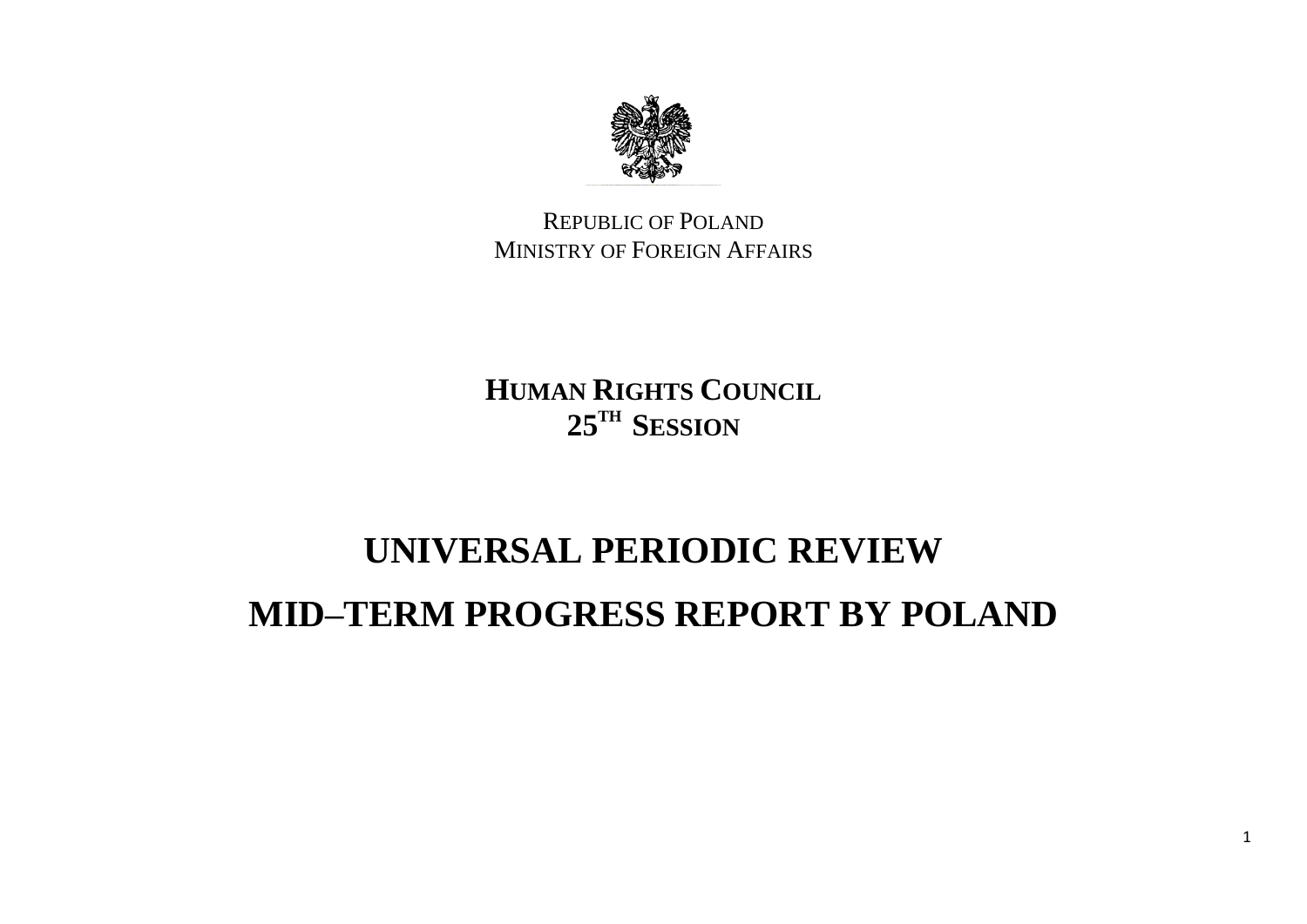| Recommendation                                                                                                                                                                                                                      | Status of implementation - January 2014                                                                                                                                                                                                                                                                                                                                                                                                                                                                                                 |
|-------------------------------------------------------------------------------------------------------------------------------------------------------------------------------------------------------------------------------------|-----------------------------------------------------------------------------------------------------------------------------------------------------------------------------------------------------------------------------------------------------------------------------------------------------------------------------------------------------------------------------------------------------------------------------------------------------------------------------------------------------------------------------------------|
| To ratify the International Convention for<br>the Protection of All Persons from Enforced<br>Disappearance (1. Spain, 20. Uruguay, 22.<br>Argentina, 23. Chile, 24. France);                                                        | On 25 June 2013, Poland signed the UN Convention for the Protection of All Persons from Enforced Disappearance. To<br>ratify the Convention, the national family law needs to be amended. Legislative work is currently underway to introduce<br>the institution of adoption annulment (ex tunc) into the family law, (currently in the Polish law there exists only the<br>institution of adoption denouement (ex nunc).                                                                                                               |
| To ratify the Convention on the Rights of                                                                                                                                                                                           | Poland ratified the Convention on 25 September 2012.                                                                                                                                                                                                                                                                                                                                                                                                                                                                                    |
| Persons with Disabilities including<br>its<br>Optional Protocol (2. Spain, 7. Estonia, 16.<br>Republic of Korea, 17. Slovakia, 18.<br>Argentina, 19. Austria, 21. Uruguay);                                                         | An interpretative declaration and a reservation were respectively made regarding Article 12 paragraph 4 and Article 23<br>paragraph 1(a) of the Convention. Work is underway to amend the provisions of the Civil Code and the Family and<br>Guardianship Code in order to ensure full compatibility of the Polish legislation with the Convention. In September 2014,<br>Poland will present a report on the implementation of the Convention to the Committee on the Rights of Persons with<br>Disabilities.                          |
|                                                                                                                                                                                                                                     | An analysis of the possibility and desirability of ratification of the Protocol will be carried out after the practice of applying<br>the protocol becomes well-established, and when the different possible interpretations of the Convention are formulated,<br>including the interpretations made as part of the complaint handling process.                                                                                                                                                                                         |
| To ratify the Second Optional Protocol to the<br>International Covenant on Civil and Political<br>Rights (3. Spain, 5. Switzerland, 6. Estonia, 8.<br>France, 9. Uzbekistan);                                                       | The ratification procedure required the consent of the Parliament, which was granted. The document awaits its final<br>ratification by the President of the Republic of Poland.                                                                                                                                                                                                                                                                                                                                                         |
| To ratify the Protocol to the International<br>Covenant on Economic, Social and Cultural<br>Rights (4. Spain);                                                                                                                      | An analysis of the possibility and desirability of ratification of the Protocol will be carried out after the practice of applying<br>the protocol becomes well-established, in particular, when the different possible interpretations of the Covenant are<br>formulated as a result of handling of complaints by the Committee on Economic, Social and Cultural Rights.                                                                                                                                                               |
| To reconsider ratification of the<br>International Convention on the Protection<br>of the Rights of All Migrant Workers and<br>Members of Their Families (10. Mexico, 11.<br>Morocco. 12. Peru, 13. The Philippines. 15.<br>Egypt); | In 2013, updates were made to the 2004 analysis of the compatibility of Polish legislation with the Convention.<br>In previous years some amendments were introduced to the national legislation to address the situation of foreigners and<br>the conditions for employment of foreign nationals in Poland. However, the scope of those amendments was not<br>sufficient to allow ratification of the Convention.<br>Poland guarantees regular migrant workers and members of their families the majority of rights accorded under the |
|                                                                                                                                                                                                                                     | Convention. At the same time, however, Poland does not conduct a workers' immigration policy - its labour market is, in                                                                                                                                                                                                                                                                                                                                                                                                                 |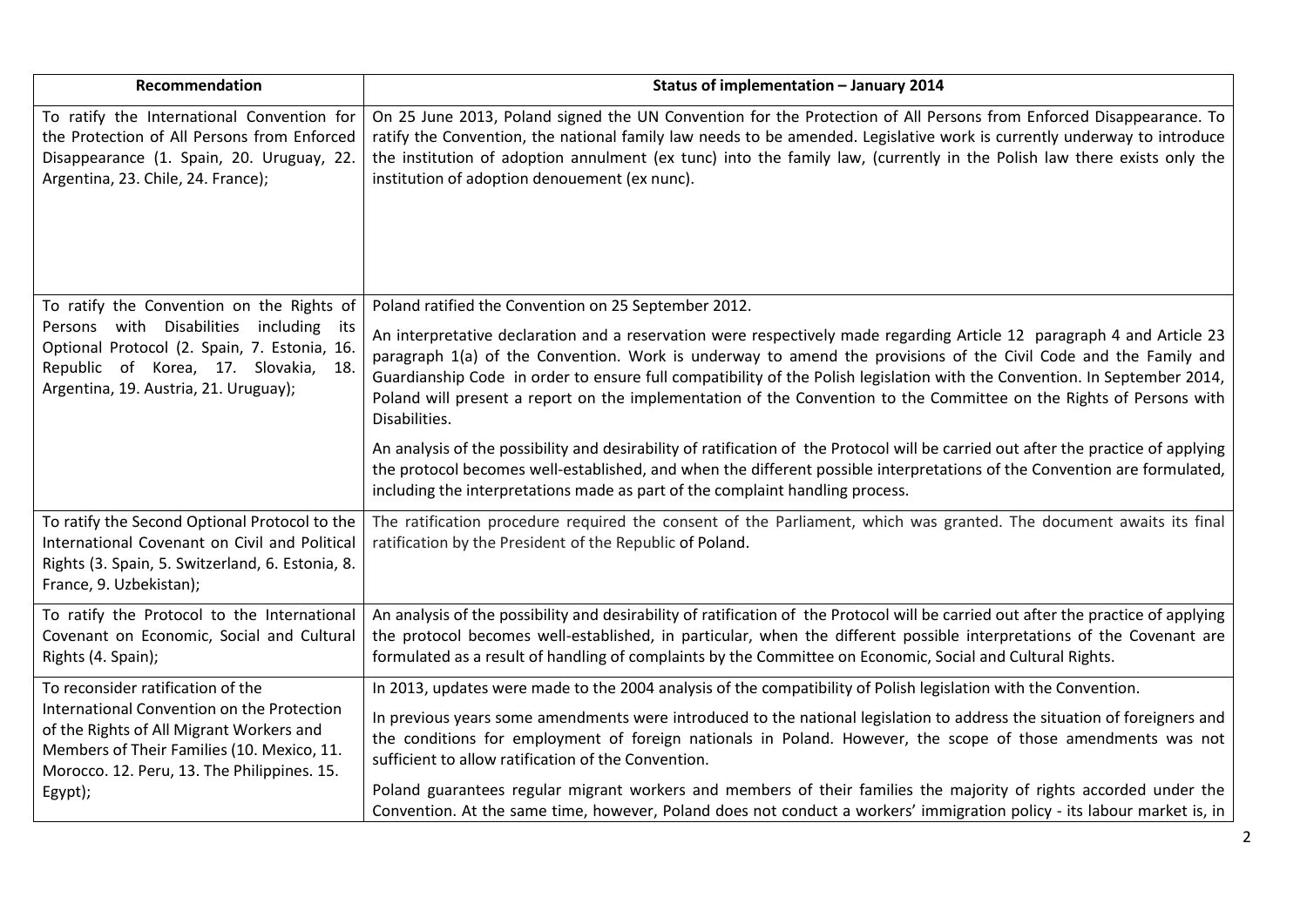| To take steps to align the migration policy<br>with the standards set out in the Convention<br>(36. Mexico);                                                                                                                 | principle, closed to foreigners (except for citizens of EU Member States). In addition, in view of the limited scale of current<br>emigration and immigration, there is no need to expand migrant workers assistance services, as required by the<br>Convention.                                                                                                                                                                                                                                                                                                                                                                                                                                                                                                                                                                                                                                                                                                                                                                                                                                                                            |
|------------------------------------------------------------------------------------------------------------------------------------------------------------------------------------------------------------------------------|---------------------------------------------------------------------------------------------------------------------------------------------------------------------------------------------------------------------------------------------------------------------------------------------------------------------------------------------------------------------------------------------------------------------------------------------------------------------------------------------------------------------------------------------------------------------------------------------------------------------------------------------------------------------------------------------------------------------------------------------------------------------------------------------------------------------------------------------------------------------------------------------------------------------------------------------------------------------------------------------------------------------------------------------------------------------------------------------------------------------------------------------|
| Reiteration of the recommendation for<br>Poland to consider ratifying the ILO<br>Convention no. 189 on Domestic Workers<br>(14. The Philippines)                                                                             | An analysis of the possibility and desirability of the ratification is being carried out.                                                                                                                                                                                                                                                                                                                                                                                                                                                                                                                                                                                                                                                                                                                                                                                                                                                                                                                                                                                                                                                   |
| To consider an early ratification of the<br>newest international human rights<br>instrument - the third Optional Protocol to<br>the UN Convention on the Rights of the Child<br>on communication procedure (25. Slovakia);   | Poland signed the Protocol on 30 September 2013.                                                                                                                                                                                                                                                                                                                                                                                                                                                                                                                                                                                                                                                                                                                                                                                                                                                                                                                                                                                                                                                                                            |
| To ratify the Kampala amendment to the<br>Rome Statute in order to ensure that as<br>2017, where possible, the jurisdiction of<br>International Criminal Tribunal extends to<br>the crime of aggression (26. Liechtenstein); | Poland is committed to ratify the amendments and the ratification procedure is ongoing. The law authorizing the<br>President to ratify the Kampala amendments was passed by the Polish parliament on 21 February 2014.                                                                                                                                                                                                                                                                                                                                                                                                                                                                                                                                                                                                                                                                                                                                                                                                                                                                                                                      |
| To consider the signature and ratification of<br>the Convention of the Council of Europe on<br>prevention and combatting violence against<br>women and domestic violence (27. Norway,<br>28. Austria);                       | On 18 December 2012 Poland signed the Convention of the Council of Europe on prevention and combatting violence<br>against women and domestic violence. Work is underway on a legislative proposal enabling the ratification of the<br>Convention.<br>Measures are taken to ensure the compatibility of Polish law with the provisions of the Convention. The already adopted<br>changes include, inter alia, the introduction of an amendment to the Criminal Code to allow ex officio prosecution of the<br>crime of rape.                                                                                                                                                                                                                                                                                                                                                                                                                                                                                                                                                                                                                |
| To take necessary measures to ensure the<br>full effectiveness of the International<br>Covenant on Economic, Social and Cultural<br>Rights in the Polish legislative system (29.<br>Uruguay)                                 | Poland fully implements the provisions of the International Covenant on Economic, Social and Cultural Rights - this is done<br>through the national legislation and implementation of the programmes.<br>The Covenant imposes an obligation on the states parties to shape their national legislation in such a way as to ensure<br>that every one can enjoy the rights recognized in the Covenant, and to gradually take steps, to the maximum of their<br>available resources, with a view to achieving progressively the full realization of those rights (Article 2.1). Under the<br>Covenant, the citizens are entitled to expect that the state will adopt political decisions which will create the adequate<br>conditions for the implementation of those rights. Only some of the rights specified in the Covenant (the right to establish<br>trade unions, the right to education), which are also recognized as civil and political rights under other international<br>agreements, are subjective rights.<br>In Poland, it is for independent courts to determine whether the provisions of the Covenant are self-executing and |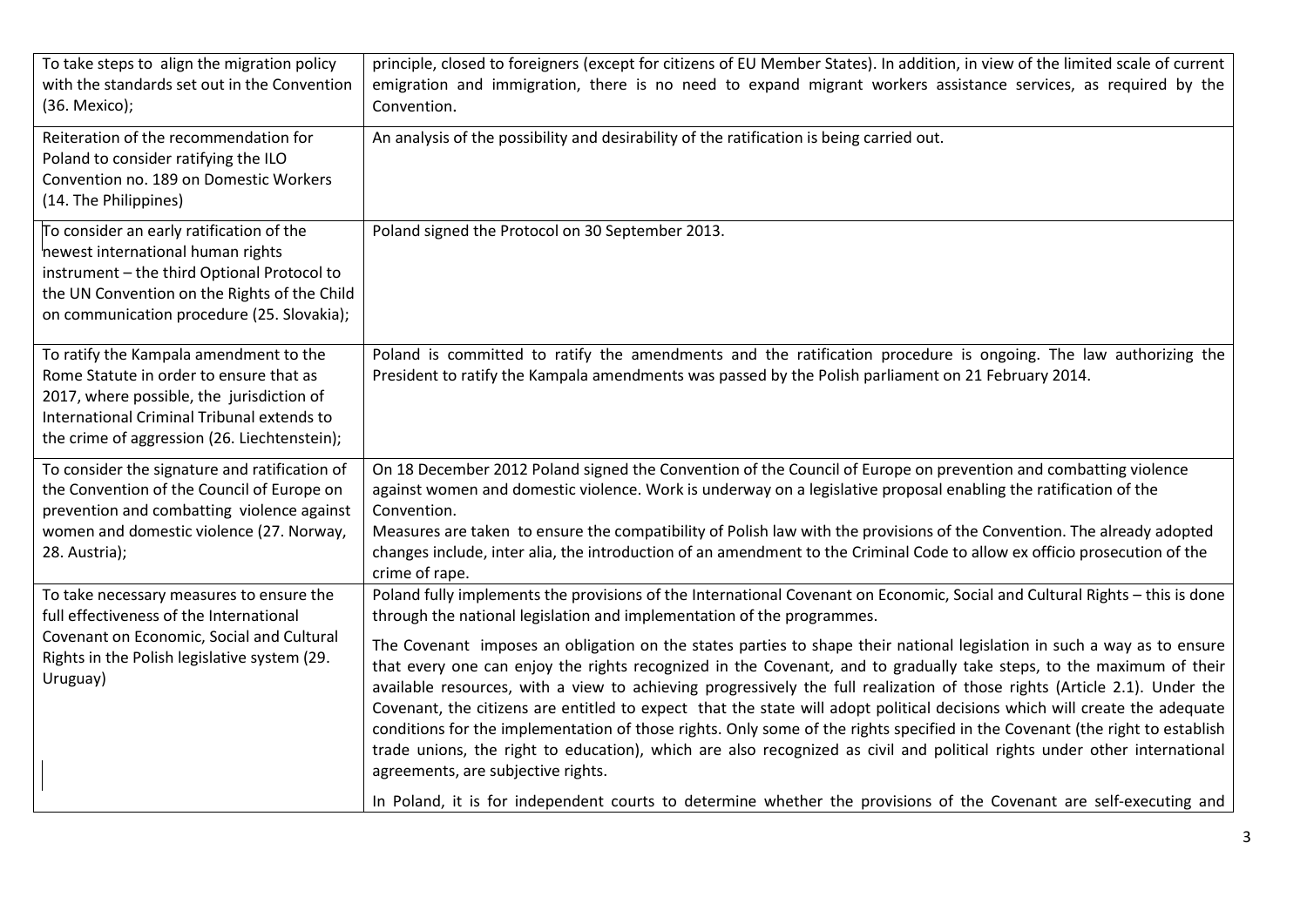|                                                                                                                                                              | consequently can be legally pursued. The ability to derive from the Covenant an entitlement to file individual claims is<br>assessed on the basis of a detailed analysis of the Articles used as the legal basis for the complaints. In so far as the court<br>finds that the application of a provision of the Covenant is not conditional on the enactment of a law, the provision may be<br>directly invoked by individuals before national courts.                                                                                                                                                                                                                                                                                                               |
|--------------------------------------------------------------------------------------------------------------------------------------------------------------|----------------------------------------------------------------------------------------------------------------------------------------------------------------------------------------------------------------------------------------------------------------------------------------------------------------------------------------------------------------------------------------------------------------------------------------------------------------------------------------------------------------------------------------------------------------------------------------------------------------------------------------------------------------------------------------------------------------------------------------------------------------------|
| To continue the activities carried out by the<br>Government Plenipotentiary for Equal<br>Treatment (30. Republic of Moldova);                                | The Government Plenipotentiary for Equal Treatment performs the tasks conferred upon her under the Act of 3<br>December 2010 on the Implementation of Certain European Union Legal Provisions on Equal Treatment. In 2012, acting<br>within the scope of her competence, the Plenipotentiary took a series of actions to eliminate or reduce the consequences<br>arising from the violation of the principle of equal treatment, continued to promote, disseminate and popularize the issues<br>of equal treatment, and conducted the monitoring of compliance with the principles of equal treatment.                                                                                                                                                               |
| To take steps to ensure the acceptance and<br>the general public knowledge of the existing<br>measures for the legal protection of children<br>(31. Sweden); | Promotion of children's rights and the means of protecting such rights is a statutory obligation of the Ombudsman for<br>Children. The Ombudsman was established by the Act of 6 January 2000 on the Ombudsman for Children. The initiatives<br>undertaken by the Ombudsman are intended to improve and consolidate the knowledge of children's rights among<br>children themselves as well as among adults. During the entire period of the existence of the Office, a number of initiatives<br>have been undertaken to promote the rights of children. The major initiatives include:                                                                                                                                                                              |
|                                                                                                                                                              | promotion of children's rights during the meetings of the Ombudsman with children and youth, organization of<br>training courses and workshops addressed to kindergarten, primary and lower and upper secondary school children.<br>Celebration of the Year of Janusz Korczak in 2012 provided an additional opportunity to promote children's rights                                                                                                                                                                                                                                                                                                                                                                                                                |
|                                                                                                                                                              | running the Children's Rights Information Centre whose goal is to collect and promote the knowledge concerning the<br>observance of the rights of the youngest citizens<br>management of the Strefa Młodych (Youth Zone) website (www.strefamlodych.pl) - a special website of the<br>Ombudsman for Children, co-written by young people<br>development of the "Recommendations on acting in children's best interests".                                                                                                                                                                                                                                                                                                                                             |
|                                                                                                                                                              | The Ombudsman for Children, in cooperation with the Minister of Justice, Minister of the Interior, General Prosecutor's<br>Office, Minister of Labour and Social Policy, Minister of National Education and the National Police Headquarters,<br>prepared a document containing practical advice and guidelines concerning the child's basic needs which have to be<br>addressed during an intervention by the state services.                                                                                                                                                                                                                                                                                                                                       |
|                                                                                                                                                              | Legal education in lower and upper secondary schools is the responsibility of the Ministry of National Education and of the<br>Ministry of Justice. The Code of Criminal Procedure provides for a special hearing procedure, i.e. in principle a one-time<br>hearing, for a person who on the day of being interrogated as a witness in cases relating to certain crimes was under the<br>age of 15 years (Article 185a, Article 185b of the Code). Information about the above hearing procedure and the friendly<br>interrogation rooms is provided to the general public through training courses targeting professionals, as well as through<br>numerous conferences organized by, or with the participation of, the representatives of the Ministry of Justice. |
|                                                                                                                                                              | The Ministry of Justice joined the Coalition for Child-Friendly Interrogation established on the initiative of the Nobody's                                                                                                                                                                                                                                                                                                                                                                                                                                                                                                                                                                                                                                          |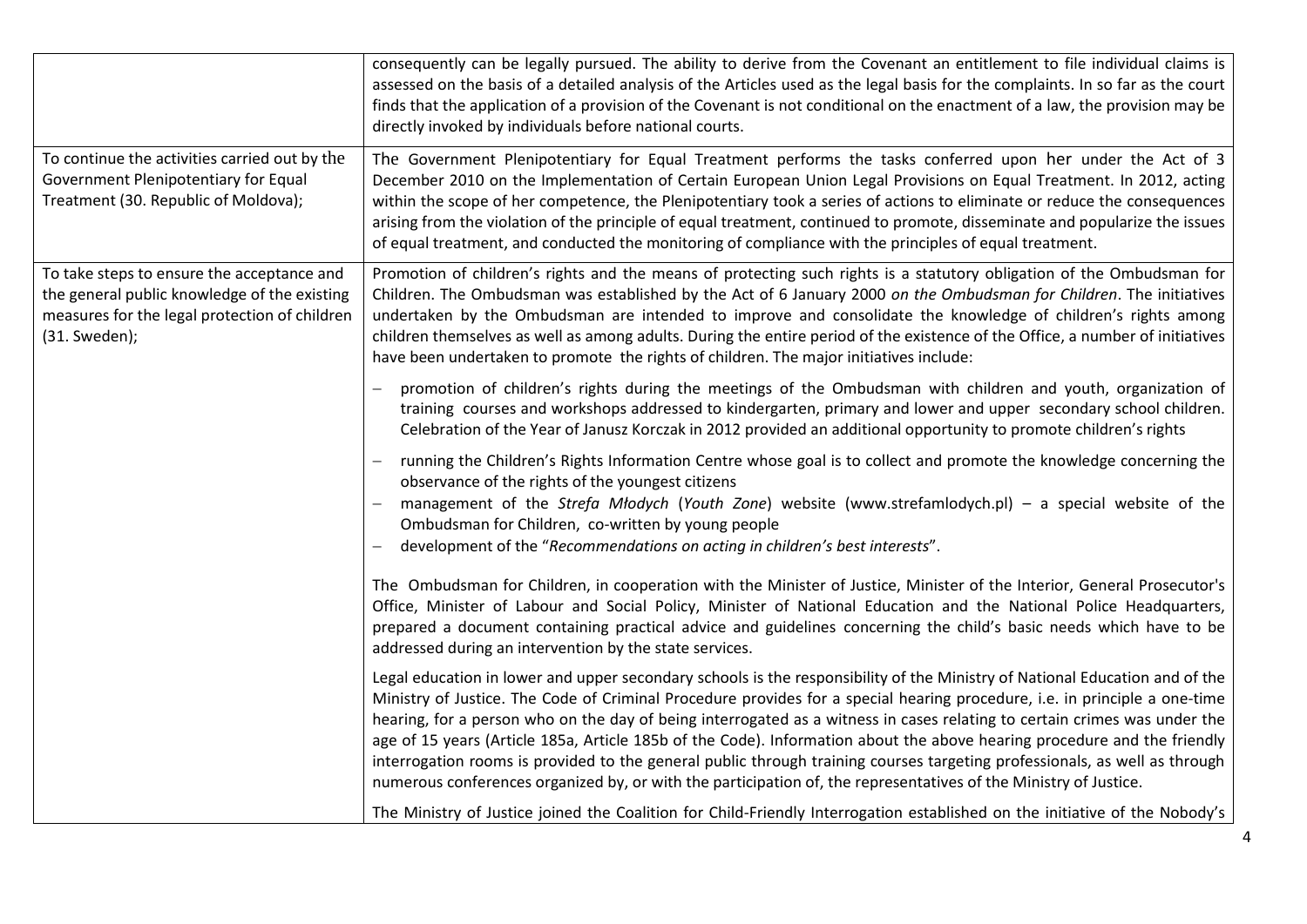|                                                                                                                                                                                                                                                                                                                                                            | Children Foundation. The Foundation developed the standards for interrogating children (place and procedure of<br>interrogation) which are recommended by the Ministry of Justice and have been distributed to all courts and prosecutors'<br>offices across Poland. The Ministry of Justice granted its patronage over the information campaigns organized by the<br>Nobody's Children Foundation under the "Child on the Web" and "Child - a Vulnerable Witness" programmes.<br>Information concerning children's rights and counteracting violence against children is also available on the official<br>website of the Ministry of Justice and on the www.pokrzywdzeni.gov.pl and www.ms.gov.pl/dzialalnosc/przeciwdzialanie-<br>przemocy-wobec-dzieci/ website. It is also published by the Ministry of Health on its websites. Moreover, in specific cases, |
|------------------------------------------------------------------------------------------------------------------------------------------------------------------------------------------------------------------------------------------------------------------------------------------------------------------------------------------------------------|-------------------------------------------------------------------------------------------------------------------------------------------------------------------------------------------------------------------------------------------------------------------------------------------------------------------------------------------------------------------------------------------------------------------------------------------------------------------------------------------------------------------------------------------------------------------------------------------------------------------------------------------------------------------------------------------------------------------------------------------------------------------------------------------------------------------------------------------------------------------|
| To maintain the level of allocation of<br>financial and human resources that enables<br>effective implementation of the mandate of<br>human rights organizations (32. Morocco,<br>34. Spain, 35. Australia);                                                                                                                                               | special communications are sent to health care facilities and replies to all questions are provided.<br>The Office of Ombudsman is a non-governmental entity. In accordance with Article 139 (2) of the Act of 27 August 2009<br>on Public Finance, the Minister of Finance enters the revenue and expenditure of the Ombudsman in the draft Budget Act.<br>In the draft budget acts, the expenditure in Section $08$ – The Ombudsman – is planned in amounts submitted by the<br>Ombudsman. However, the changes to the amount of expenditure can be made during the parliamentary work.<br>Expenditure in the years 2008 -2012 was as follows:                                                                                                                                                                                                                  |
|                                                                                                                                                                                                                                                                                                                                                            | Modified plan (in PLN thousand)<br>Execution (in PLN thousand)<br>2008<br>32,302<br>31,301<br>2009<br>33,416<br>33,325<br>2010<br>33,945<br>33,560<br>2011<br>34,645<br>35,675<br>2012<br>38,019<br>36,533<br>In the Budget Act for 2013, the expenditure allocated under Section 08 - The Ombudsman amounted to PLN 39.164<br>thousand.                                                                                                                                                                                                                                                                                                                                                                                                                                                                                                                          |
| To allocate additional financial resources<br>necessary for the performance of new duties<br>by the Office of the Polish Ombudsman who<br>is responsible for giving assistance to the<br>alleged victims of discrimination, conducting<br>an independent investigation and providing<br>recommendations aimed at ensuring equal<br>treatment (33. Norway); | The financial resources necessary for the performance of Office of Ombudsman new duties aimed at The National<br>Preventive Mechanism and ensuring equal treatment amounted to 1,000 (PLN thousand) in 2012 but no additional<br>resources were allocated in the year of 2013 and 2014. The Office of Ombudsman will seek to increase financial resources<br>in future.                                                                                                                                                                                                                                                                                                                                                                                                                                                                                           |
| To launch a national plan or programme to<br>ensure the full enjoyment of all human rights<br>by women (37. Mexico);                                                                                                                                                                                                                                       | In December 2013, the Polish government adopted the National Programme of Measures for the Advancement of Equal<br>Treatment. The document defines the goals and priorities of actions promoting equal treatment, particularly in the area<br>of: 1) raising the public awareness of equal treatment, including the causes and consequences of violation of the principle<br>of equal treatment; 2) preventing violation of the principle of equal treatment; 3) cooperation with social partners, non-                                                                                                                                                                                                                                                                                                                                                           |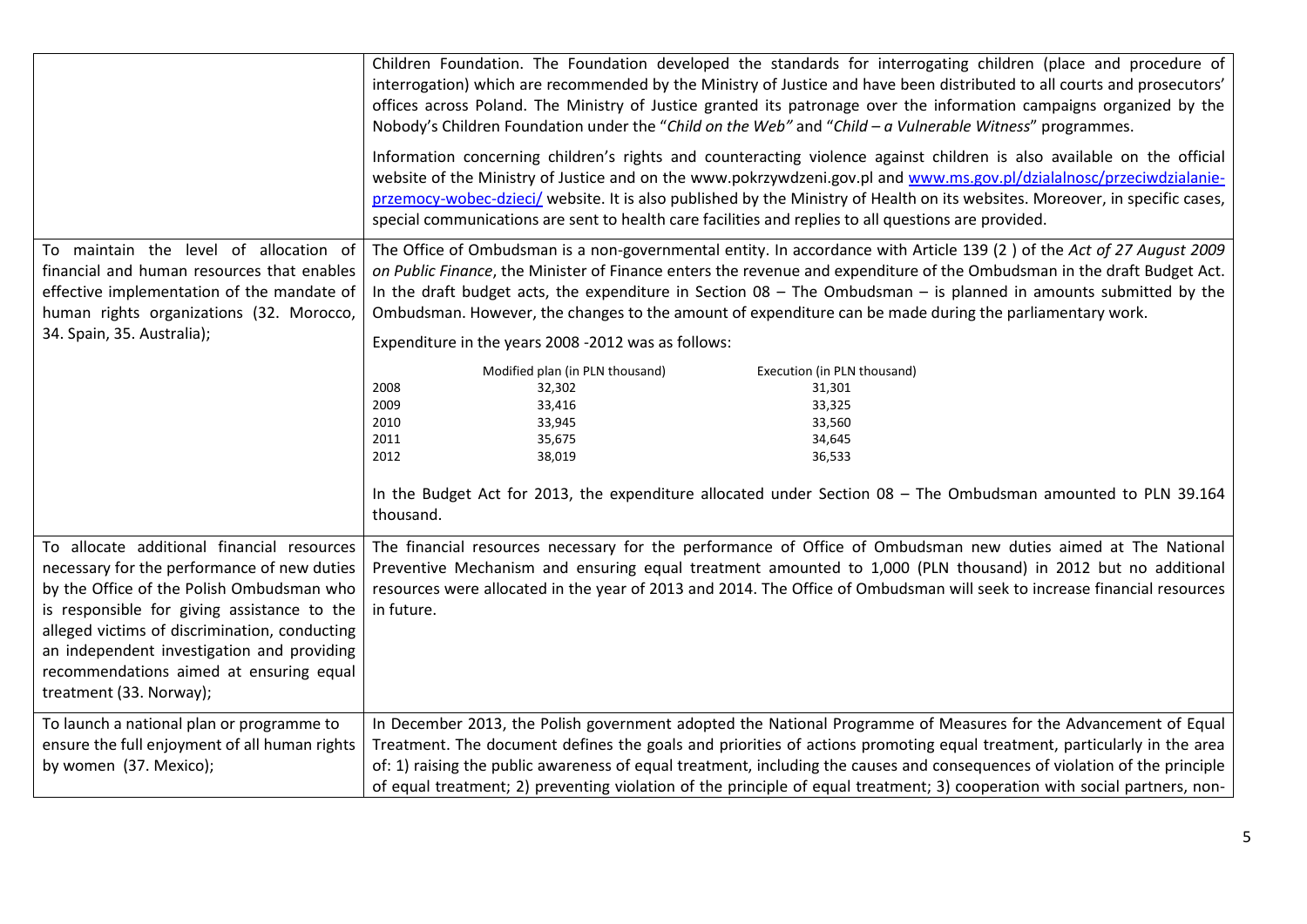|                                                                                                                                                                                                                                                                                                                                                                                                          | governmental organizations and other entities with a view to promoting equal treatment.                                                                                                                                                                                                                                                                                                                                                                                                                                                                                                                                                                                                                                                                                                                                                                                                                                                                                                    |
|----------------------------------------------------------------------------------------------------------------------------------------------------------------------------------------------------------------------------------------------------------------------------------------------------------------------------------------------------------------------------------------------------------|--------------------------------------------------------------------------------------------------------------------------------------------------------------------------------------------------------------------------------------------------------------------------------------------------------------------------------------------------------------------------------------------------------------------------------------------------------------------------------------------------------------------------------------------------------------------------------------------------------------------------------------------------------------------------------------------------------------------------------------------------------------------------------------------------------------------------------------------------------------------------------------------------------------------------------------------------------------------------------------------|
| To ensure that adequate measures provided<br>for in the law on lustration comply with the<br>Polish obligations under fundamental<br>international human rights instruments (38.<br>Russian Federation);                                                                                                                                                                                                 | At present, the matters relating to the so-called "lustration" are governed by the Act of 18 October 2006 on Disclosure of<br>Information about State Secret Service Documents dating from 1944-1990 and the Contents of Such Documents. The<br>provisions are consistent with the generally applicable human rights standards. The truthfulness of lustration declarations<br>is decided by an independent and impartial tribunal established by law. The lustration proceedings are in principle open to<br>the public, unless there are exceptional circumstances (e.g. the need to protect personal rights of the person subject to<br>lustration) which justify closing the hearing to the public. The decision on this matter rests with the court. The proceedings<br>are subject to all the provisions of the Code of Criminal Procedure which guarantee a fair trial. The final decision of the<br>court always contains a written statement of reasons and is subject to review. |
|                                                                                                                                                                                                                                                                                                                                                                                                          | In the recent years Poland has taken a number of measures to change the legislation which provided grounds for<br>allegations of non-compliance with international standards, particularly with respect to the following matters: 1) the scope<br>of use and the content of the classified material used in the lustration proceedings and 2) the ways in which classified<br>material may be made available and the possibilities of using classified material by parties to the trial.                                                                                                                                                                                                                                                                                                                                                                                                                                                                                                   |
|                                                                                                                                                                                                                                                                                                                                                                                                          | In 2010, the provisions governing the lustration proceedings were substantially amended. The legislative amendments<br>resulted in a considerable reduction of the amount of classified materials which may be used during lustration<br>proceedings. On 13 March 2012, the Ordinance of the Minister of Justice of 20 February 2012 entered into force which<br>determines the procedures for handling protocols of interrogation and other documents or objects subject to the<br>obligation of secrecy of classified information and to the obligation of secrecy associated with the exercise of a profession<br>or function. The Act provides for the possibility of, inter alia, making copies, duplicates or extracts of the classified<br>materials.                                                                                                                                                                                                                               |
| To take measures in order to ensure that all                                                                                                                                                                                                                                                                                                                                                             | Access to health care                                                                                                                                                                                                                                                                                                                                                                                                                                                                                                                                                                                                                                                                                                                                                                                                                                                                                                                                                                      |
| disadvantaged groups (including illegal<br>immigrants) have full access to education<br>and health care (39. The Holy See);<br>To take measures in order to ensure that all<br>children in the country have full access to<br>education (111. India);<br>To guarantee the access to basic social<br>services for illegal immigrants' children,<br>including education and health care (119.<br>Uruguay); | Under the Public Health Insurance Act, every person within the territory of Poland is entitled, in the event of sudden<br>illness, to receive assistance in the nearest health care facility. This provision also applies to foreign nationals, including<br>these ones staying illegally. The Act of 15 April 2011 on health care activity provides that no health care facility may refuse<br>assistance to a person in need of such assistance due to a serious or life-threatening situation.                                                                                                                                                                                                                                                                                                                                                                                                                                                                                          |
|                                                                                                                                                                                                                                                                                                                                                                                                          | In accordance with Article 73 (1) of the Act of 13 June 2003 on granting protection to foreigners within the territory of the<br>Republic of Poland, foreigners applying for refugee status are entitled to the same range of health care services as those<br>offered to persons covered by compulsory or voluntary health insurance under Act of 27 August 2004 on health care<br>services financed from the public funds, with the exclusion of treatment in health resorts.                                                                                                                                                                                                                                                                                                                                                                                                                                                                                                            |
|                                                                                                                                                                                                                                                                                                                                                                                                          | Basic health care services are provided by medical facilities located in all centres for asylum seekers. Specialized medical<br>examination and consultations ordered by the doctors, as well as in-patient treatments are provided by the Central Clinical<br>Hospital of the Ministry of the Interior or other health care facilities with which the hospital has signed on a contract.                                                                                                                                                                                                                                                                                                                                                                                                                                                                                                                                                                                                  |
|                                                                                                                                                                                                                                                                                                                                                                                                          | Foreigners who are staying in Poland illegally (including minors) are entitled to receive medical care free of charge starting                                                                                                                                                                                                                                                                                                                                                                                                                                                                                                                                                                                                                                                                                                                                                                                                                                                             |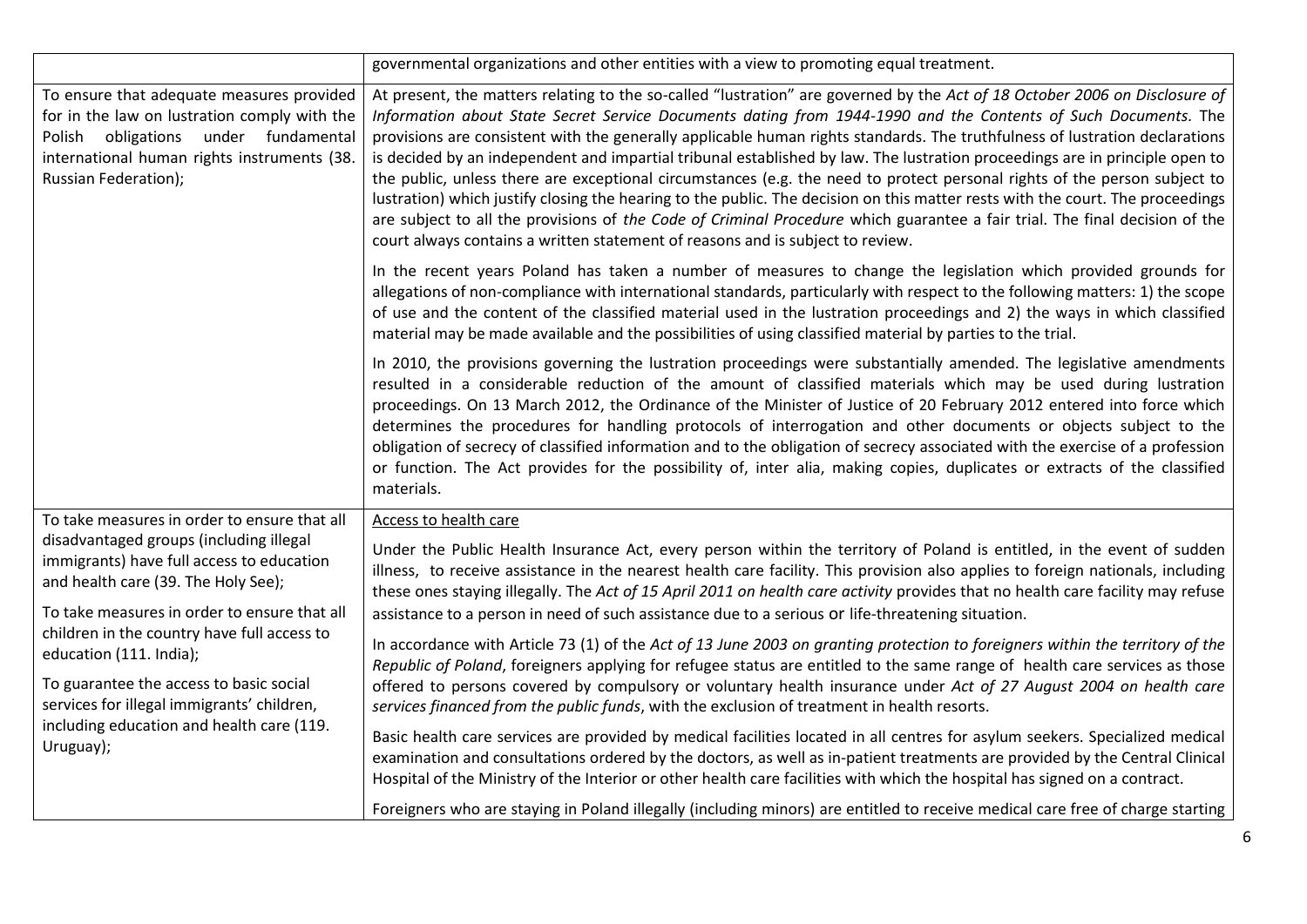from the day when they are detected as illegal immigrants and apprehended fur the purpose of return procedure (and then placed in guarded centers). Access to medical care for this category of foreigners is governed by the *Act of 13 June 2003 on foreigners*.

As regards the provision of health care services to foreigners staying in guarded centres for foreigners (places of detention for persons awaiting deportation), the needs in this respect are fully met by the existing system. Each foreign national before his placement in a detention centre undergoes medical examination to make sure there are no counter-indications to such detention. The medical examinations are ordered at least once a month. The responsibility for the quality and organization of medical services provided to foreigners in guarded centres lies with the Public Health Care Facilities or external entities which perform their activities based on a civil law contract. Foreign nationals are under the care of medical practitioners. One of the rights of foreigners is to receive medical care and be admitted in a health care facility if their state of health so requires. The costs of examination are covered by the national budget from the part thereof which is administered by the Minister in charge of the Interior.

## Access to education

Article 70 of the Polish Constitution guarantees the right to education for all and provides that education is compulsory until the age of 18. Education in public schools is provided free of charge. The Article also applies to foreign minors. Consequently, Poland grants the right to education to all non-Polish nationals who are subject to compulsory education at public kindergartens, primary schools, lower and upper secondary schools, public art schools, and establishments under the same conditions as apply to Polish citizens, until 18 years of age or completion of upper secondary school. The matters are regulated in more detail by the Act of 7 September 1991 *on Education System*, as well as by the Regulation of the Minister of National Education of 1 April 2010 *on admission of foreign nationals to public kindergartens, schools, teacher training institutions and establishments and on organization of additional Polish language courses, additional remedial classes and courses on the language and culture of the country of origin* (which replaced the Regulation of the Minster of National Education of 4 October 2001). The new Regulation substantially facilitates the procedure of admission of foreigners to schools and regulates issues such as the cost of tuition at public schools and the way in which additional Polish language courses may be organized.

The Act of 13 June 2003 *on granting protection to foreigners within the territory of the Republic of Poland* provides for social assistance for refugee children who attend school in Poland (including courses of the Polish language and basic materials for learning the language). Each of the centres for foreigners employs a teacher of Polish. Practically all children staying at the centres attend school appropriate for their age. On 10 September 2013, there were 932 children aged 6-12 years under the care of the Office for Foreigners, 90% of which enrolled in schools for the nearest school year (in that practically all children staying at the centres for foreigners). The remaining 10% are children staying with their parents outside the centre. The children are enrolled in schools by the parents and the Office is progressively informed about such enrolments. The curricula are developed by the teachers on the basis of *Regulation of the Minister of Education of 1 February 2007 on the framework programme of the Polish language courses for refugees* and are adapted to the children's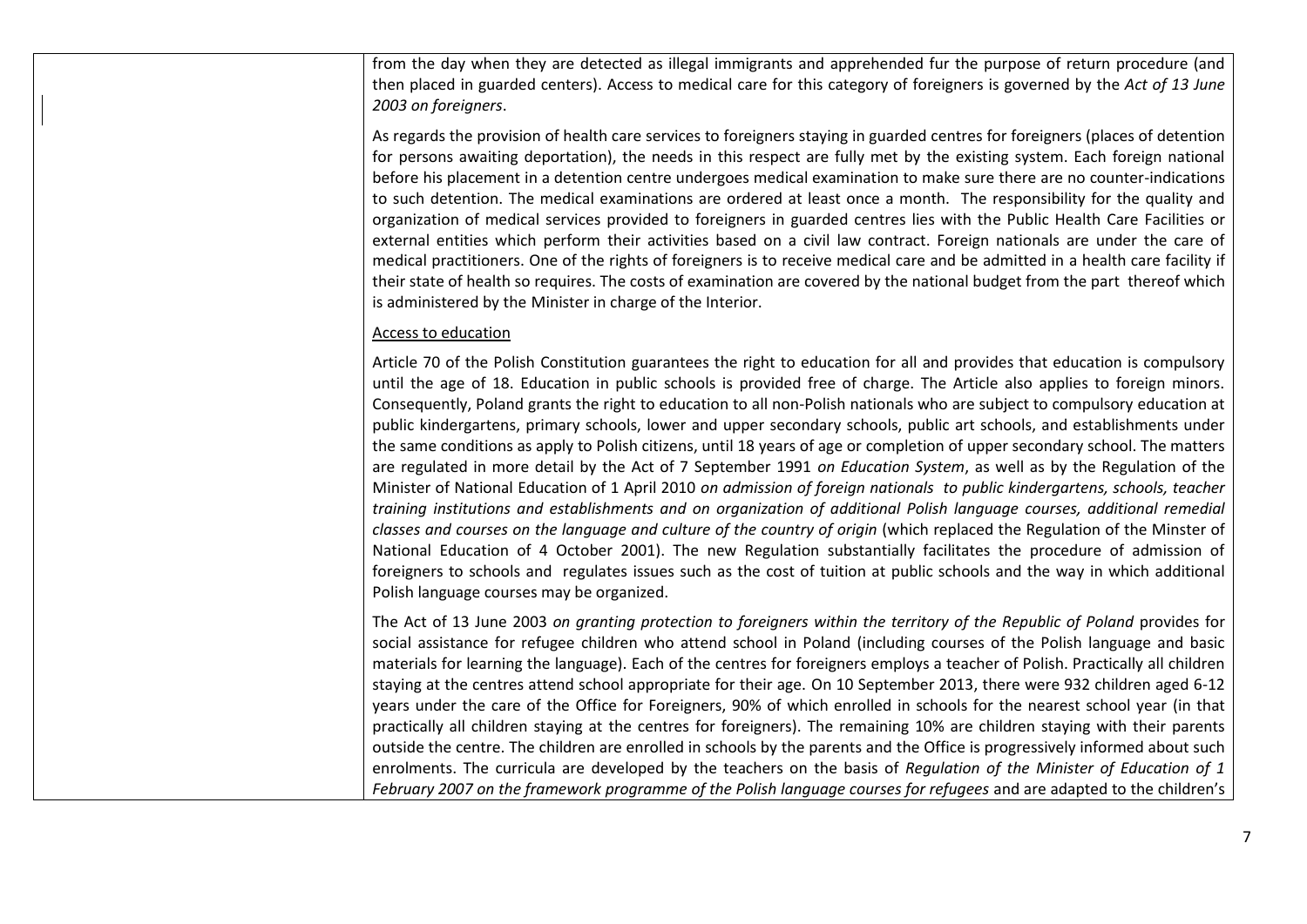|                                                                                                                                                                      | age, also taking into account the length of their stay in Poland and the level of proficiency in Polish.                                                                                                                                                                                                                                                                                                                                                                                                                                                                                                                                                                                                                                                                                                                                                                                                 |
|----------------------------------------------------------------------------------------------------------------------------------------------------------------------|----------------------------------------------------------------------------------------------------------------------------------------------------------------------------------------------------------------------------------------------------------------------------------------------------------------------------------------------------------------------------------------------------------------------------------------------------------------------------------------------------------------------------------------------------------------------------------------------------------------------------------------------------------------------------------------------------------------------------------------------------------------------------------------------------------------------------------------------------------------------------------------------------------|
|                                                                                                                                                                      | As a result of transposition of the Directive 2008/115/EC of the European Parliament and of the Council on common<br>standards and procedures in Member States for returning illegally staying third-country nationals, as of 2011 minors<br>staying in a guarded centre have the right to engage in didactic and educational activities as well recreational and sports<br>activities appropriate to the children's age and the length of their stay in Poland. The teachers, coming from public<br>schools, deliver lessons in classrooms specially adapted for the purpose in guarded centers, using the same instructional<br>materials as those employed in public schools. In order to improve the educational conditions in guarded centers two<br>guarded centers were selected as detention facilities dedicated to families with children (and only one of them - to<br>unaccompanied minors). |
| To take immediate action to prevent the<br>reoccurrence of inter-ethnic violence and to<br>promote understanding between different<br>nationalities (40. Lithuania); | The Decree no.6 of Prime Minister of 13 February 2013 established the Council for Prevention of Racial Discrimination,<br>Xenophobia and Related Intolerance (Monitor Polski, the Official Journal of the Republic of Poland, of 15 February 2013,<br>item 79). The Council's tasks are to: ensure the coordination of actions of the government authorities and their interaction<br>with local governments and other entities in preventing and combatting racial discrimination, xenophobia and related<br>intolerance, monitoring and analysis of the areas where the acts of discrimination, xenophobia and related intolerance<br>occur in public life.                                                                                                                                                                                                                                            |
|                                                                                                                                                                      | A Team for Preventing Acts of Xenophobia and Racism in the Podlaskie voivodeship was established. The Team's activities<br>resulted in significant improvement of the interaction between non-governmental organizations, higher education<br>institutions and services responsible for the safety of the residents of Białystok, including foreigners.                                                                                                                                                                                                                                                                                                                                                                                                                                                                                                                                                  |
|                                                                                                                                                                      | Further actions include: intensification of operational and investigative activities, increased police supervision of selected<br>housing estates in Białystok, telephone helplines for foreigners launched by the Police and Border Guard (in the Russian<br>and English language), anti-discrimination training for the representatives of the Border Guard Headquarters and the<br>heads of guarded centres for foreigners.                                                                                                                                                                                                                                                                                                                                                                                                                                                                           |
|                                                                                                                                                                      | On 3 July 2013, a pilot project was launched aimed at mobilizing the local communities at housing estates in Białystok<br>where acts of racism occurred. Nineteen organizations joined the programme as partners (non-governmental<br>organizations, schools and housing associations).                                                                                                                                                                                                                                                                                                                                                                                                                                                                                                                                                                                                                  |
|                                                                                                                                                                      | Prevention of hate crimes is one of the topics covered in the training courses for police officers concerning counteracting<br>hate crimes and discrimination of foreigners. The issue of hate crimes has also been addressed in the Law Enforcement<br>Officers Programme on Combating Hate Crimes.                                                                                                                                                                                                                                                                                                                                                                                                                                                                                                                                                                                                     |
|                                                                                                                                                                      | Local police units organize or participate in educational activities targeting children and youth, as well as in meetings with<br>school students. Human rights advisors to the chiefs of voivodeship police /to the chief of the Metropolitan Police and<br>representatives of local police units are invited to meetings, seminars and conferences organized by external entities,<br>which are devoted to the issues of human rights and hate crimes.                                                                                                                                                                                                                                                                                                                                                                                                                                                 |
|                                                                                                                                                                      | Human rights advisors to the chiefs of voivodeship police/to the Chief of the Metropolitan Police are in permanent                                                                                                                                                                                                                                                                                                                                                                                                                                                                                                                                                                                                                                                                                                                                                                                       |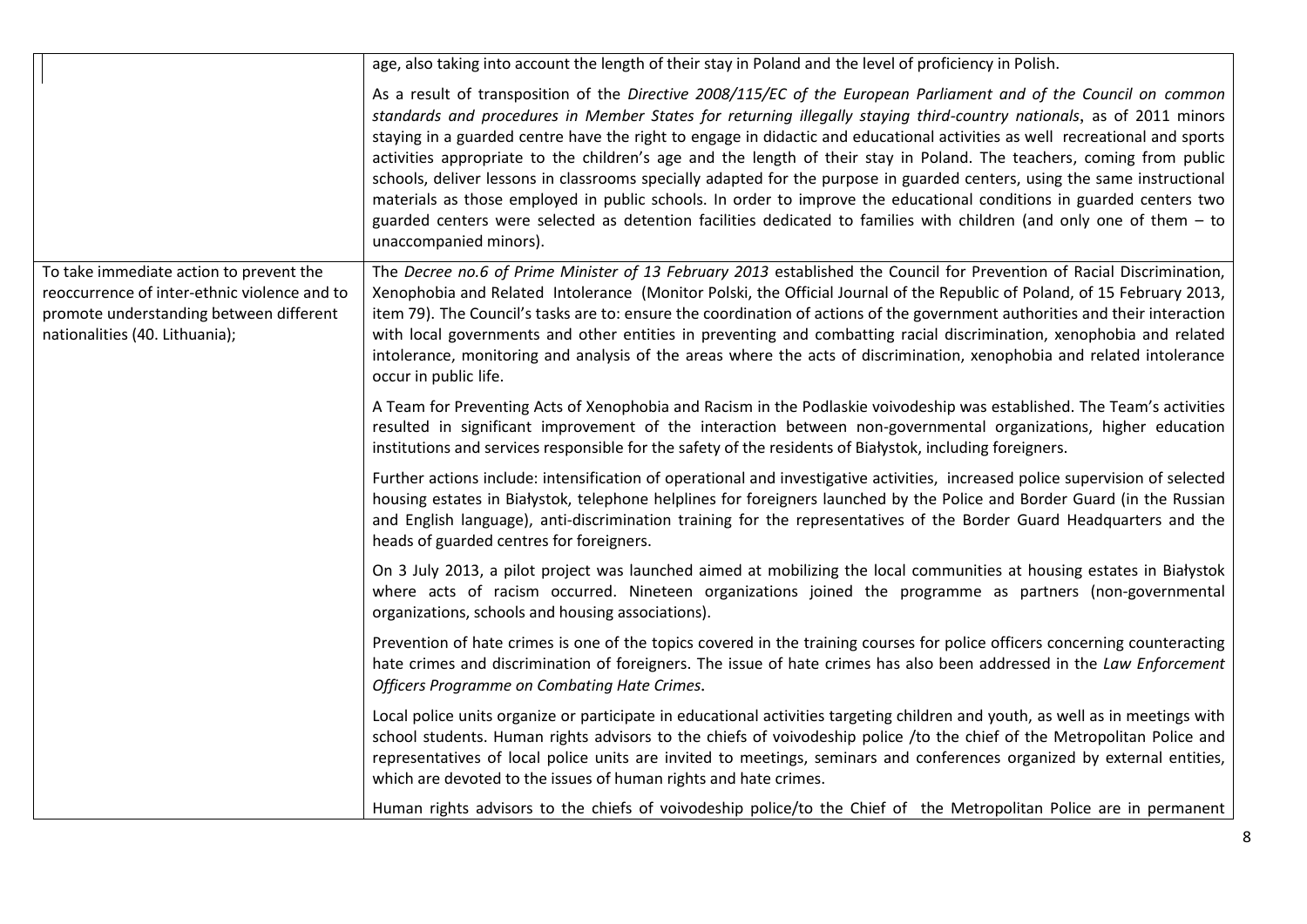|                                                                                                                                                                                                                 | contact with non-governmental organizations which are often the first to receive notification of the occurrence of a hate<br>crime. More extensive cooperation has been established with LGBT rights organizations e.g. with the Campaign Against<br>Homophobia (Polish: Kampania Przeciwko Homofobii) or the Trans-fuzja foundation. Human rights advisors attended<br>special training organized by the Campaign Against Homophobia during which a programme of local meetings between<br>police experts and the LGBT community was prepared.                                                                               |
|-----------------------------------------------------------------------------------------------------------------------------------------------------------------------------------------------------------------|-------------------------------------------------------------------------------------------------------------------------------------------------------------------------------------------------------------------------------------------------------------------------------------------------------------------------------------------------------------------------------------------------------------------------------------------------------------------------------------------------------------------------------------------------------------------------------------------------------------------------------|
|                                                                                                                                                                                                                 | The local police units cooperate with a number of public and government authorities. In the eastern voivodeships<br>permanent cooperation was established with the Border Guard units. Police and Border Guard officers work together to<br>provide support to persons staying at refugee centres and to recognized refugees by e.g. organizing information and<br>educational meetings for those persons.                                                                                                                                                                                                                    |
|                                                                                                                                                                                                                 | In view of the development of tourism in Poland, the preventive activities undertaken by the police are aimed mainly at<br>protecting foreign nationals who may report problems and seek help with the police through the country-wide telephone<br>helpline available in the English and Russian languages. Moreover, the police distribute brochures for foreigners containing<br>information about the ways in which the police may be contacted in a difficult situation.                                                                                                                                                 |
|                                                                                                                                                                                                                 | The police take a number of actions at field level aimed at protecting groups and places which are particularly vulnerable<br>to hate-motivated violence. In certain voivodeships it is becoming a common practice for the district police officers to<br>establish contact with the families of foreign nationals living in a given region.                                                                                                                                                                                                                                                                                  |
|                                                                                                                                                                                                                 | In December 2012, the National Police Headquarters prepared The targeted police strategy for the development of human<br>rights protection system in the years 2013-1015. One of the lines of action indicated in the Strategy is "Strengthening of<br>the police activities aimed at counteracting the violence motivated by race, ethnic origin, nationality and other factors".                                                                                                                                                                                                                                            |
| To inform the Council about the measures<br>taken in order to ensure that the provisions<br>prohibiting the use of corporal punishment<br>in all circumstances are enforced throughout<br>Poland (41. Hungary); | The Constitution of the Republic of Poland prohibits corporal punishment (Article 40 sentence 2 in conjunction with Article<br>31 sentence 1 of the Constitution). Also, the Family and Guardianship Code prohibits the use of corporal punishment by<br>persons exercising parental authority or guardianship over a minor. Moreover, personal inviolability is guaranteed under<br>the Criminal Code which penalizes this kind of behavior, differentiating it according to the consequences, i.e. types of<br>bodily injury suffered by the victim.                                                                        |
|                                                                                                                                                                                                                 | The Ministry of Justice carries out regular information activities directed at persons affected by violence in the family,<br>irrespective of their age or sex, and information campaigns about the rights of children. The campaigns also address the<br>issues of physical violence against children. The principal body responsible for the protection of children's rights and<br>protection against corporal punishment is the Ombudsman for Children.                                                                                                                                                                   |
|                                                                                                                                                                                                                 | Given the fact that year 2012 was designated by the Polish Parliament as the Year of Janusz Korczak, the Ombudsman for<br>Children conducted a social campaign entitled: There are no children, just people. The objective of the campaign was to<br>raise awareness of the need to treat children as individual human beings and highlight the fact that children have an<br>inalienable right to decent and respectful treatment. The events included a series of conferences in 16 voivodeship<br>capitals and an international congress devoted to children's rights. The Warsaw Declaration was adopted which called for |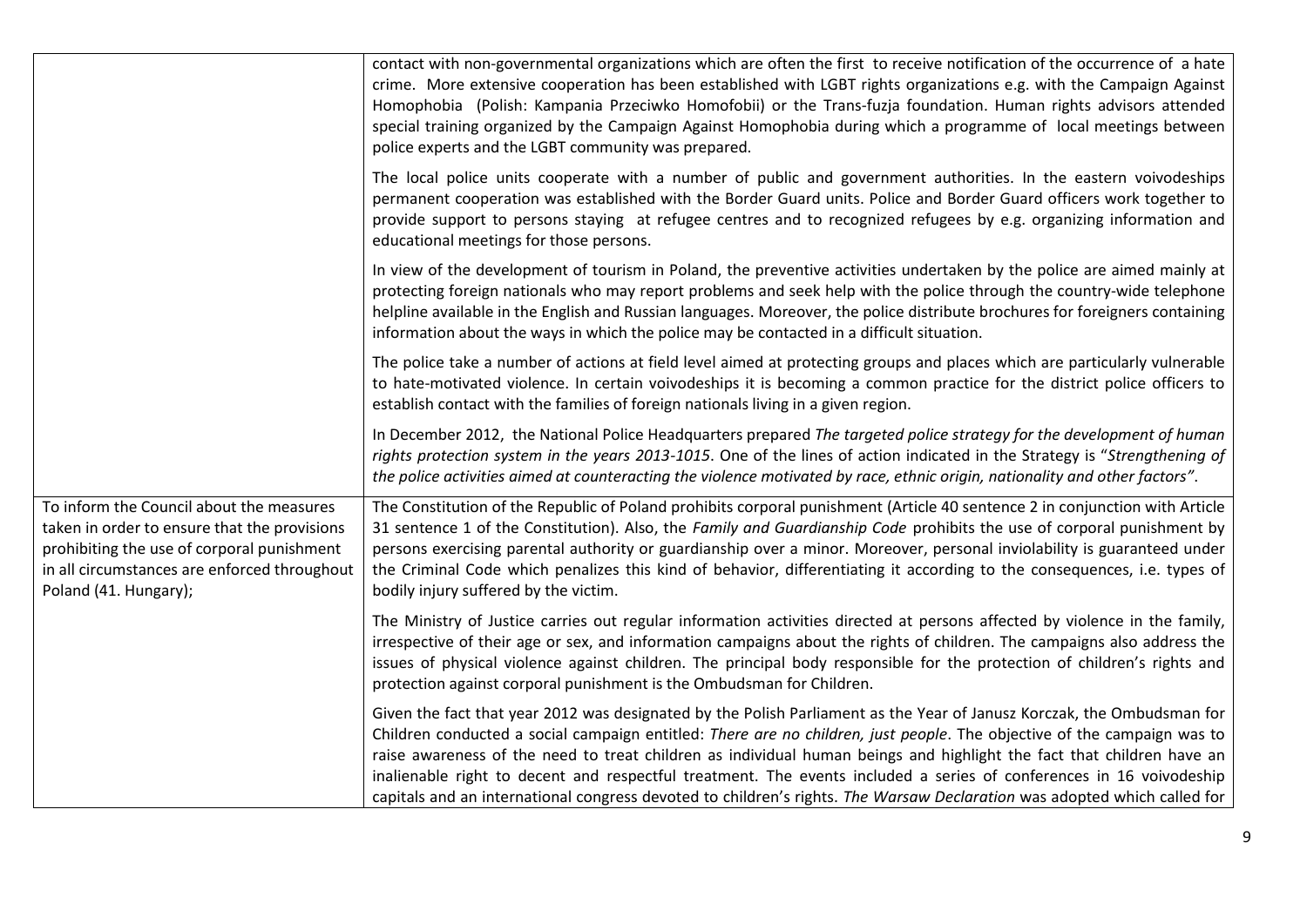|                                                                                                                                                                                                                                                                            | the observance of the Convention on the Rights of the Child.                                                                                                                                                                                                                                                                                                                                                                                                                                                                                                                                                                                                                                                                                                                                                                                                                                                                                                                                                                                                                                                                                                                              |
|----------------------------------------------------------------------------------------------------------------------------------------------------------------------------------------------------------------------------------------------------------------------------|-------------------------------------------------------------------------------------------------------------------------------------------------------------------------------------------------------------------------------------------------------------------------------------------------------------------------------------------------------------------------------------------------------------------------------------------------------------------------------------------------------------------------------------------------------------------------------------------------------------------------------------------------------------------------------------------------------------------------------------------------------------------------------------------------------------------------------------------------------------------------------------------------------------------------------------------------------------------------------------------------------------------------------------------------------------------------------------------------------------------------------------------------------------------------------------------|
|                                                                                                                                                                                                                                                                            | In May 2013, the Ombudsman for children ran a social campaign entitled: React. It's your right whose main goal was to<br>change the passive attitudes of adults to acts of child abuse and to reduce the level of social acceptance of violence.                                                                                                                                                                                                                                                                                                                                                                                                                                                                                                                                                                                                                                                                                                                                                                                                                                                                                                                                          |
|                                                                                                                                                                                                                                                                            | In 2011-2012, a survey commissioned by the Ombudsman for Children was carried out concerning social acceptance for<br>spanking and using corporal punishment in child rearing. Additionally, in 2012 a study was conducted to examine social<br>attitudes concerning direct response to situations of violence against children.                                                                                                                                                                                                                                                                                                                                                                                                                                                                                                                                                                                                                                                                                                                                                                                                                                                          |
| To confirm in practice the status of standing<br>invitation to carry out special procedures, in<br>particular to issue an invitation to the Special<br>Rapporteur on Torture, Working Group on<br>Arbitrary Detention and Working Group on<br>Disappearances (42. Belarus) | In 2001 Poland extended a standing invitation to all special procedures of the Commission on Human Rights since Poland<br>attaches great importance to their effective functioning. Any request for a country visit will be positively considered.                                                                                                                                                                                                                                                                                                                                                                                                                                                                                                                                                                                                                                                                                                                                                                                                                                                                                                                                        |
| To adopt legislation in line with the<br>international standards on combatting<br>discrimination against women (43. Belarus);                                                                                                                                              | Convention on the Elimination of All Forms of Discrimination against Women (CEDAW) entered into force in<br>Poland on 3 September 1981. The Amsterdam Treaty came into force on 1 May 1999, and Poland has been<br>implementing all subsequent EU legal acts dealing with the issue of combating discrimination against<br>women. Provisions of the above mentioned acts have been adapted to the national legislation in Poland. The<br>government continues to work towards improving the national policy and legislation on elimination of all forms<br>of discrimination against women as evident in VII and VIII reports on the implementation of CEDAW Convention.                                                                                                                                                                                                                                                                                                                                                                                                                                                                                                                  |
| To develop and start the implementation of<br>strategies for reducing the pay gap between<br>men and women, also in the sector of low-<br>paid jobs performed by women (44.<br>Uzbekistan)                                                                                 | Polish law guarantees equality of men and women in the labour market. According to the Eurostat data (2010), the pay<br>gap between men and women in the EU as a whole is about $16\%$ <sup>1</sup> . In Poland, it is about 4.5 %. Nevertheless, the problem<br>of the pay gap is the priority for actions aimed at ensuring equal opportunities for men and women in the job market.<br>Measures to reduce the pay gap in Poland are implemented under the projects co-financed by the European Social Fund,<br>in particular "Increasing social and economic activity of women at the local and regional level" and "Reconciliation of<br>family and professional roles for men and women" projects. Both projects are expected to indirectly affect women's pay<br>and contribute to the equalization of pay between men and women by raising awareness of equality in the labour market,<br>creating a positive climate for women's activity, equalizing opportunities in the job market, also through the access to<br>expertise concerning the equalization of opportunities in the labour market, and overcoming stereotypes concerning roles<br>of men and women in the society. |
|                                                                                                                                                                                                                                                                            | Reduction of the pay gap by eliminating the disparity in pay between men and women doing the same work or work of<br>equal value is one of the specific objectives of the National Programme of Measures for the Advancement of Equal                                                                                                                                                                                                                                                                                                                                                                                                                                                                                                                                                                                                                                                                                                                                                                                                                                                                                                                                                     |

**THE SECTS TO A SECTS 10 A FIREM**<br><sup>1</sup> Based on the EUROSTAT methodology: average gap between hourly pay for men and women.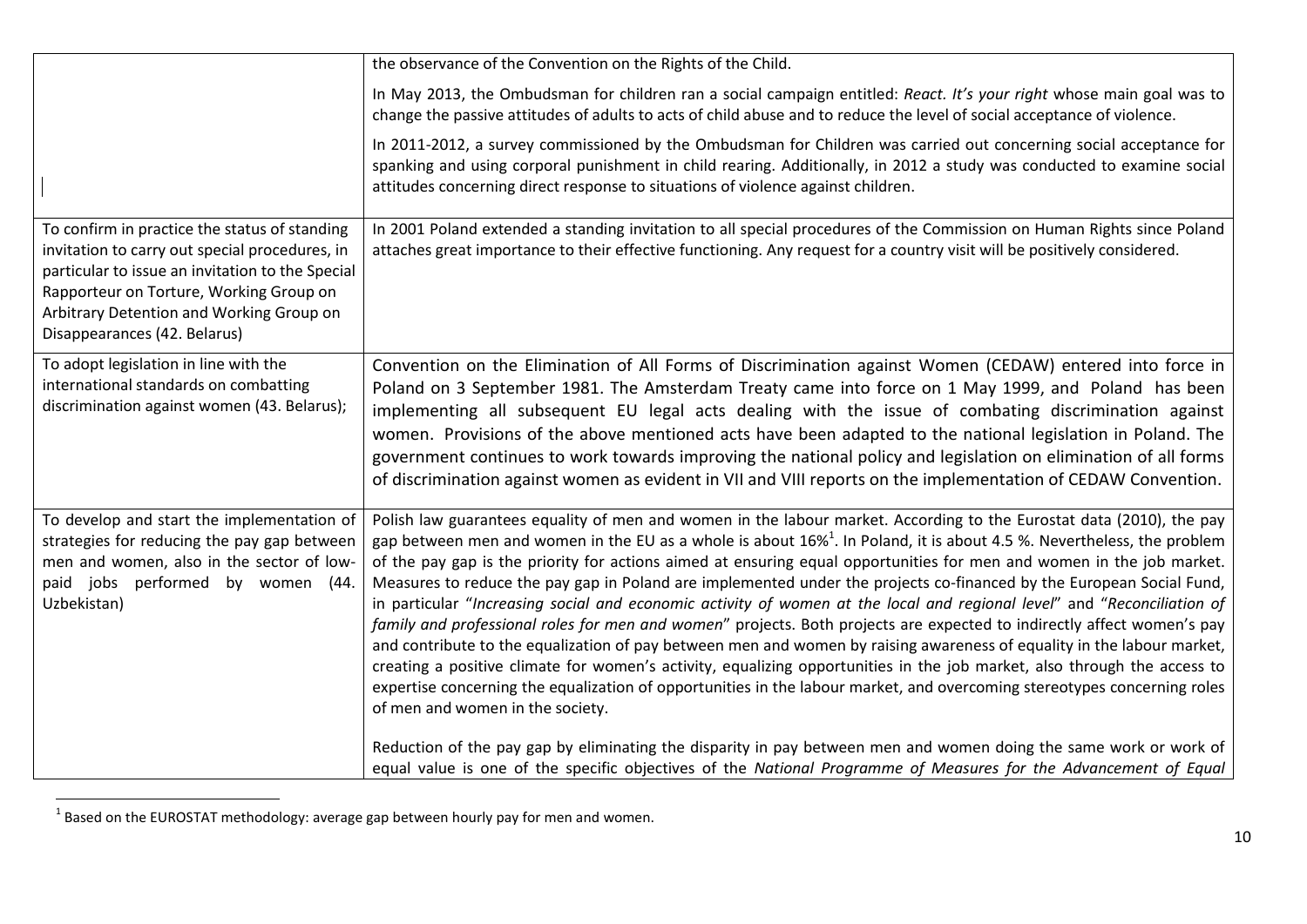|                                                                                                                                       | Treatment 2013-2016.                                                                                                                                                                                                                                                                                                                                                                                                                                                                    |
|---------------------------------------------------------------------------------------------------------------------------------------|-----------------------------------------------------------------------------------------------------------------------------------------------------------------------------------------------------------------------------------------------------------------------------------------------------------------------------------------------------------------------------------------------------------------------------------------------------------------------------------------|
| To intensify the efforts to counteract crimes                                                                                         | Polish law provides sufficient protection against hate crimes. The perpetrator's bias motivation is regarded as an                                                                                                                                                                                                                                                                                                                                                                      |
| motivated by racial hatred by ensuring that                                                                                           | aggravating circumstance which is taken into account by the court in the determination of the penalty (Article 53 of the                                                                                                                                                                                                                                                                                                                                                                |
| all such incidents are subject to thorough                                                                                            | Criminal Code). There are no grounds for taking legislative action aimed at penalizing the "hate speech" motivated, inter                                                                                                                                                                                                                                                                                                                                                               |
| investigation and the perpetrators are                                                                                                | alia, by sexual orientation or gender identity. Protection against hate speech motivated by different sexual orientation is                                                                                                                                                                                                                                                                                                                                                             |
| brought to justice, and to constantly raise                                                                                           | based on the general principles laid down in the Criminal Code, specifically on Article 212 thereof, and on the provisions                                                                                                                                                                                                                                                                                                                                                              |
| the public awareness of the problem (45.                                                                                              | set out in the Act of 23 April 1064 The Civil Code <sup>2</sup> concerning the protection of personal rights.                                                                                                                                                                                                                                                                                                                                                                           |
| Malaysia);                                                                                                                            | Polish legislation is consistent with Poland's international obligations which require the criminalization of hate speech acts                                                                                                                                                                                                                                                                                                                                                          |
| To take additional action to counteract the                                                                                           | which are threatening, abusive or insulting or are likely to disturb the public order.                                                                                                                                                                                                                                                                                                                                                                                                  |
| crime of incitement to hatred and to<br>promote the fight against discrimination and<br>racism (46. Peru);                            | Despite this, the Criminal Law Codification Committee has prepared draft amendments to the Criminal Code aiming inter<br>alia at further strengthening of the criminal law protection against discriminatory behavior.                                                                                                                                                                                                                                                                  |
| To strengthen the measures aimed at                                                                                                   | The Ministry of Justice collects detailed statistical data concerning selected crimes, including crimes motivated by                                                                                                                                                                                                                                                                                                                                                                    |
| preventing racially-motivated violence and                                                                                            | intolerance, xenophobia and hatred. The data is supplied to the Ministry by the courts each time a court has issued the                                                                                                                                                                                                                                                                                                                                                                 |
| discrimination against foreign nationals,                                                                                             | final verdict in such matters. Such data is also collected on a periodic basis as part of the statistical reporting framework.                                                                                                                                                                                                                                                                                                                                                          |
| especially the Muslims, Roma and persons of                                                                                           | Moreover, statistical data is obtained annually from the National Criminal Register which contains information on all                                                                                                                                                                                                                                                                                                                                                                   |
| African descent (47. Republic of Korea);                                                                                              | persons convicted of crimes, including crimes on the ground of racial hatred, racial discrimination and xenophobia.                                                                                                                                                                                                                                                                                                                                                                     |
| To continue efforts to investigate racially-                                                                                          | In addition, the Ministry of Justice performs qualitative analyses of the court judgments passed in the cases involving                                                                                                                                                                                                                                                                                                                                                                 |
| motivated crimes and bring the perpetrators                                                                                           | crimes on the grounds of racism, discrimination and xenophobia. The Ministry subsequently uses the accumulated                                                                                                                                                                                                                                                                                                                                                                          |
| to justice in order to ensure safety and                                                                                              | statistical data to monitor the issues of discrimination, to identify practical problems related to those issues, to determine                                                                                                                                                                                                                                                                                                                                                          |
| dignity to disadvantaged groups (48.                                                                                                  | the scale and dynamics of the phenomenon, and to assess the need to take possible legislative steps or other type of                                                                                                                                                                                                                                                                                                                                                                    |
| Switzerland);                                                                                                                         | action.                                                                                                                                                                                                                                                                                                                                                                                                                                                                                 |
| To implement legislative solutions which<br>criminalize the promotion of racial hatred<br>and discrimination and to continue          | Under the Act on access to public information, such data is also available to each person and organization interested in the<br>problem.<br>The<br>processed<br>data<br>is<br>published<br>the<br>Justice<br>website<br>on<br>Ministry<br>of<br>(http://bip.ms.gov.pl/pl/dzialalnosc/statystyki/); additional data is made available upon request.                                                                                                                                      |
| promoting tolerance through social and                                                                                                | In 2013 the Human Rights Protection Team in the Ministry of the Interior initiated work to broaden the analytical activities                                                                                                                                                                                                                                                                                                                                                            |
| educational campaigns (49. Thailand);                                                                                                 | performed as part of the hate crime monitoring scheme. The key purpose of the activities will be to acquire more detailed                                                                                                                                                                                                                                                                                                                                                               |
| To consider the adoption of standards in the<br>national legislation which ensure more<br>effective fight against discrimination (52. | information than that obtained so far concerning the specific nature of the monitored incidents, actions taken by law<br>enforcement authorities and the penalties and punitive measures applied. The information gathered will be subject to<br>statistical analysis to provide a detailed picture of the phenomena of racism, xenophobia and hate crimes.<br>Furthermore, the Ministry of Administration and Digitization keeps an extensive database on ethnic minorities in Poland. |
| Argentina);<br>To reinforce strategies and programmes for                                                                             | The Ministry's website contains a wealth of information on ethnic and national minorities in Poland as well as a list of                                                                                                                                                                                                                                                                                                                                                                |

 2 Journal of Laws of 1964 no 16, item 93, as amended.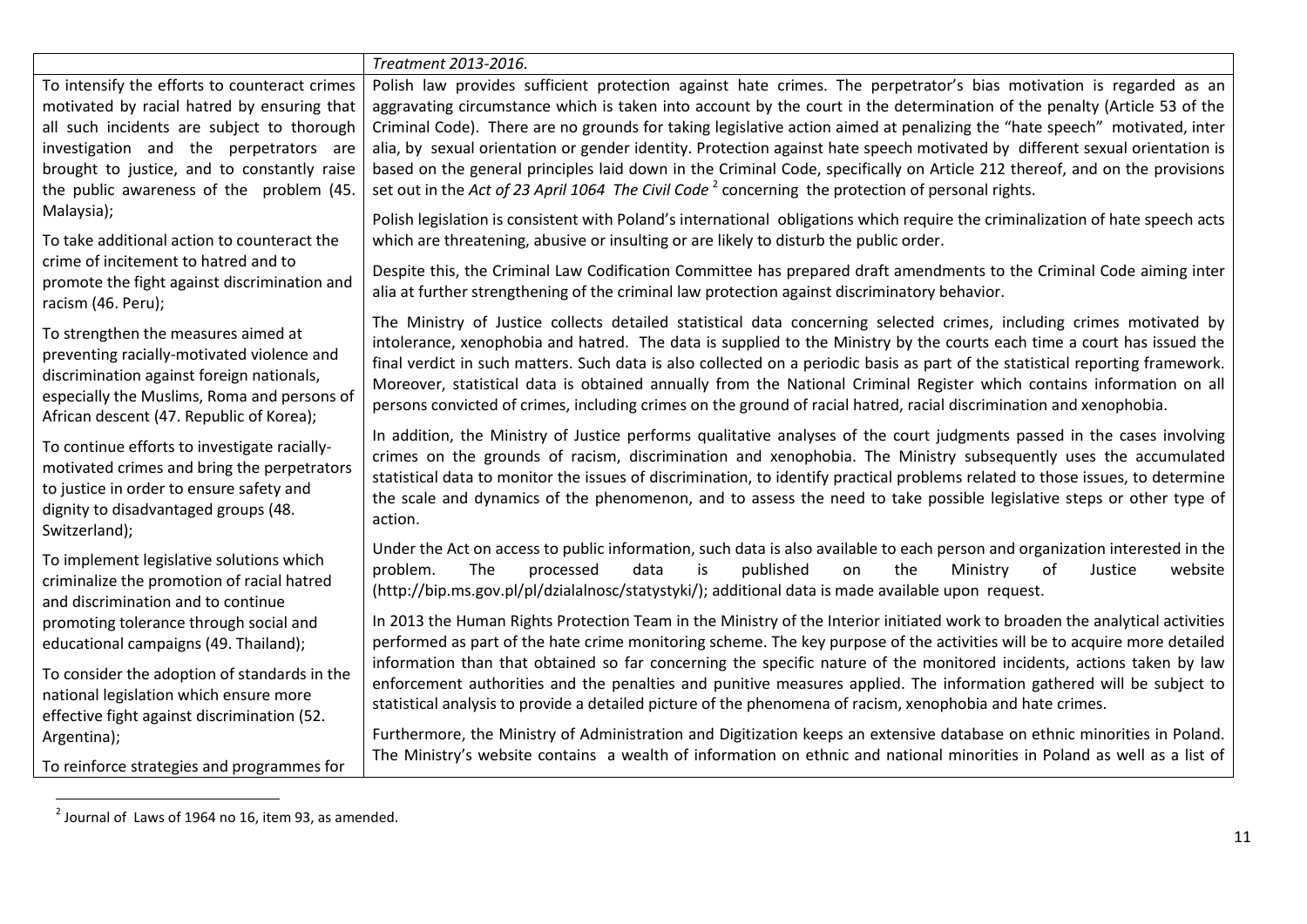combatting discrimination and intolerance and to endeavour to ensure prompt and independent investigation as well as effective prosecution of such incidents (53. Austria);

To intensify action against incitement to hatred on the grounds of nationality or religion and to xenophobia (54. Iraq);

To adopt effective anti-discrimination strategies and address the problem of hate crimes by carrying out a thorough investigation of such incidents (55. Brazil);

To strengthen efforts , during the lawmaking and enforcement process, to combat incitement to racial and religious discrimination on the Internet (56. China);

To take effective actions to fight racism and incitement to racial hatred (57. Cuba);

To adopt and enact new laws to criminalize racist crimes, racially motivated crimes and hate crimes; to institutionalize the national mechanism for collecting data on the incidents of racism, discrimination on the grounds of racism and xenophobia, and mechanisms for monitoring such incidents; to adopt laws and take specific measure to ensure the conduct of a prompt, impartial and independent investigation, as well as prosecution and punishment of persons using racist or racially motivated hate speech and perpetrating discrimination or crimes on those grounds (60. Egypt);

To conduct, within the framework of the judicial procedure, a prompt, independent, institutions and entities active in the fight against ethnic discrimination.

In addition, the Council for Prevention of Racial Discrimination, Xenophobia and Related Intolerance was established by the Decree no. 6 of Prime Minister of 13 February 2013.

One of the principal objectives set out in the *National Programme of Measures for the Advancement of Equal Treatment 2013-2016* is to counteract the physical and psychological violence and hate speech directed at persons belonging to groups at risk of discrimination. In this respect, activities have been planned to enhance the public knowledge about violence against persons of non-Polish ethnic or national origin, specifically by monitoring hate crimes committed on the grounds of national and ethnic background and by subsequently analyzing the information in order to draw up a description of the phenomenon.

The National School of the Judiciary and Public Prosecution, in fulfilling one of its main statutory tasks, such as training and professional development of the Staff of Common Courts and Public Prosecutors' Offices, conducts, inter alia, training which covers the issues of equality and anti-discrimination.

Each appellate prosecutor's office has appointed a special coordinator responsible for monitoring this type of proceedings and providing advice and consultation to prosecutors who conduct those proceedings. In August 2013, each regional prosecutor's office, designated one district prosecutor's office responsible for prosecuting this type of cases. At the same time, each of the selected district prosecutor's offices appointed two prosecutors responsible for proceedings related to hate crimes. Moreover, twice a year, Prosecutor General's Office, on the basis of the materials provided by all appellate prosecutor's offices, undertakes analysis of the cases concerning hate speech. The results of the analysis are distributed to all prosecutor's offices in Poland and are also available on the Prosecutor General's Office website. In addition, Prosecutor General's Office prepared and distributed guidelines for prosecutors on the conduct of the criminal proceedings concerning hate crimes. Furthermore, there has been organized a number of trainings and workshops addressed to prosecutors, on the crimes motivated by hatred.

The structure of the Department of Control, Complaints, and Petitions of the Ministry of Interior incorporates the Human Rights Protection Team. One of the Team's main tasks is to monitor the instances of hate crimes. The monitoring involves the collection of information concerning the events which may be crimes or incidents motivated by hate and subsequently monitoring the treatment of such cases by the judiciary system and law enforcement agencies from the time of occurrence of the event, until the completion of the activities by relevant entities. At the same time, in order to ensure that police officers receive appropriate training on the correct procedures for investigating hate crimes, training courses are provided to police services under the *Law Enforcement Officers Programme on Combating Hate Crimes*.

Furthermore, the Ministry of the Interior undertakes activities aimed at informing the potential victims about issues related to hate crimes and measures taken by law enforcement agencies in connection with such cases.

The Ministry of the Interior, with the support of the European Fund for the Integration of Third-Country Nationals, implements a project entitled: *Immigrants faced with hate crimes – how to assert your rights effectively,* whose main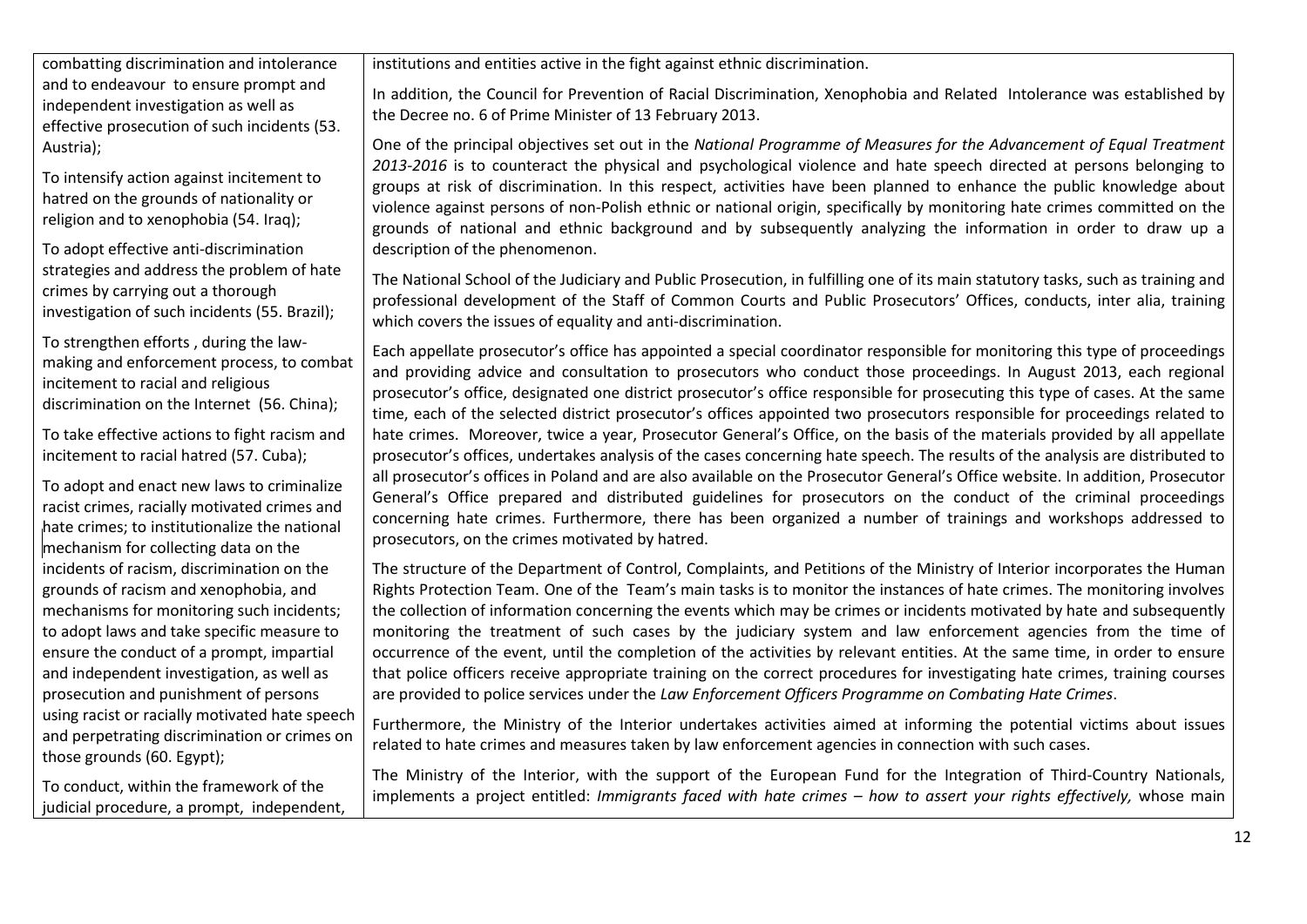objective and appropriate investigation into racially motivated crimes and hate crimes (64. Uzbekistan);

To implement more efficient monitoring of the cases of suspected discrimination, hostility on the ground of ethnicity or nationality, or racial or ethnic hatred (65. Uzbekistan);

To complement the provisions of the national Criminal Code on hate speech with provisions related to sexual orientation and gender identity and adopt appropriate legislative measures acknowledging sexual orientation and gender identity as the basis for potential discrimination in all contexts (66. Slovenia);

To acknowledge gender identity as the basis for potential discrimination and sexual orientation and gender identity as aggravating circumstances in the case of hate crimes (68. Great Britain);

To reinforce anti-discrimination legislation in order to ensure more efficient protection of LGBT persons and persons with disabilities (70.Austria);

To adopt strategies guaranteeing the rights of LGBT persons and combatting discrimination on the grounds of sexual orientation (71. Brazil);

purpose is to conduct an information campaign directed at third country nationals staying in the Republic of Poland. The aim of the campaign is to enhance foreigners' awareness of the hate crime law applicable in Poland. In April 2012, Poland joined the project entitled: *Combatting discrimination based on sexual orientation or gender identity* whose goal is to implement Recommendation CM/Rec (2010)5 of the Committee of Ministers to member states on measures to combat discrimination on grounds of sexual orientation or gender identity. On 18 July 2012, the Plenipotentiary, in cooperation with the Council of Europe, held a conference to launch the project in Poland. The conference discussed the results of the survey carried out by the EU Union Agency for Fundamental Rights and the standards adopted by European international organizations for counteracting discrimination against LGBT persons. Representatives of the government, Ombudsman, and non-governmental organizations presented the diagnosis of the current situation in Poland from the point of view of the institutions and organizations they represent.

*The National Programme of Measures for the Advancement of Equal Treatment* aims to strengthen the action to counteract physical and psychological violence and hate speech directed at members of groups vulnerable to discrimination. LGBT persons are one of such groups. It seems necessary to raise the awareness of violence against LGBT people. Therefore, the implementation of the *National Programme* includes the monitoring of hate crimes committed on the grounds of sexual orientation and gender identity and subsequent analysis of the information in order to draw up a description of the phenomenon. Additionally, the Programme puts forward measures to support groups facing discrimination in the labour market, including discrimination on the grounds of sexual orientation, and to change the biased media portrayal of persons from groups vulnerable to unequal treatment.

Poland ratified the Convention on the Rights of Persons with Disabilities on 25 September 2012. Exhaustive information on the implementation of the Convention by Poland will be provided in the report which will be submitted to the Committee on the Rights of Persons with Disabilities in September 2014. Protection of employees against discrimination on any ground, guaranteed by the Labour Code, ensures effective protection for all persons who are discriminated against. Pursuant to Article 11 of the Labour Code, any form of discrimination in employment, whether direct or indirect, including discrimination on the grounds of disability or sexual orientation, is prohibited. Employees have equal rights for the equal performance of the same obligations. Protection against discrimination on any ground is also afforded by the *Act on employment promotion and labour market institutions*. The scope of this protection is deemed to be sufficient. The Act includes an explicit guarantee (Article 2a) of equal access to and equal opportunities in the labour market, regardless of sex, race, ethnic origin, nationality, religion, denomination, worldview, disability, age or sexual orientation. Proceedings concerning the violation of the principle of equal treatment are governed by the provisions of the *Act on implementing certain provisions of the European Union in the field of equal treatmen*t. Moreover, the *Act on employment promotion and labour market institutions* contains penal provisions to be applied in the case of violation of the principle of equal treatment. The National Labour Inspectorate employs three kinds of measures to enforce compliance with the provisions on equal treatment in employment:

– prevention, – counselling,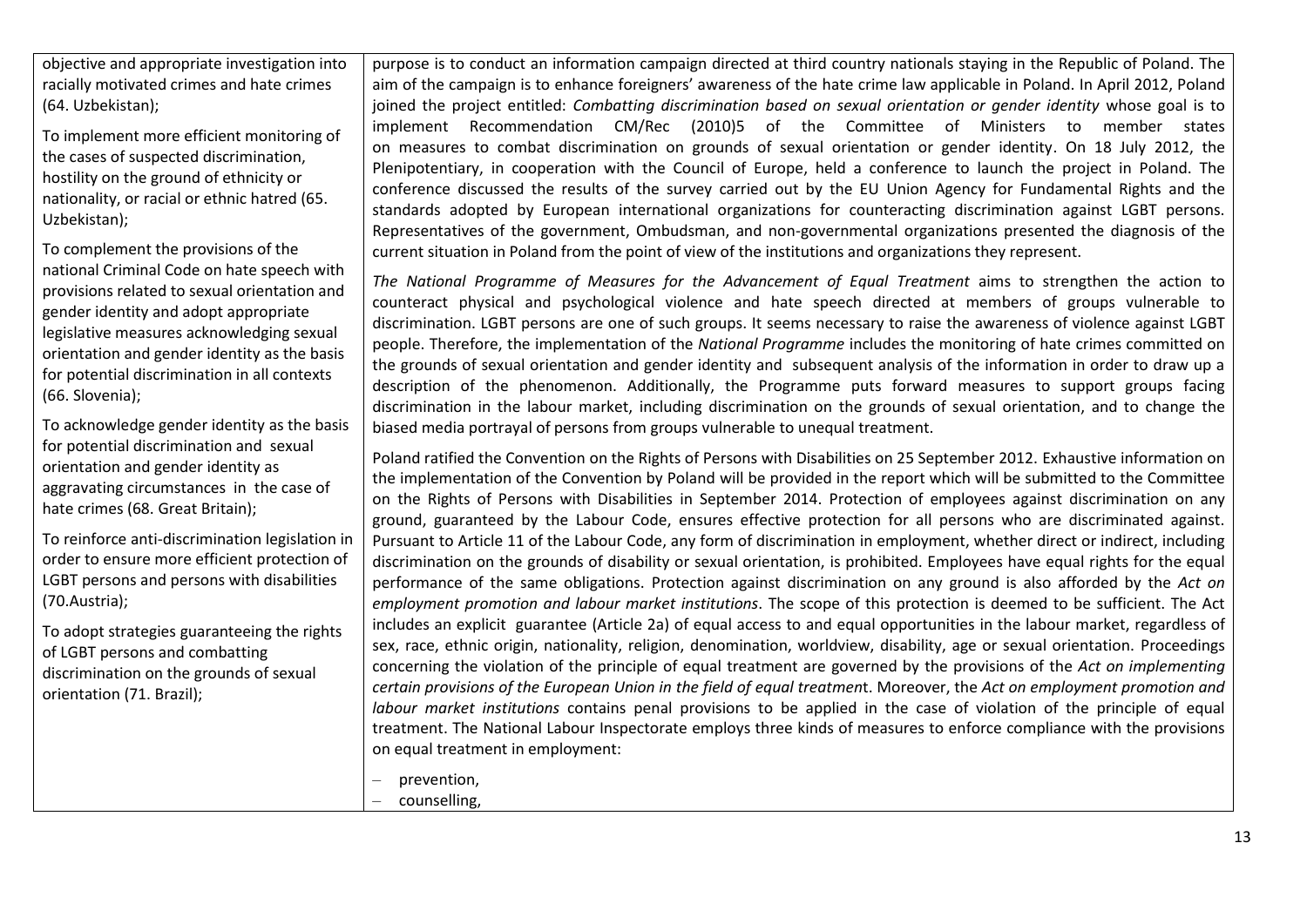|                                                                                                                                                                                                                                                                                  | control checks of employers who have been reported to use discriminatory practices.                                                                                                                                                                                                                                                                                                                                                                                                                                                                                                                                                                                                                                                                                                                                                                                                                                                                                                                                                                                                  |
|----------------------------------------------------------------------------------------------------------------------------------------------------------------------------------------------------------------------------------------------------------------------------------|--------------------------------------------------------------------------------------------------------------------------------------------------------------------------------------------------------------------------------------------------------------------------------------------------------------------------------------------------------------------------------------------------------------------------------------------------------------------------------------------------------------------------------------------------------------------------------------------------------------------------------------------------------------------------------------------------------------------------------------------------------------------------------------------------------------------------------------------------------------------------------------------------------------------------------------------------------------------------------------------------------------------------------------------------------------------------------------|
|                                                                                                                                                                                                                                                                                  | (For more information, please see response to Recommendation no. 40, 50, 51)                                                                                                                                                                                                                                                                                                                                                                                                                                                                                                                                                                                                                                                                                                                                                                                                                                                                                                                                                                                                         |
| To organize social campaigns and<br>governmental training programmes and to<br>ensure better enforcement of legislation<br>against discrimination and hate crimes in<br>order to fight anti-Semitism and<br>discrimination against ethnic minorities (50.<br>The United States); | As part of the educational activities in the Polish Police force, the Law Enforcement Officers Programme on combating<br>hate crimes was implemented (LEOP). The programme was carried out in cooperation with the Office for Democratic<br>Institutions and Human Rights at the Organisation for Security and Cooperation in Europe (ODIHR OSCE). The LEOP aims to<br>ensure safety for all persons who may potentially fall victim to hate-motivated crimes. Its purpose is to improve the<br>officers' skills necessary to handle the cases of potential hate crimes, to teach them the appropriate conduct towards<br>victims of such crimes and to make them sensitive to the issue of discrimination, including acts of discrimination<br>perpetrated by police officers. Police force lecturers, non-governmental organizations active in combating racism, neo-<br>fascism and representing different minority groups at risk of bias-motivated crimes, as well as representatives of national<br>and ethnic minorities participate in the running of such training courses. |
|                                                                                                                                                                                                                                                                                  | Between 15 and 17 May 2013, the Jewish Center in Oświęcim held a history and anti-discrimination seminar addressed to<br>Police officers whose daily responsibilities include running anti-discrimination education in the Police force and prevention<br>of hate crimes. The seminar followed the methodology used by the American organization "Facing History and Ourselves".<br>It was conducted by qualified anti-discrimination trainers from the Jewish Centre in Oświęcim. The seminar was attended<br>by the Polish human rights advisers.<br>(For more information, please see response to Recommendation no. 40 and 51)                                                                                                                                                                                                                                                                                                                                                                                                                                                   |
| To take de facto and de iure measures to<br>fight discrimination against illegal<br>immigrants (51.Uruguay);                                                                                                                                                                     | Poland has implemented into its national legislation (Act of 13 June 2003 on Foreigners) the provisions of the Directive<br>2008/115/EC of the European Parliament and of the Council on common standards and procedures in Member States for<br>returning illegally staying third-country nationals (the Return Directive).                                                                                                                                                                                                                                                                                                                                                                                                                                                                                                                                                                                                                                                                                                                                                         |
|                                                                                                                                                                                                                                                                                  | As a result of transposition of the Directive, the following changes in favour of foreign nationals were introduced into the<br>Polish law:                                                                                                                                                                                                                                                                                                                                                                                                                                                                                                                                                                                                                                                                                                                                                                                                                                                                                                                                          |
|                                                                                                                                                                                                                                                                                  | the period for voluntary departure from the territory of Poland indicated in the return decision was extended from 7-<br>14 days to 15-30 days;                                                                                                                                                                                                                                                                                                                                                                                                                                                                                                                                                                                                                                                                                                                                                                                                                                                                                                                                      |
|                                                                                                                                                                                                                                                                                  | in exceptional cases, the period for voluntary departure may be extended for a maximum of one year;<br>introduction of the return decision which specifies the length of re-entry ban and of the possibility of applying for<br>withdrawal of the entry ban;                                                                                                                                                                                                                                                                                                                                                                                                                                                                                                                                                                                                                                                                                                                                                                                                                         |
|                                                                                                                                                                                                                                                                                  | informing the foreign nationals who are staying in a Member State illegally, but have the valid permit to stay in<br>another Member State, of the necessity to go to the other Member State, without applying criminal or administrative<br>sanctions.                                                                                                                                                                                                                                                                                                                                                                                                                                                                                                                                                                                                                                                                                                                                                                                                                               |
|                                                                                                                                                                                                                                                                                  | In addition, the Act of 12 December 2013 on Foreigners which is to enter into force on 1 May 2014 provides for further                                                                                                                                                                                                                                                                                                                                                                                                                                                                                                                                                                                                                                                                                                                                                                                                                                                                                                                                                               |
|                                                                                                                                                                                                                                                                                  | alignment of the Polish legislation with the requirements of the Return Directive, including the use of alternative measures<br>to detention (the handing over of the travel document, deposit of financial guarantee, the obligation to report to the                                                                                                                                                                                                                                                                                                                                                                                                                                                                                                                                                                                                                                                                                                                                                                                                                               |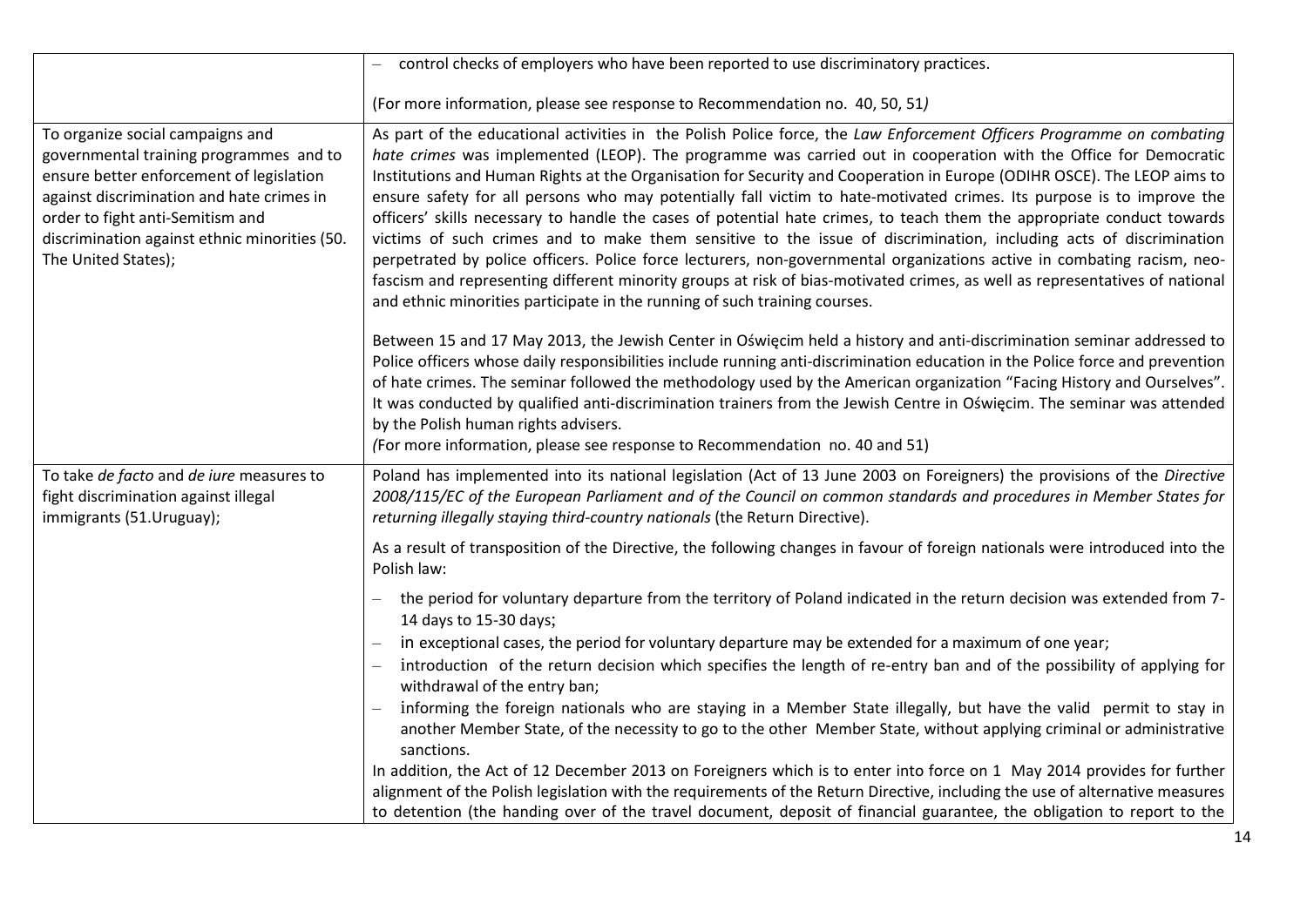|                                                                  | relevant authority, the obligation to stay at a designated place) and introduction of provisions on the monitoring of forced<br>returns (in practice, the pilot programme for the monitoring of forced returns by non-governmental organizations has<br>been running since 2010).<br>(For more information, please see response to Recommendation no 40 and 50)                                                                                                                                                                                                                                                                                                                                                                                                                                                                                                                                                                                                                                                                                  |
|------------------------------------------------------------------|--------------------------------------------------------------------------------------------------------------------------------------------------------------------------------------------------------------------------------------------------------------------------------------------------------------------------------------------------------------------------------------------------------------------------------------------------------------------------------------------------------------------------------------------------------------------------------------------------------------------------------------------------------------------------------------------------------------------------------------------------------------------------------------------------------------------------------------------------------------------------------------------------------------------------------------------------------------------------------------------------------------------------------------------------|
| To take effective action against police<br>brutality (58. Cuba); | Since January 2010, a mechanism has been in place in the Police force and Border Guard whereby complaints and other<br>information are transmitted to the Ombudsman who acts as an independent authority examining police misconduct.<br>Under the mechanism, two types of information are transmitted to the Office of the Ombudsman. The first type are<br>allegations of human rights violations contained in the re-submitted complaints concerning the misconduct of the Police<br>and Border Guard officers. The other type is information on events which, due to an act or omission by an officer, resulted<br>in death, infringement of sexual freedom, or unjustified use of coercive measures or violence. The Office of the<br>Ombudsman, having received the above information, may decide to carry out an independent investigation into a given<br>case, acting under the powers granted to it by the Act on Ombudsman.                                                                                                           |
|                                                                  | One of the tasks of the Human Rights Protection Team operating within the Department of Control, Complaints, and<br>Petitions of the Ministry of the Interior is to monitor the situations where the Police officers may have violated the human<br>rights of persons subject to police procedures. The main source of information for the Team are press materials and<br>individual complaints submitted by citizens, as well as information from the non-governmental human rights organizations<br>cooperating with the Team. Whenever they receive information about suspected misconduct, the Team contact the<br>relevant Voivodehsip Police Headquarters in order to obtain detailed information on the case. The Team also continues<br>monitoring the case during the preparatory and judicial proceedings until the issue of final decision by the competent<br>authority. The information collected is analyzed on an ongoing basis and used, inter alia, in reports on the implementation<br>of Poland's international obligations. |
|                                                                  | In 2013, the scope of information received by the Team from the authorities conducting relevant proceedings was<br>extended. In addition to the basic information concerning the type of incident and the procedures used, a description of<br>the alleged victim and perpetrator is also provided. The collected data is analyzed in order to obtain a more accurate<br>picture of the phenomenon which may prove useful when developing a new or improving the existing mechanism for<br>ensuring the observance of human rights by the police.                                                                                                                                                                                                                                                                                                                                                                                                                                                                                                |
|                                                                  | Representatives of the Ministry of the Interior take part in the work of the inter-ministerial Committee for the matters of<br>the European Court of Human Rights. The Department of Control, Complaints, and Petitions of the Ministry of the Interior<br>is responsible for the Minister's supervision over the implementation by the Police and Border Guard of the measures<br>arising out of the rulings of the European Court of Human Rights. The rulings of the European Court of Human Rights<br>concerning the activities of the Polish police are subsequently compiled by the Human Rights Advisors to police academy<br>commanders in the form of concise information and training material.                                                                                                                                                                                                                                                                                                                                        |
|                                                                  | The Internal Affairs Bureau, a special organizational unit operating within the National Police Headquarters, is responsible<br>for combatting offences committed by Police officers. The Bureau (alongside other local units) has the authority to                                                                                                                                                                                                                                                                                                                                                                                                                                                                                                                                                                                                                                                                                                                                                                                              |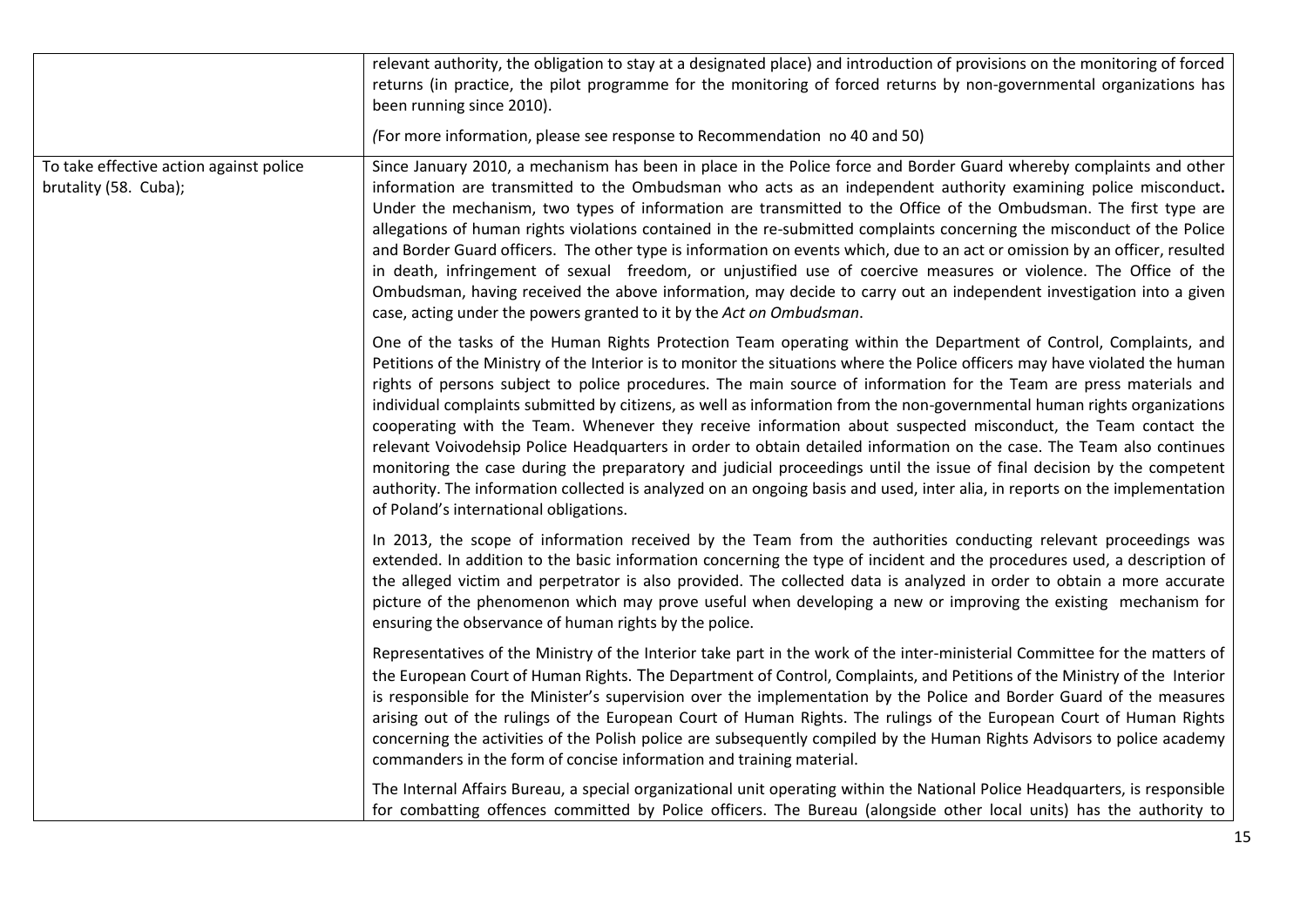|                                                                                                                                                                                 | conduct an investigation and operational activities. It cooperates with the organizational units of the prosecutors' offices<br>throughout the country. Each appellate and regional prosecutor's office has appointed a special coordinator for offences<br>committed by Police officers. The Coordinator's task is to monitor and supervise the conduct of proceedings in such cases.<br>Prosecutors and officers from the Internal Affairs Bureau of the National Police Headquarters participate in the running of<br>special annual training courses devoted to the methodology of investigation of such offences.                                                           |
|---------------------------------------------------------------------------------------------------------------------------------------------------------------------------------|----------------------------------------------------------------------------------------------------------------------------------------------------------------------------------------------------------------------------------------------------------------------------------------------------------------------------------------------------------------------------------------------------------------------------------------------------------------------------------------------------------------------------------------------------------------------------------------------------------------------------------------------------------------------------------|
| To take effective action against child poverty<br>(59. Cuba);                                                                                                                   | On 28 September 2004, the Council of Ministers adopted the National Scholarship Programme which is the basis of the<br>national policy for equalization of educational opportunities and for designing measures to offset the differences<br>attributable to the students' social background and to support students with special educational needs.                                                                                                                                                                                                                                                                                                                             |
|                                                                                                                                                                                 | The measures implemented under the National Scholarship Programme addressed the following problem areas:                                                                                                                                                                                                                                                                                                                                                                                                                                                                                                                                                                         |
|                                                                                                                                                                                 | financial assistance granted to pupils and students within the framework of the general education system;<br>financial assistance granted to students within the framework of the higher education system;<br>financial assistance granted to pupils and students by competent ministers;<br>financial assistance granted under governmental programmes;<br>programmes co-financed from the Community funds;<br>sports scholarships;<br>measures to promote and generate the activity of non-government entities in provision of educational assistance for<br>students (including support for the activities undertaken by local authorities and non-government organizations). |
|                                                                                                                                                                                 | The financial assistance scheme for students was introduced by the Act of 16 December 2004 on amendments to the Act<br>on Education System and the Act on Personal Income Tax.                                                                                                                                                                                                                                                                                                                                                                                                                                                                                                   |
|                                                                                                                                                                                 | The new financial aid scheme for students contains three basis modules: financial assistance of social nature, provided on<br>a continuous basis, financial aid of social and incentive nature provided for a shorter period of time (varied period of time)<br>(Article 90u of the Act on Education System), financial assistance of incentive nature provided on a continuous basis under<br>Article 90g-90j of the Act on Education System, and regulations of the Council of Ministers (Article 90k of the Act on<br>Education System).                                                                                                                                      |
|                                                                                                                                                                                 | Amendments to the Act on Education System concerning financial assistance for students, while preserving the<br>governmental programmes financed from the state budget, have introduced new inspiring solutions, so far absent in the<br>education system, which provide the local authorities and non-governmental organizations with the necessary financial<br>assistance to create local and regional programmes for equalization of the educational opportunities and support<br>programmes for gifted students.                                                                                                                                                            |
| To accelerate the completion of the action<br>plan of the Council for Prevention of Racial<br>Discrimination, Xenophobia and Related<br>Intolerance in order to develop a well- | In accordance with § 2 subparagraph 2 p. 2 of the Decree of Prime Minister of 13 February 2013 (The Monitor Polski of 15<br>February 2013, item 79), every two years the Council for Prevention of Racial Discrimination, Xenophobia and Related<br>Intolerance is required to submit to the Council of Ministers, not later than on 31 of January, an Action Plan for the bodies<br>represented in the Council concerning the measures to prevent and combat racial discrimination, xenophobia and related                                                                                                                                                                      |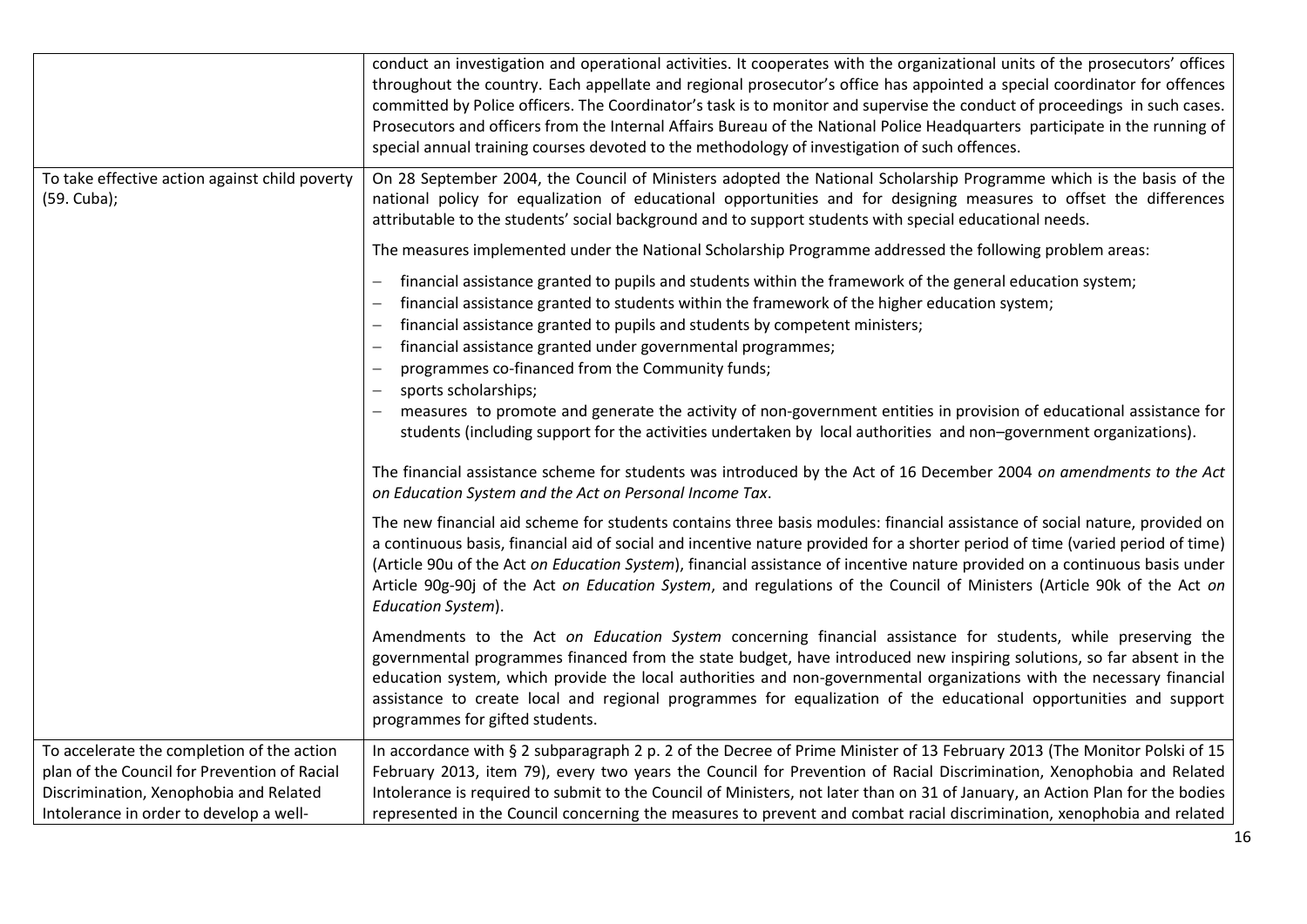| planned and coordinated approach to                                                                                                                                  | intolerance. The completed this year's action plan was presented to the Council of Ministers.                                                                                                                                                                                                                                                                                                                                                                                                                                                                                                                                                        |
|----------------------------------------------------------------------------------------------------------------------------------------------------------------------|------------------------------------------------------------------------------------------------------------------------------------------------------------------------------------------------------------------------------------------------------------------------------------------------------------------------------------------------------------------------------------------------------------------------------------------------------------------------------------------------------------------------------------------------------------------------------------------------------------------------------------------------------|
| combatting racism and xenophobia (61.<br>Indonesia);                                                                                                                 | The Ministry of Administration and Digitization is currently working intensively to develop the Framework Programme of<br>Action of the Council for Prevention of Racial Discrimination, Xenophobia and Related Intolerance. The document is likely<br>to be approved by the members of the Council in the third quarter of 2014. Moreover, on 16 September 2013, a<br>Consultative Board was established which performs advisory functions. Members of the Board include mainly<br>representatives of non-governmental organizations acting against all forms of discrimination and intolerance.                                                    |
| To intensify the fight against all forms of<br>racism and anti-Semitism, also among police<br>officers (62. Belarus);                                                | One of the key tasks of the Human Rights Protection Team in the Ministry of the Interior is to take action to ensure the<br>adequate level of human rights protections during the performance of tasks by units subordinate to or supervised by the<br>Minister of the Interior. The Team's activities also include monitoring the conduct of Police officers which may sometimes<br>be discriminatory towards the persons they deal with. When they receive notification of such incident, the Team contacts<br>the relevant Police unit to ask for clarification and obtain information about the action taken in connection with the<br>incident. |
|                                                                                                                                                                      | Moreover, the training courses run under the Law Enforcement Officers Programme on combating hate crimes, as well as<br>other training courses delivered in particular Police garrisons are intended to make police officers sensitive to the issues of<br>discrimination, also discrimination of which they themselves, or their colleagues, are perpetrators.                                                                                                                                                                                                                                                                                      |
|                                                                                                                                                                      | An educational guide for trainers at police schools entitled: To serve and protect has been introduced in the Police force in<br>order to help shape the correct attitudes and behaviour among recruits. The guide contains a number of references and<br>examples highlighting the need to respond to bias-motivated behavior. In addition, a vademecum-handbook for the Police<br>officers has been prepared, entitled: People first - anti-discrimination measures in the Police force. The handbook aims<br>to enhance the officers' knowledge and awareness of the issues of anti-discriminatory practice in the police work<br>environment.    |
|                                                                                                                                                                      | Changes have been made to the police recruitment rules to enable closer examination of the candidates' attitudes in order<br>to identify prejudice or stereotypes held. A new category named "Attitude to other people" was added to the Individual<br>Observation Sheet used during the recruitment process in order to include the issues related to stereotypes, bias and<br>discrimination.                                                                                                                                                                                                                                                      |
|                                                                                                                                                                      | (For more information, please see response to Recommendation no 40, 45, 50, 51)                                                                                                                                                                                                                                                                                                                                                                                                                                                                                                                                                                      |
| To consider, where necessary, the<br>reinforcement of anti-discrimination<br>strategies and measures, with particular<br>attention to centres for asylum-seekers and | The recommendation is being implemented on an ongoing basis through the standard procedures existing in the centres<br>for foreigners as well as through the implementation of a series of projects and programmes addressing particular<br>phenomena. These include preventive measures, responding to specific incidents as well as staff training courses<br>concerning the prevention of exclusion and all forms of discrimination.                                                                                                                                                                                                              |
| as part of the national programme for<br>combatting racial discrimination,                                                                                           | The recommendations were implemented through the following projects:                                                                                                                                                                                                                                                                                                                                                                                                                                                                                                                                                                                 |
| xenophobia and related intolerance (63.                                                                                                                              | In 2010 and 2011, the Polish Migration Forum, on the initiative of the Office for Foreigners, carried out a project which                                                                                                                                                                                                                                                                                                                                                                                                                                                                                                                            |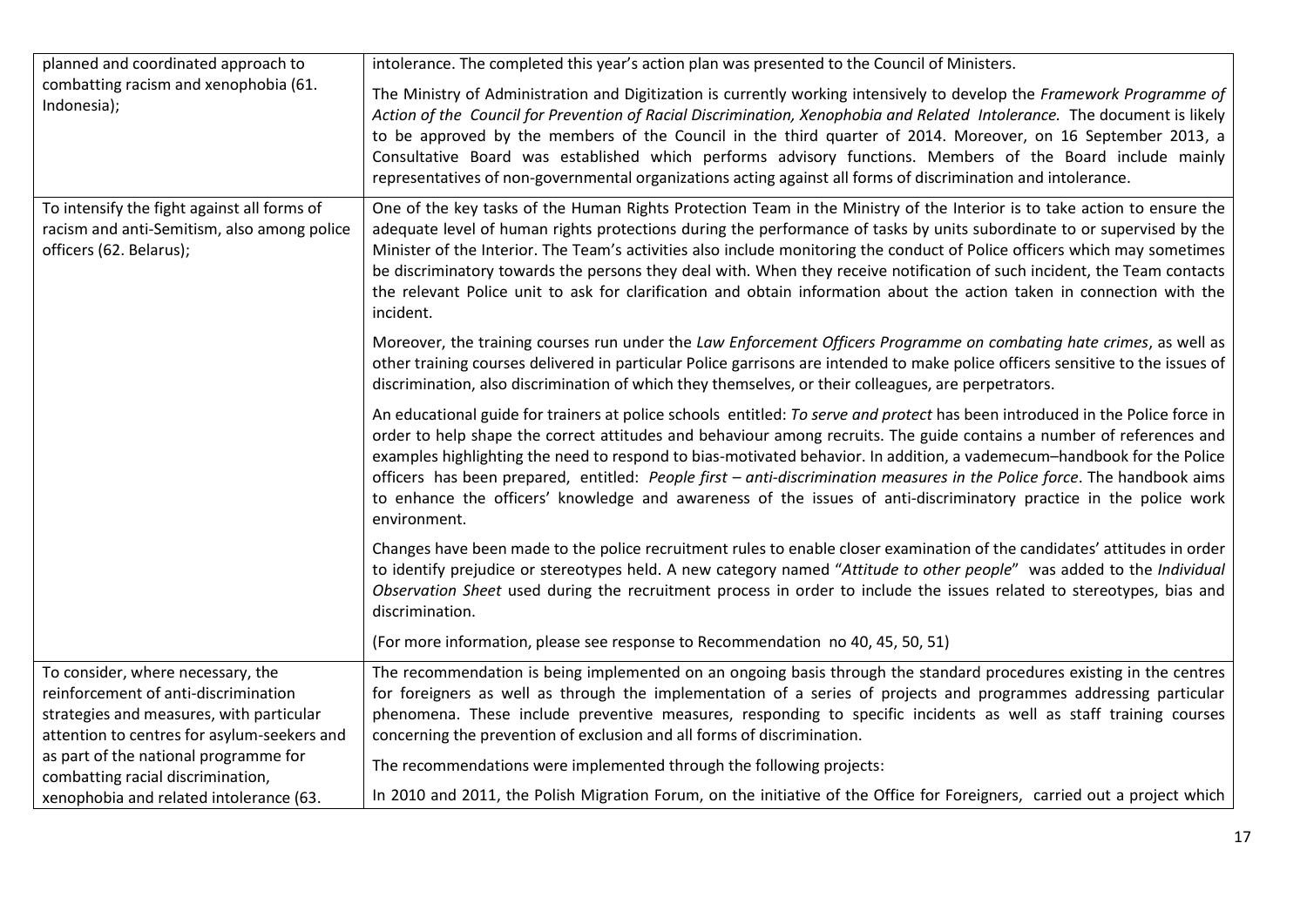| Ireland); | involved an information campaign for the local community living in the vicinity of the newly opened centres for asylum<br>seekers in Grotniki k. Zgierza and at Targówek district in Warsaw. Additionally, training was provided to the entire staff of<br>the district police station at Targówek and to a group of volunteers cooperating with the school and the Social Welfare<br>Centre to prepare them for work with foreigners staying at the centre. Regular collaboration was established with the local<br>District Office, which led to further cooperation outside the scope of the project (e.g. participation of the Polish Migration<br>Forum in the district community bonding picnic, inclusion of the foreigners in different events taking place in the district -<br>e.g. inviting women from the centre for foreigners to a concert on the occasion of International Women's Day). The<br>activities continued in 2012 and 2013 in all places hosting centres for foreigners, under the project "Refugees – my<br>neighbours" co-financed by the European Refugee Fund. |
|-----------|----------------------------------------------------------------------------------------------------------------------------------------------------------------------------------------------------------------------------------------------------------------------------------------------------------------------------------------------------------------------------------------------------------------------------------------------------------------------------------------------------------------------------------------------------------------------------------------------------------------------------------------------------------------------------------------------------------------------------------------------------------------------------------------------------------------------------------------------------------------------------------------------------------------------------------------------------------------------------------------------------------------------------------------------------------------------------------------------|
|           | In 2012, the Halina Nieć Legal Aid Centre, in cooperation with the Office for Foreigners commenced the implementation of<br>a multiannual project "Give them a chance" - Legal and information support to vulnerable asylum seekers and SGBV<br>prevention in centres for asylum seekers in Poland", co-financed by the European Refugee Fund. The goal of the project is<br>to improve the asylum seekers' chances of effective integration by providing free of charge information and legal<br>assistance to foreigners who apply for refugee status. The project covers both the foreigners staying at centres for asylum<br>seekers and outside them. Moreover, the project aims to provide legal aid to vulnerable persons, including the victims of<br>sexual and gender-based violence (SGBV).                                                                                                                                                                                                                                                                                       |
|           | The Office for Foreigners cooperates with non-governmental organizations in volunteering projects carried out at the<br>centres for foreigners. Two such projects deserve to be highlighted - the activities conducted by the "One World"<br>Association and by the Lublin Volunteering Centre. The initiatives help accelerate the integration process in the society<br>through play and learning activities. Additionally, the Foundation for Education and Creativity in Białystok is implementing<br>a programme entitled "The Youth in Action" which includes a European Voluntary Service project – persons from<br>European countries come centres for foreigners (Białystok and Czerwony Bór) to run activation classes targeting mainly<br>the youngest residents of the centre.                                                                                                                                                                                                                                                                                                   |
|           | In December 2012, training was delivered to the Staff of the Office for Foreigners aimed at increasing their professional<br>competence. The training was organized as part of the project " Language and task-related training for the staff of the<br>Office for Foreigners (annual programme 2011)" co-financed by the European Refugee Fund. In 2013, a series of off-site<br>training courses for the staff of the Office for Foreigners was organized under the project.                                                                                                                                                                                                                                                                                                                                                                                                                                                                                                                                                                                                               |
|           | On 26 June 2013, a project entitled "Increasing the efficiency of migration management in Poland" was launched. The<br>project is implemented by the Office for Foreigners in cooperation with the International Organization for Migration and is<br>co-financed by the Swiss funds. The initiative aims to develop migration management competence, promote intercultural<br>dialogue and facilitate migrants' integration through comprehensive action targeting both the migrant and the host<br>communities.                                                                                                                                                                                                                                                                                                                                                                                                                                                                                                                                                                            |
|           | In mid-2013, the Office for Foreigners, with the UNHCR cooperation and support, commenced the implementation of a<br>project entitled Response to Vulnerability in Asylum. Its objective is to improve the quality of procedures used for asylum                                                                                                                                                                                                                                                                                                                                                                                                                                                                                                                                                                                                                                                                                                                                                                                                                                             |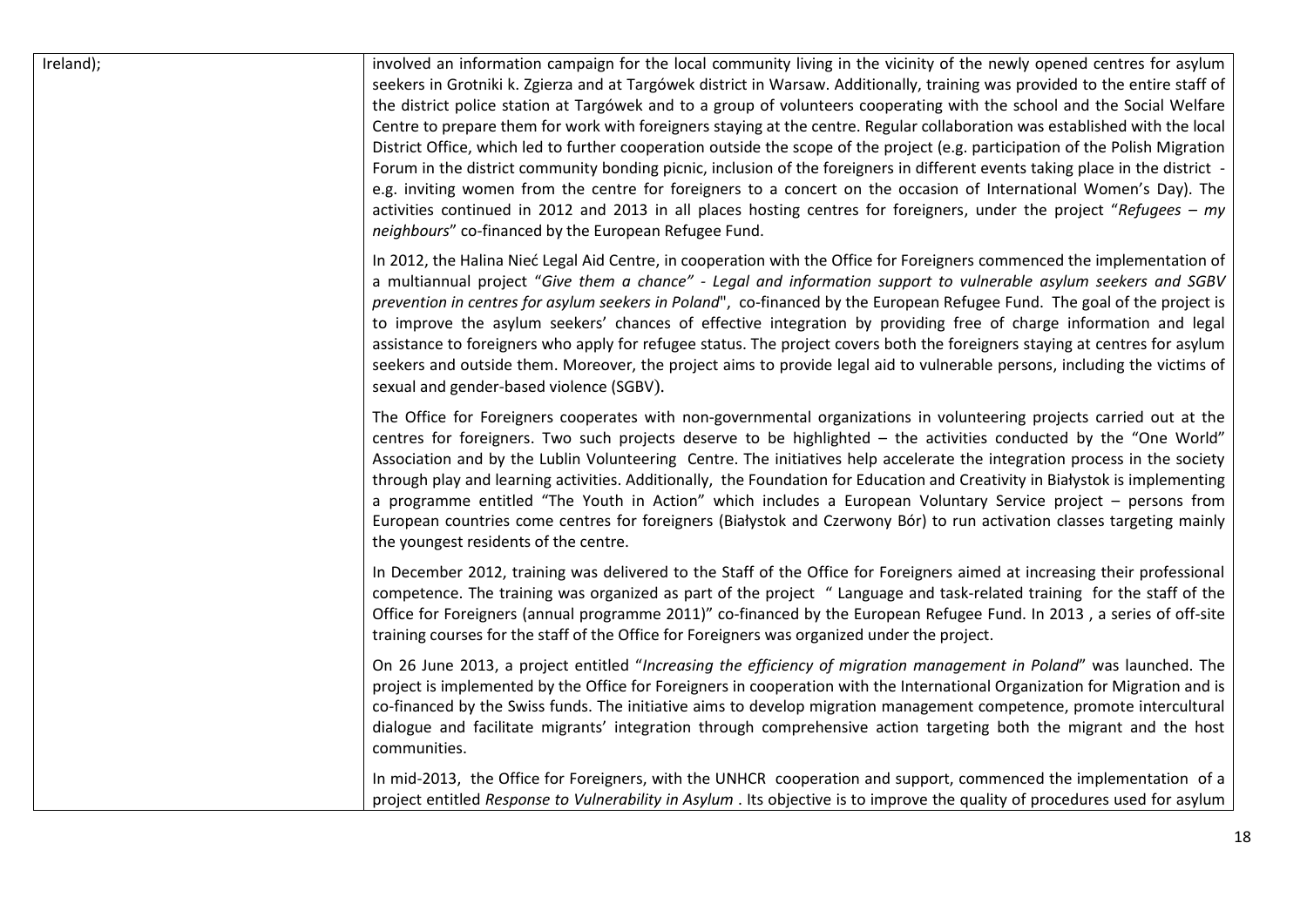|                                                                                                                                                                                                                                                                                                                        | seekers with special needs (medical, psychological needs or the needs of the minors). The project aims to improve the<br>persons' opportunities by taking into consideration their special needs and situation.                                                                                                                                                                                                                                                                                                                                                                                                                                                                                                                                                                                                                                                                                                                                                                                                                                                                                                                |
|------------------------------------------------------------------------------------------------------------------------------------------------------------------------------------------------------------------------------------------------------------------------------------------------------------------------|--------------------------------------------------------------------------------------------------------------------------------------------------------------------------------------------------------------------------------------------------------------------------------------------------------------------------------------------------------------------------------------------------------------------------------------------------------------------------------------------------------------------------------------------------------------------------------------------------------------------------------------------------------------------------------------------------------------------------------------------------------------------------------------------------------------------------------------------------------------------------------------------------------------------------------------------------------------------------------------------------------------------------------------------------------------------------------------------------------------------------------|
|                                                                                                                                                                                                                                                                                                                        | (For more information, please see response to Recommendation no 40, 45, 50, 51)                                                                                                                                                                                                                                                                                                                                                                                                                                                                                                                                                                                                                                                                                                                                                                                                                                                                                                                                                                                                                                                |
| To ensure the full enjoyment of rights for the<br>LGBT community (67. Spain);                                                                                                                                                                                                                                          | In December 2013, the government adopted the National Programme of Measures for Advancement of Equal Treatment<br>2013-2016. The Programme is the first government document addressing the issue of equal treatment of groups at risk of<br>discrimination. It lists the key equality measures implemented by the government in different ministries and their<br>subordinate units. The Programme aims to strengthen action to counter physical and psychological violence and hate<br>speech against persons from groups vulnerable to discrimination. One of such groups are the LGBT persons. The<br>Programme envisages the monitoring of hate crimes committed on the grounds of sexual orientation or gender identity as<br>well as the analysis of the acquired information in order to draw up a description of the phenomenon. In addition, the<br>Programme puts forward measures to support groups facing discrimination in the labour market, including discrimination<br>on the grounds of sexual orientation, and to change the biased media portrayal of members of groups vulnerable to<br>unequal treatment. |
| To adopt legislation that recognizes the<br>rights of same-sex couples and of persons<br>who independently define their gender<br>identity as well as the rights of transgender<br>persons (69. Australia);<br>To adopt legislation enabling same-sex<br>couples to enter into a civil union contract<br>(97. France); | For a few years the Polish Parliament has been working on several projects (initiated either by a group of parliamentarians<br>or the Government) concerning the registration of same-sex couples. None of the projects has yet been accepted by the<br>majority of the Parliament.<br>Draft guidelines are being prepared to the draft act amending the Code of Civil Procedure, the Family and Guardianship<br>Code, the Act on Medical and Dental Practitioners and certain other acts. The draft guidelines aim to regulate the<br>procedures for the broadly understood sex reassignment process. This includes in particular such issues as: the diagnosis<br>and treatment of transsexualism, court proceedings concerning the application for sex reassignment and legal<br>consequences of sex reassignment in the child -parent relationships.                                                                                                                                                                                                                                                                       |
| To consider the introduction of legislative<br>amendments enabling more effective<br>prosecution of crimes of torture and other<br>cruel, inhuman or degrading treatment (72.<br>Peru);                                                                                                                                | All acts that may amount to torture or other cruel, inhumane or degrading treatment are criminalised under the Polish<br>Criminal Code, prosecuted ex officio and punishable by appropriate penalties which take into account their grave nature.<br>In order to reflect the full gravity of instances of torture the relevant criminal provisions are to be applied cumulatively,<br>thus the perpetrator shall be sentenced on the basis of all concurrent provisions (i.e. infliction of bodily harm, abuse of<br>power by a public official, extortion of a testimony and abuse). Such a flexible approach is part of the tradition of Polish<br>criminal law and proved itself to work well in practice. Therefore, it is not necessary to make legislative changes in this<br>respect.                                                                                                                                                                                                                                                                                                                                   |
|                                                                                                                                                                                                                                                                                                                        | Poland is a party to the UN Convention against Torture and for that reason, regularly and timely submits reports to the UN<br>Committee against Torture concerning the implementation of the Convention. Poland has ratified also the Optional<br>Protocol to the Convention and established the National Preventive Mechanism (within the Ombudsman Office).                                                                                                                                                                                                                                                                                                                                                                                                                                                                                                                                                                                                                                                                                                                                                                  |
|                                                                                                                                                                                                                                                                                                                        | Poland actively and continually cooperates with the European Committee for the Prevention of Torture and Inhuman or<br>Degrading Treatment or Punishment (CPT). CPT delegations have unlimited access to places of detention and the right to                                                                                                                                                                                                                                                                                                                                                                                                                                                                                                                                                                                                                                                                                                                                                                                                                                                                                  |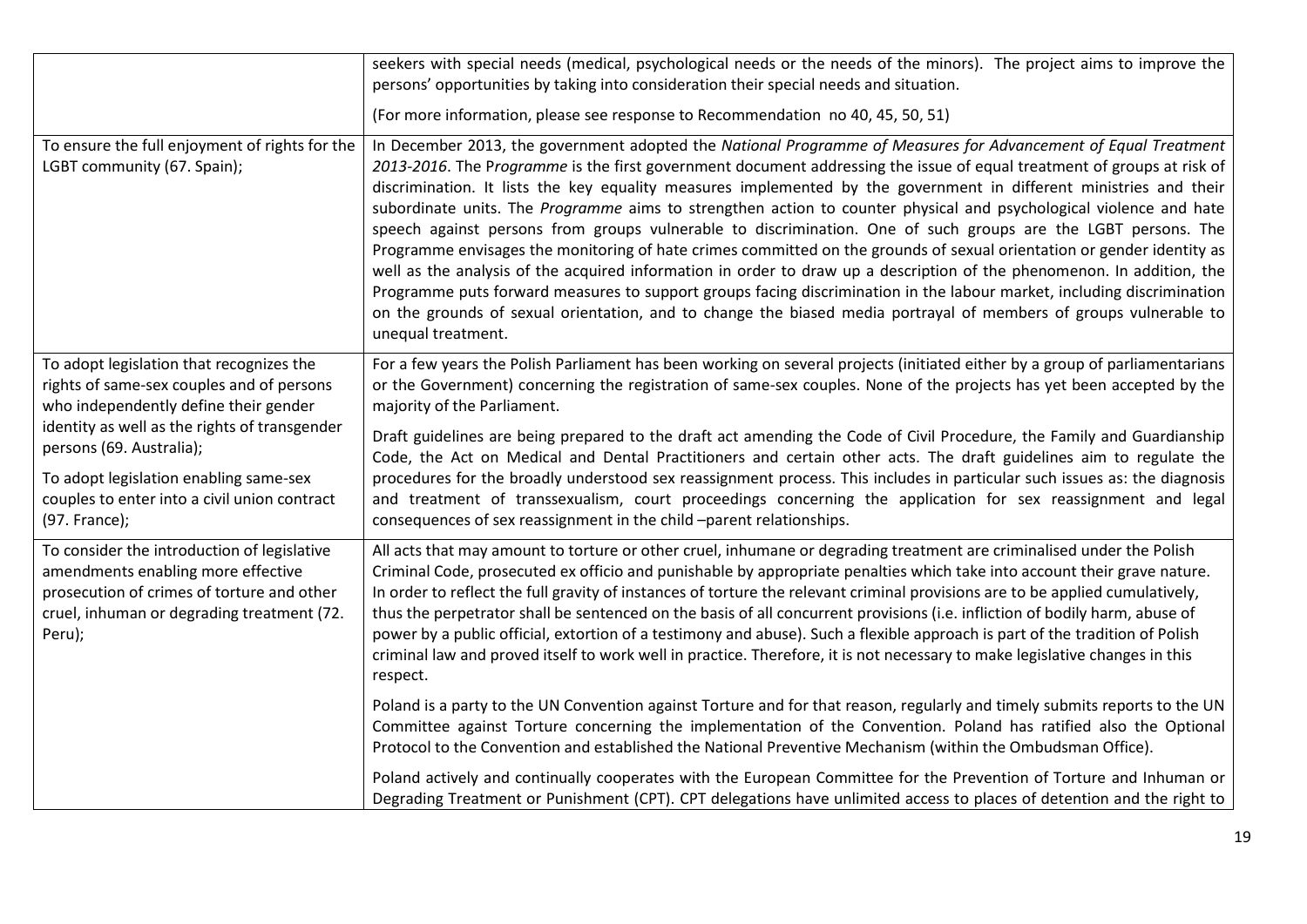|                                                                                                                                                                                                                  | move inside such places without restriction. They interview persons deprived of their liberty in private, and communicate<br>freely with anyone who can provide information. The last CPT visit to Poland took place between 4 and 18 June 2013.                                                                                                                                                                                                                                                                                                                                                                                                                                                                                                                                                                                                                                                                                                                                                                                                                                                                                                                                                                                 |
|------------------------------------------------------------------------------------------------------------------------------------------------------------------------------------------------------------------|----------------------------------------------------------------------------------------------------------------------------------------------------------------------------------------------------------------------------------------------------------------------------------------------------------------------------------------------------------------------------------------------------------------------------------------------------------------------------------------------------------------------------------------------------------------------------------------------------------------------------------------------------------------------------------------------------------------------------------------------------------------------------------------------------------------------------------------------------------------------------------------------------------------------------------------------------------------------------------------------------------------------------------------------------------------------------------------------------------------------------------------------------------------------------------------------------------------------------------|
|                                                                                                                                                                                                                  | The relevant personnel of judiciary, prison service and law enforcement agencies receive regular trainings on the<br>protection of human rights inter alia on the prevention of torture, violence and ill-treatment. For example, in 2012, the<br>Prison Service held training for the hundred members of the prison staff on the international standards of protection of<br>detainees and CPT recommendations for the Polish authorities in this respect                                                                                                                                                                                                                                                                                                                                                                                                                                                                                                                                                                                                                                                                                                                                                                       |
| Using special procedures of the Human<br>Rights Council, to carry out an in-depth and                                                                                                                            | Crimes committed by Police officers are investigated by the prosecutor (rather than the Police) which guarantees an in-<br>depth and impartial investigation.                                                                                                                                                                                                                                                                                                                                                                                                                                                                                                                                                                                                                                                                                                                                                                                                                                                                                                                                                                                                                                                                    |
| impartial investigation of all cases of cruel<br>treatment and abusive use of force by the<br>police towards participants of the<br>demonstrations which took place in Poland<br>in November 2011 (73. Belarus); | The General Prosecutor's Office conducts countrywide monitoring of the criminal proceedings concerning all crimes<br>committed by Police officers, including crimes referred to in Article 246 of the Criminal Code (mistreatment to obtain<br>testimony) and Article 247 of the Criminal Code (mistreatment of the persons deprived of liberty). The Internal Affairs<br>Bureau, a special organizational unit operating within the National Police Headquarters, is tasked with detecting crimes<br>committed by Police officers. The unit (alongside other local units) has the authority to conduct internal investigation and<br>operational activities. It cooperates with units of prosecutors' offices throughout the country dealing with cases<br>concerning Police officers. Each appellate and regional prosecutor's office has appointed a special coordinator for offences<br>committed by Police officers. The Coordinator's task is to monitor and supervise the conduct of proceedings in such cases.<br>Each year, prosecutors and officers from the Internal Affairs Bureau of the National Police Headquarters run special<br>training courses devoted to the methodology of investigation of such offences. |
|                                                                                                                                                                                                                  | As regards the demonstration which took place in November 2011, the proceedings have been carried out against the<br>suspected Police officer. As a result, the District Court of Warsaw - Śródmieście found the suspect guilty of the offence<br>stipulated under Article 231 § 1 of the Criminal Code (abuse of power) in conjunction with Article 217§ 1 of the CC<br>(battery), and sentenced him to 6 month imprisonment, with conditional suspension for a probationary period of 3 years.<br>Moreover, the court ordered prohibition of practicing the professions of police officer, detective and professions related<br>to protection of persons or property for a period of eight years. The verdict is final.                                                                                                                                                                                                                                                                                                                                                                                                                                                                                                        |
| Profound reform of the existing outdated<br>and inadequate prison system (91. Spain)                                                                                                                             | Numerous activities (both legislative and organizational) have been undertaken to improve the efficiency of the Polish<br>prison system and ensure its full compatibility with international standards. The action is particularly aimed at preventing                                                                                                                                                                                                                                                                                                                                                                                                                                                                                                                                                                                                                                                                                                                                                                                                                                                                                                                                                                           |
| To address the issue of overcrowding of<br>prisons and align the detention conditions                                                                                                                            | overcrowding and improving living conditions in prisons. Great importance is attached to regular cooperation with the UN<br>Committee Against Torture (CAT), with the Polish National Preventive Mechanism and with the CPT.                                                                                                                                                                                                                                                                                                                                                                                                                                                                                                                                                                                                                                                                                                                                                                                                                                                                                                                                                                                                     |
| with international standards (74. Russian<br>Federation);                                                                                                                                                        | The minimum size of living space per prisoner permitted by the Polish law is 3m2. On 7 March 2014, the population<br>density in prisons was 92,5 % of the total consistency.                                                                                                                                                                                                                                                                                                                                                                                                                                                                                                                                                                                                                                                                                                                                                                                                                                                                                                                                                                                                                                                     |
| To adopt additional legislative and non-<br>legislative measures to shorten the length of<br>pre-trial detention and alleviate                                                                                   | Organizational measures to limit density in prisons and detention centres include:                                                                                                                                                                                                                                                                                                                                                                                                                                                                                                                                                                                                                                                                                                                                                                                                                                                                                                                                                                                                                                                                                                                                               |
|                                                                                                                                                                                                                  | implementation of investment projects to increase the number of living quarters available to prisoners;<br>maintaining an equal distribution of population in prisons by transporting prisoners to less crowded prisons;                                                                                                                                                                                                                                                                                                                                                                                                                                                                                                                                                                                                                                                                                                                                                                                                                                                                                                                                                                                                         |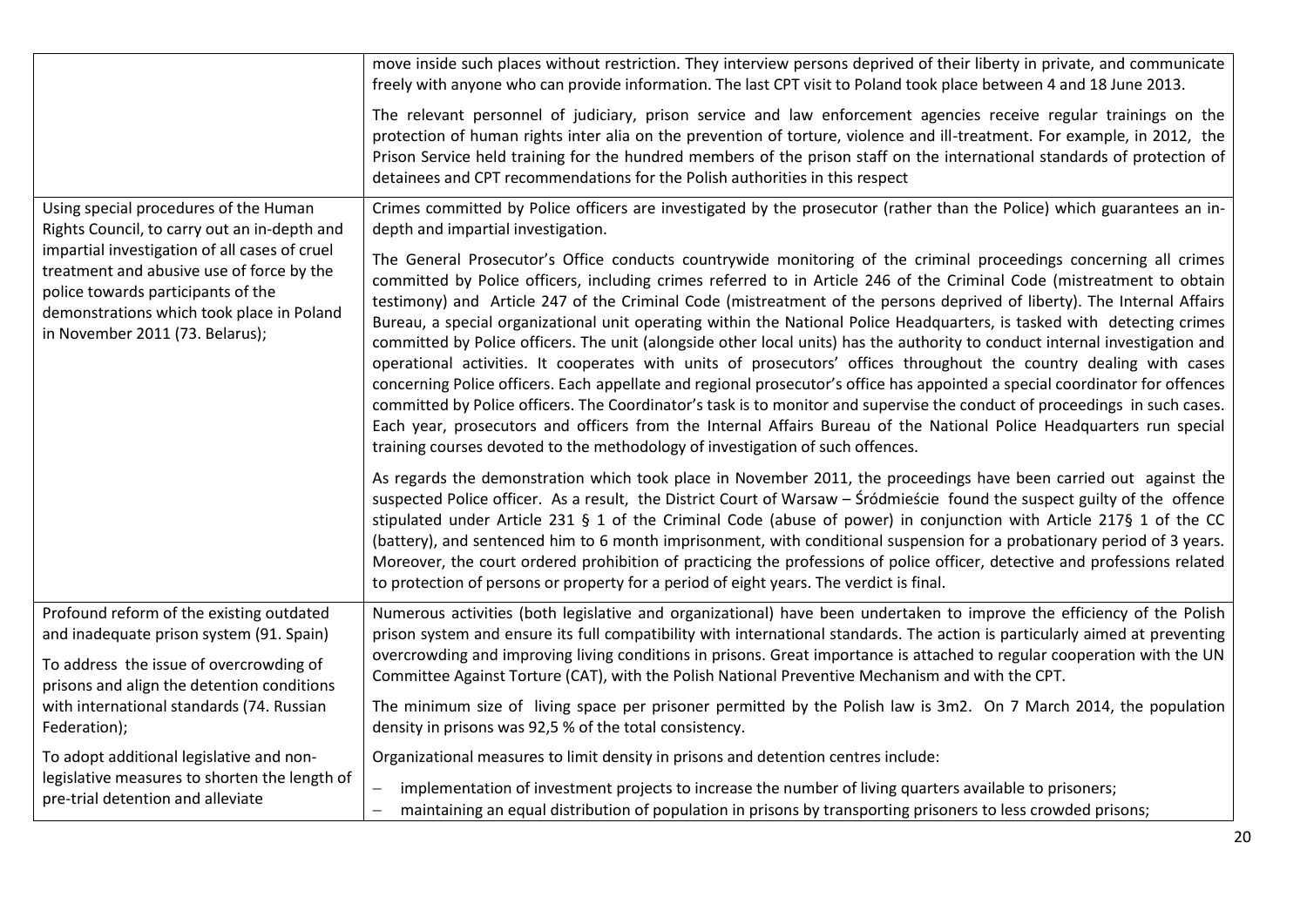overcrowding in prisons through more frequent application of alternative punishment (75. Austria);

To take effective action to improve the conditions in prisons and alleviate overcrowding (76. Cuba);

To intensify efforts to prevent overcrowding in prisons, including through more frequent use of alternative forms of punishment, and to take steps to limit the use of pre-trial detention (77. Ireland);

To continue efforts to reform the justice system in order to improve the management of the system, including steps to guarantee timely trials (87. Republic of Korea);

To ensure that lengthy court proceedings and excessive use of pre-trial detention do not affect the right to fair trial (88. Great Britain);

To ensure a wider use of technological solutions to reduce delays in court proceedings and increase the efficiency of the judiciary (89. The United States);

To reform the criminal procedure with a view to eliminating frequent delays related to preventive detention (90. Spain);

To consider establishing a maximum, nonprolongable period of pre-trial detention, to use alternative measures to pre-trial detention, to take appropriate action to alleviate the concerns and ensure access to legal services in particular to persons in detention (92. India);

rational use of living quarters in prison units and cells.

During the period 2006-2013, the Prison Service created a total of 17.234 new living quarters in prisons, in the period 2014-2016 further 1.325 quarters are to be created.

As for legislative actions, Poland takes effort to substantially change the penal policy by increasingly replacing imprisonment with non-custodial measures. As part of this policy, a possibility has been offered to convicted persons to serve the custodial sentence outside the prison under electronic surveillance in accordance with *Act of 7 September 2007 on serving a custodial sentence outside a penitentiary under the electronic surveillance system*. In August 2013 the *Act on electronic surveillance system* was extended for an unlimited period of time. As a result, this form of punishment has become a permanent part of the national legal order. At present, the electronic surveillance system has a capacity of 7, 500 persons and further extension is planned.

The future of electronic surveillance has been addressed in the prepared guidelines for the draft amendment to the Criminal Code. The guidelines propose a wider use of electronic surveillance in the implementation of penalties and punitive measures, possibly accompanied by preventive and protective measures. There are also plans for more extensive use of electronic surveillance as an independent punishment or a new form of punishment.

As regards preventive measures, the government has prepared an amendment to the Code of Criminal Procedure. Changes have been introduced to further limit the use of pre-trial detention, which will definitely result in a smaller number of persons in detention. The amendment prohibits the use of pre-trial detention in the case of offences punishable by deprivation of liberty for up to two years. It also structures the catalogue of legal bases for applying pre-trial detention, so that the premise of strict punishment for the alleged crime is not the sole reason for applying detention.

The Ministry of Justice is currently working to introduce the amendment to Criminal Code in order to the change of the philosophy of punishment, by means of more frequent use of noncustodial sanctions (fine, restriction of liberty) used instead of deprivation of liberty whenever it is suitable.

The government bill amending the Code of Criminal Procedure aims to shorten the length of criminal proceedings through:

- strengthening the adversarial principle of criminal proceedings;
- significant modification of the model of appeal proceedings from annulment of the appealed verdict to alteration of the verdict;
- extending the consensual procedure for termination of criminal proceedings to all types of offences;
- introduction of the possibility of discontinuing the proceedings (concerning certain crimes against property and crimes involving minor bodily injury) in the case when the offender and the victim reach reconciliation and the offender compensates for damage caused by the offence.

Work is in progress on the draft act amending the Criminal Code, the Code of Civil Procedure and certain other laws with a view to ensuring the efficiency of proceedings. The draft act provides for further computerization of the civil proceedings through the introduction of an electronic document lodgment service, electronic procedure for granting a declaration of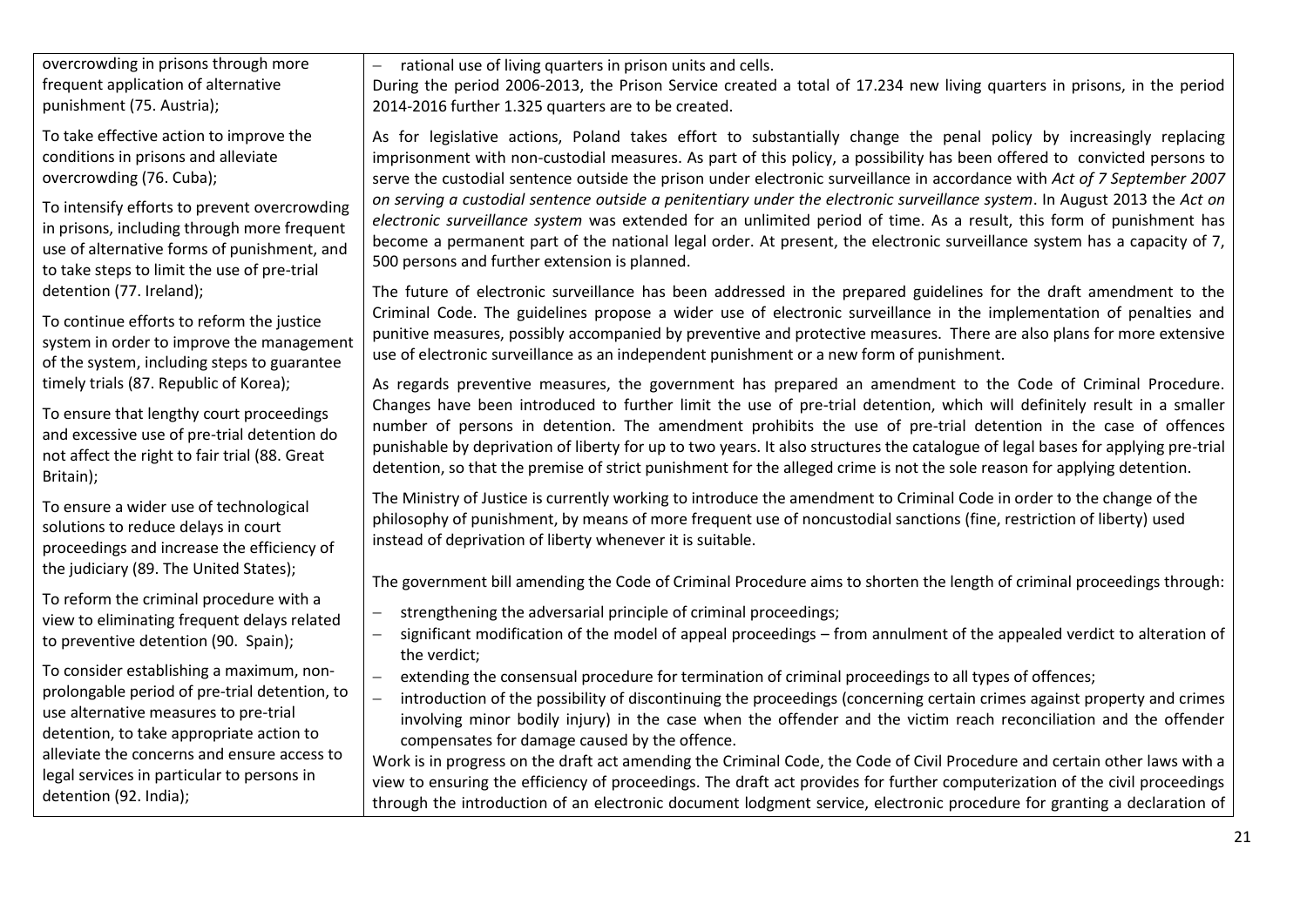|                                                                                                                                     | enforceability to bank enforcement orders, changes related to the implementation of electronic transcripts of court<br>proceedings, simplification of proceedings by obtaining evidence through remote electronic traffic devices, and changes to<br>electronic writ- of- payment proceedings. Provisions were also made for changes to pre-trial proceedings in order to speed<br>up the court proceedings and restrict the jurisdiction of common courts over civil cases, as well as for changes which will<br>facilitate the enforcement proceedings. Plans include further computerization of the Land and Mortgage Register<br>proceedings by requiring that all entities initiate proceedings through electronic means.                                                                                                                                                                                                                                                                                                                                                                                                                                                  |
|-------------------------------------------------------------------------------------------------------------------------------------|---------------------------------------------------------------------------------------------------------------------------------------------------------------------------------------------------------------------------------------------------------------------------------------------------------------------------------------------------------------------------------------------------------------------------------------------------------------------------------------------------------------------------------------------------------------------------------------------------------------------------------------------------------------------------------------------------------------------------------------------------------------------------------------------------------------------------------------------------------------------------------------------------------------------------------------------------------------------------------------------------------------------------------------------------------------------------------------------------------------------------------------------------------------------------------|
|                                                                                                                                     | Over the recent years, there has been a visible decrease in the number of pre-trial detention cases in Poland. Over the last<br>seven years (2005-2012,) the number has dropped by as much as 45%. The trend continues - during the period 2010-2012<br>there was a 13.5% drop in pre-trial detentions. At present, Polish law allows pre-trial detention only in duly justified cases<br>and only for the shortest possible length of time. Poland has initiated legislative work with a view to introducing into the<br>Code of Criminal Procedure of even stricter criteria concerning the use and extending the duration of pre-trial detention.<br>The Minister of Justice conducts continuous monitoring of all cases of pre-trial detention lasting more than 2 years.                                                                                                                                                                                                                                                                                                                                                                                                   |
|                                                                                                                                     | The Code of Criminal Procedure ensures wide access to legal assistance, also for persons deprived of liberty. The Code also<br>provides that in the event of serious offences the accused person must have a defense counsel. If the accused has no<br>defense counsel of his own choice, a public defender is appointed by the court. The amendment to the Code, (which will<br>enter into force on 1 July 2015), also provides the suspicious with the right to request the appointment of a public<br>defender during the prosecutor's proceedings, extends the defender's obligation to participate in such proceedings and<br>introduces the possibility of appointing a public defender for specific activities. The binding law stipulates that each person<br>accused of a crime, including persons deprived of liberty, must have a defense counsel. The amendment (which has been<br>entered into force on 19 December 2013) also restricts the right of the prosecutor to be present during the contacts<br>between the accused and the defense counsel and restricts the possibility of checking the correspondence between the<br>accused and the defense counsel. |
|                                                                                                                                     | Thanks to these activities, the judiciary system has become more efficient. It should be stressed that the reports of "The<br>European Justice Scoreboard" and the "Rule of Law Index" of 2013 indicate that Poland has made it to the first five<br>members states of the European Union with a short duration of recognition of civil, commercial and administrative cases.<br>In such cases the average number of cases filed to Polish courts is equal to the number of cases recognised, and average<br>state allocations for the judiciary amount to around 50 euro per person per annum, which is an average European amount.                                                                                                                                                                                                                                                                                                                                                                                                                                                                                                                                            |
| To prepare a detailed and comprehensive<br>plan for combating gender-based violence<br>and to ensure the necessary measures for its | Under Polish legal system, every one, irrespective of sex, is entitled to receive protection and assistance. The Act of 29 July<br>2005 on prevention of violence in the family imposes an obligation on the state to provide equal assistance to all categories<br>of persons affected by violence in the family: women, men, children, the elderly and persons with disabilities.                                                                                                                                                                                                                                                                                                                                                                                                                                                                                                                                                                                                                                                                                                                                                                                             |
| implementation (78. Spain);                                                                                                         | Poland has adopted the National Programme of Measures for the Advancement of Equal Treatment 2013-2016. The<br>Programme puts forward measures to ensure more effective prevention of sexual violence, to promote issues of violence<br>prevention taking into account the gender perspective, to integrate the gender perspective in the training programmes for<br>services engaged in violence prevention, also violence in the family prevention, and to launch a nationwide telephone                                                                                                                                                                                                                                                                                                                                                                                                                                                                                                                                                                                                                                                                                      |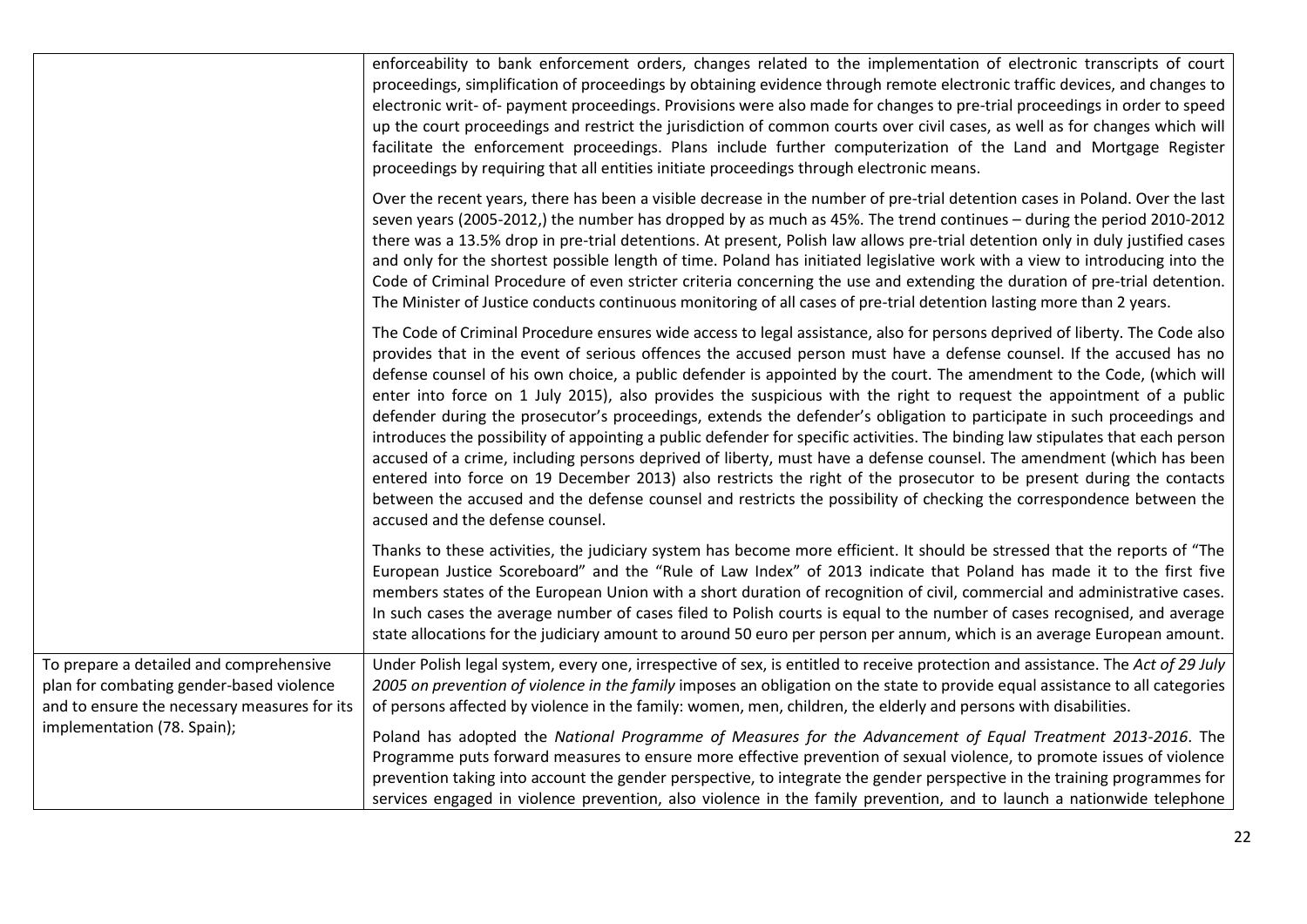|                                                                                                                                                                                                                                                                                                                                                                                                                                                                                                                                                                                                                                              | helpline for victims of such violence in the family.                                                                                                                                                                                                                                                                                                                                                                                                                                                                                                                                                                                                                                                                                                                                                                                                                                                                                                                                                                                                                                                                                                                                                                                                                                                                                                                                                                                                                                                                                                                                                                                                                                                                                                                                                                                                                                                                                                                                                                                                 |
|----------------------------------------------------------------------------------------------------------------------------------------------------------------------------------------------------------------------------------------------------------------------------------------------------------------------------------------------------------------------------------------------------------------------------------------------------------------------------------------------------------------------------------------------------------------------------------------------------------------------------------------------|------------------------------------------------------------------------------------------------------------------------------------------------------------------------------------------------------------------------------------------------------------------------------------------------------------------------------------------------------------------------------------------------------------------------------------------------------------------------------------------------------------------------------------------------------------------------------------------------------------------------------------------------------------------------------------------------------------------------------------------------------------------------------------------------------------------------------------------------------------------------------------------------------------------------------------------------------------------------------------------------------------------------------------------------------------------------------------------------------------------------------------------------------------------------------------------------------------------------------------------------------------------------------------------------------------------------------------------------------------------------------------------------------------------------------------------------------------------------------------------------------------------------------------------------------------------------------------------------------------------------------------------------------------------------------------------------------------------------------------------------------------------------------------------------------------------------------------------------------------------------------------------------------------------------------------------------------------------------------------------------------------------------------------------------------|
|                                                                                                                                                                                                                                                                                                                                                                                                                                                                                                                                                                                                                                              | Poland signed the Council of Europe Convention on preventing and combating violence against women and violence in the<br>family in December 2012. Currently, work is carried out on the proposal for ratification of the convention.                                                                                                                                                                                                                                                                                                                                                                                                                                                                                                                                                                                                                                                                                                                                                                                                                                                                                                                                                                                                                                                                                                                                                                                                                                                                                                                                                                                                                                                                                                                                                                                                                                                                                                                                                                                                                 |
| To ensure easier access to justice for victims<br>of domestic violence (79. Hungary);<br>To continue to support the process of<br>legislative changes concerning domestic<br>violence by raising public awareness and<br>organizing professional training covering the<br>provisions of the Act on prevention of<br>violence in the family of 2010 in order to<br>ensure effective implementation of those<br>provisions (80. Liechtenstein);<br>To ensure that victims of domestic violence<br>have access to suitable assistance, including<br>legal and psychological counselling, medical<br>assistance and shelter (81. Liechtenstein); | Under the Act on prevention of violence in family, a victim of violence in the family is entitled to free-of-charge assistance<br>in the form of medical, psychological, legal, social, professional and family counselling. As part of the social assistance<br>system, free-of charge specialist counselling is provided by social assistance units, such as social assistance centres,<br>powiat family assistance centres, support centres, crisis intervention centres. Information on counselling services is<br>available on the websites of government institutions and local governments.<br>On 18 December 2012, Poland signed the Council of Europe Convention on preventing and combating violence against<br>women and domestic violence. Currently, work is in progress on the proposal for ratification of the convention.<br>Regular meetings of the Violence in the family Monitoring Team are held.<br>In 2012 the Ministry of Labour and Social Policy in cooperation with the Ministry of Justice prepared a free "Information brochure<br>for victims of violence in the family". The brochure contains a description of the first steps that should be taken in order to ensure<br>the safety of a violence in the family victim, information on the Blue Card procedure, description of the basic rights of a violence<br>in the family victims during criminal proceedings (before the police, prosecutor and the court), during the family proceedings<br>concerning the custody of children and resolving the matters between the spouses (before the court), during the civil proceedings<br>(before the court), and a description of the rights to social assistance.<br>In 2013, as part of the campaign implemented under the National Programme for Prevention of Violence in the family, the<br>Ministry of Labour and Social Policy in cooperation with the Ministry of Justice and the National Police Headquarters prepared a<br>leaflet entitled The information sheet for persons using violence in the family. |
|                                                                                                                                                                                                                                                                                                                                                                                                                                                                                                                                                                                                                                              | On 4 December 2012 and on 24 February 2014, the General Prosecutor's Office, organized two sessions entitled "How to<br>effectively protect the victims of domestic violence? High-risk victims, international standards, the Polish reality" and<br>"Rights of victims of crimes". The sessions' participants included the representatives of state institutions, academia,<br>prosecutors and non-governmental organizations. The sessions were available to the general public through the live<br>broadcast online. Moreover, prosecutors received publications "How effectively protect victims of domestic violence" and<br>"The rights of victims of crimes". Under preparation are three other publications, namely: "Protection of personal data and<br>image of victims of crimes", "Child in a criminal proceedings" and "Commentary to the UE Directive on the rights of<br>victims"<br>Training courses for the first-contact services are conducted on the basis of The guidelines for training in prevention of<br>domestic violence (for the period 2012-2013). The training courses are organized in 16 voivodeships by the Offices of<br>Marshals of voivodeships. The participants include the employees of social assistance centres, poviat family assistance<br>centres, police officers, court-appointed guardians - both professional guardians and social workers, school counsellors,<br>representatives of heath care services, members of the municipal/communal committees for resolution of alcohol-related                                                                                                                                                                                                                                                                                                                                                                                                                                                                                                            |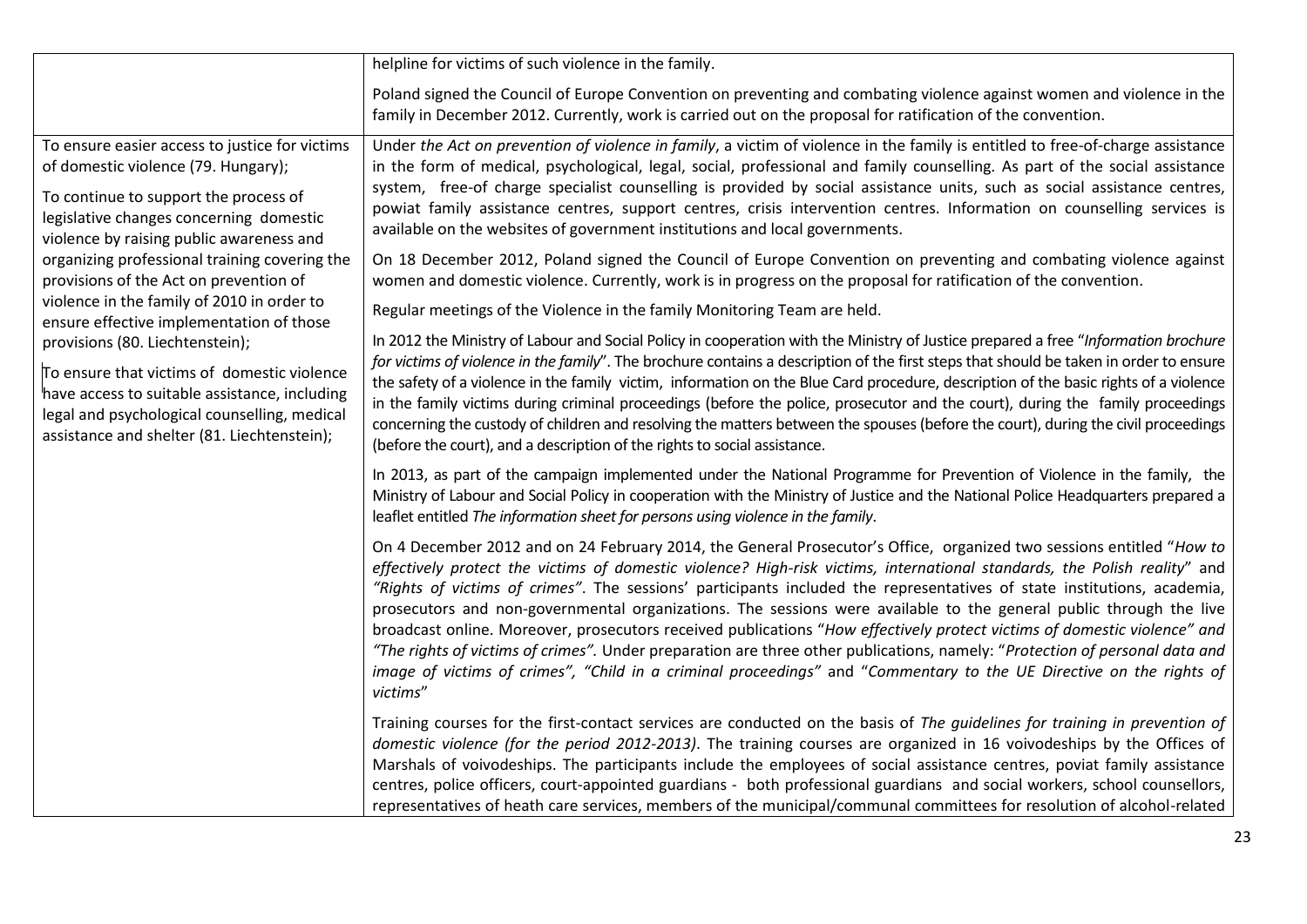| problems, employees of socio-therapeutic day-care centres, care and educational centres, employees of non-<br>governmental organizations, psychologists, representatives of the clergy, representatives of the municipal, communal and<br>poviat offices responsible for coordination of activity in the field of domestic violence prevention, radio journalists,<br>coordinators of voivodehsip preventive programmes, therapists from addiction treatment centres.                                                                                                                                                                                                                                                                                                                                                                                                                              |
|----------------------------------------------------------------------------------------------------------------------------------------------------------------------------------------------------------------------------------------------------------------------------------------------------------------------------------------------------------------------------------------------------------------------------------------------------------------------------------------------------------------------------------------------------------------------------------------------------------------------------------------------------------------------------------------------------------------------------------------------------------------------------------------------------------------------------------------------------------------------------------------------------|
| The General Prosecutor's Office prepared periodic guidelines concerning the rules of conduct for the public prosecutors'<br>offices in prevention of domestic violence. Under the Act of 29 July 2005 on prevention of domestic violence, such<br>guidelines should be published every two years. The first edition of the guidelines was signed by the General Prosecutor<br>on 21 December 2011, the second one - on 18 December 2013.                                                                                                                                                                                                                                                                                                                                                                                                                                                           |
| Work is underway on developing the concept of the Polish model of the "Family Justice Centre".                                                                                                                                                                                                                                                                                                                                                                                                                                                                                                                                                                                                                                                                                                                                                                                                     |
| The Ministry of Justice website (http://ms.gov.pl/pl/dzialalnosc/przeciwdzialanie-przemocy-w-rodzinie/) contains an<br>information brochure for domestic violence victims and a list of institutions which provide assistance in such cases.<br>Violence victims may seek help from the Aid Centres for Victims of Crime and receive free-of-charge legal information or<br>psychological support. The charter of rights of a person affected by domestic violence has been translated into English,<br>Russian, German and French.                                                                                                                                                                                                                                                                                                                                                                |
| A programme for Prevention of Violence in the family and Gender-Based Violence is being implemented. One of the Programme's<br>objectives is to reduce the occurrence of violence in the family. Moreover, the local governments and non-governmental<br>organizations may apply for co-financing of the activities under the small grant scheme. As part of the programme for Prevention<br>of Violence in the Family and Gender-Based Violence, a project entitled "The Polish family - free from violence" is being carried<br>out by the Ministry of Labour and Social Policy in partnership with the Council of Europe. One of the goals of the project is to<br>conduct a nationwide information campaign in 2014 to raise the social awareness and sensitivity as regards violence in the family.<br>Information on the programme is available on the przeciwprzemocy.mpips.gov.pl website. |
| In addition, the following activities were undertaken:                                                                                                                                                                                                                                                                                                                                                                                                                                                                                                                                                                                                                                                                                                                                                                                                                                             |
| a nationwide social campaign entitled: Know your rights. Step out of the shadow. Let the others help you;<br>publication and distribution of an information brochure for the victims with a circulation of 500,000 copies;<br>radio programmes about different crimes and groups of victims, broadcast by the Polish National Radio Channel 1.<br>The Ministry of Justice, in consultation with non-governmental organizations, has established and provides co-financing to<br>sixteen Aid Centres for Victims of Crime in Poland. The centres set up their own branches, thus reinforcing the Aid<br>Network. Currently, there are 51 institutions providing assistance to victims of crime. The level of assistance provided by<br>victim support assistants and volunteers has been enhanced.                                                                                                  |
| Moreover, there are 35 specialized support centres for violence in the family victims (women, children, men, elderly,<br>persons with disabilities). The centres ensure that the basic needs of victims are met and provide medical, social,<br>psychological and legal support to the victims. The specialized support centres provide 24/7 assistance free of charge. No<br>referral is required to receive help in support centres. Violence victims may stay at the centre for 3 months, there is a                                                                                                                                                                                                                                                                                                                                                                                            |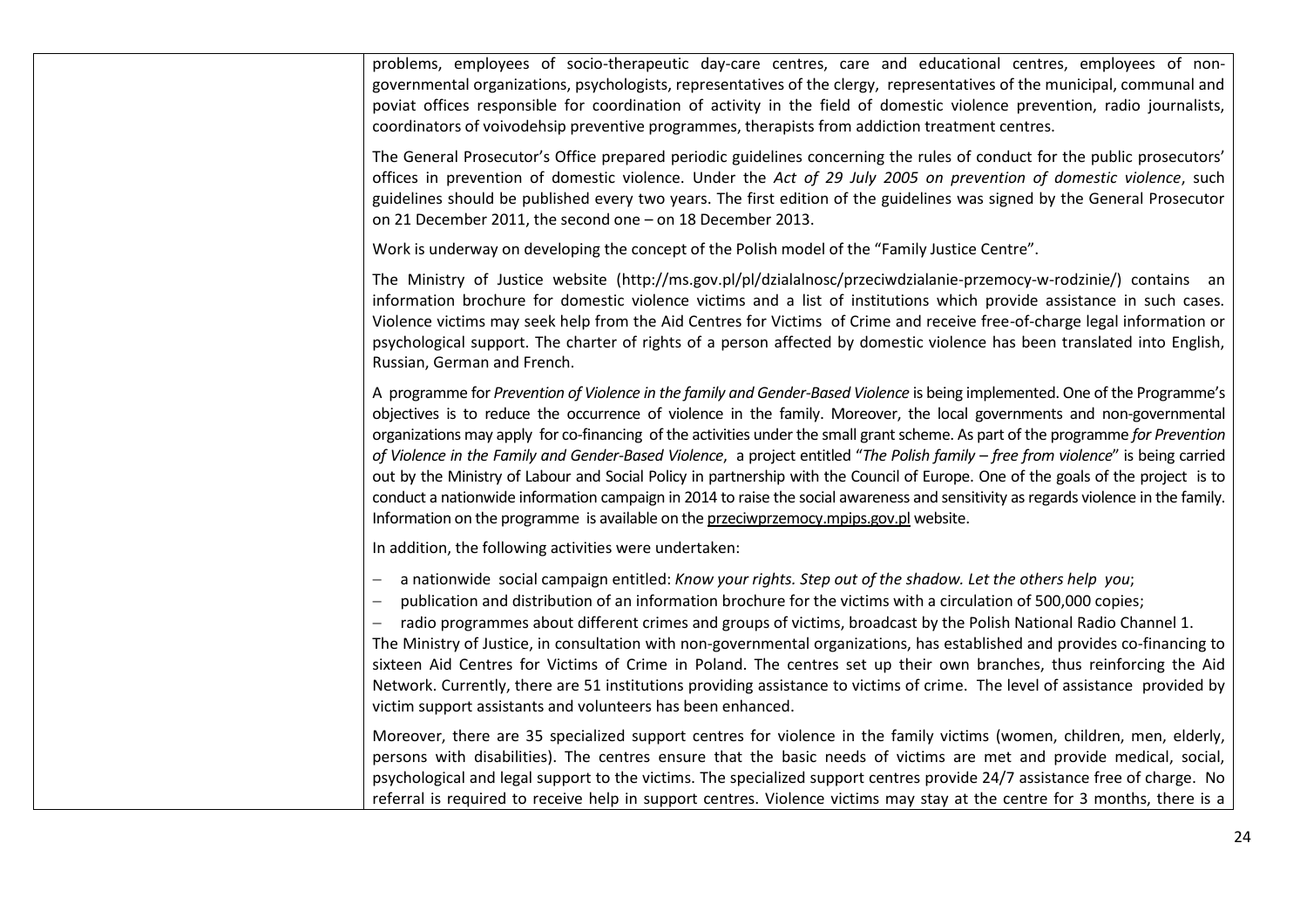|                                                                                                                                                                                                                                                                | possibility of extending the length of stay. The specialized support centres for violence in the family victims are required to<br>meet specific standards regarding the conduct of intervention actions, therapeutic and support activities as well as the<br>satisfaction of essential daily needs of violence in the family victims. The victims of violence in the family receive any type<br>of medical care they require due to their state of health, under the general principles of the public healthcare system.                                                                                                                                                                                                                                                                                                        |
|----------------------------------------------------------------------------------------------------------------------------------------------------------------------------------------------------------------------------------------------------------------|-----------------------------------------------------------------------------------------------------------------------------------------------------------------------------------------------------------------------------------------------------------------------------------------------------------------------------------------------------------------------------------------------------------------------------------------------------------------------------------------------------------------------------------------------------------------------------------------------------------------------------------------------------------------------------------------------------------------------------------------------------------------------------------------------------------------------------------|
| To take further measures to guarantee the<br>rights of human trafficking victims,<br>particularly the rights to physical and<br>psychological assistance (82. Chile);                                                                                          | Since 2006, the Minister in charge of the Interior has tasked non-governmental organizations with the provision of<br>protection and support to victims. Since that time, the Programme for support and protection of the victim/witness of<br>trafficking in human beings has also been running. The Programme targets foreign nationals who fall victim to human<br>trafficking. Since 2010, the programme has been implemented as part of the activities of the National Intervention and<br>Consultation Centre for Victims of Trafficking from Poland and abroad. The idea for the Centre was developed by the La<br>Strada Foundation against Trafficking in Human Beings.                                                                                                                                                  |
|                                                                                                                                                                                                                                                                | Since 2013, the Centre has been run by two non-governmental organizations: the La Strada Foundation and the Po-MOC<br>Association, and it operates two shelters for victims. The amount of funding allocated to the Centre from the state budget<br>is steadily increasing. The main tasks of the National Intervention and Consultation Centre include: the identification of<br>victims of human trafficking, intervention actions, running shelters for the victims, providing care to foreigners covered by<br>the programme, as well as providing preventive counselling and consultations for institutions and organizations. The<br>Centre also operates a 24/7 telephone helpline for victims and witnesses of human trafficking.                                                                                         |
|                                                                                                                                                                                                                                                                | In addition, non-governmental organizations run shelters which provide victims with safe accommodation, including the<br>possibility of isolating the victim (e.g. due to health reasons) and food. Care is provided by professional staff 24/7.                                                                                                                                                                                                                                                                                                                                                                                                                                                                                                                                                                                  |
| To intensify efforts to protect children<br>against violence, cruelty, abuse,<br>demoralization, neglect and other forms of<br>mistreatment (83. Republic of Moldova);<br>To align the national legislation on the<br>protection of children's rights with the | The amended Act on Prevention of Violence in the Family entered into force on 1 August 2010. The following changes<br>were introduced: prohibition of the corporal punishment of minors, the possibility of obtaining by violence in the family<br>victims of a free medical certificate stating the causes and type of bodily injury related to violence in the family, the<br>possibility of receiving assistance from specialized support centres for violence in the family victims, provision of<br>comprehensive assistance by interdisciplinary teams and work groups under the Blue Card procedure. Moreover, the<br>amendments allow the court to issue a restraining order prohibiting the offender from approaching or contacting the<br>victim, and an order to leave the apartment occupied jointly with the victim. |
| obligations arising under the Convention on<br>the Rights of the Child, particularly as<br>regards child pornography, pornography,<br>and children who fell victim to human<br>trafficking (84. Thailand);                                                     | No less important are the comprehensive measures taken by local governments with a view to preventing violence in the<br>family and protecting the victims as well as changing the behavior of persons using violence by subjecting them to<br>correctional and educational programmes.                                                                                                                                                                                                                                                                                                                                                                                                                                                                                                                                           |
| To adopt and enact laws regarding the sale<br>of children, child pornography and<br>pornography, and other forms of sexual<br>abuse (85. Egypt);                                                                                                               | Since 2006, the National Programme for Prevention of Violence in the family has been implemented. Its main objectives<br>are:<br>to change the social perception of violence in the family;<br>to promote family values;<br>$\overline{\phantom{m}}$                                                                                                                                                                                                                                                                                                                                                                                                                                                                                                                                                                              |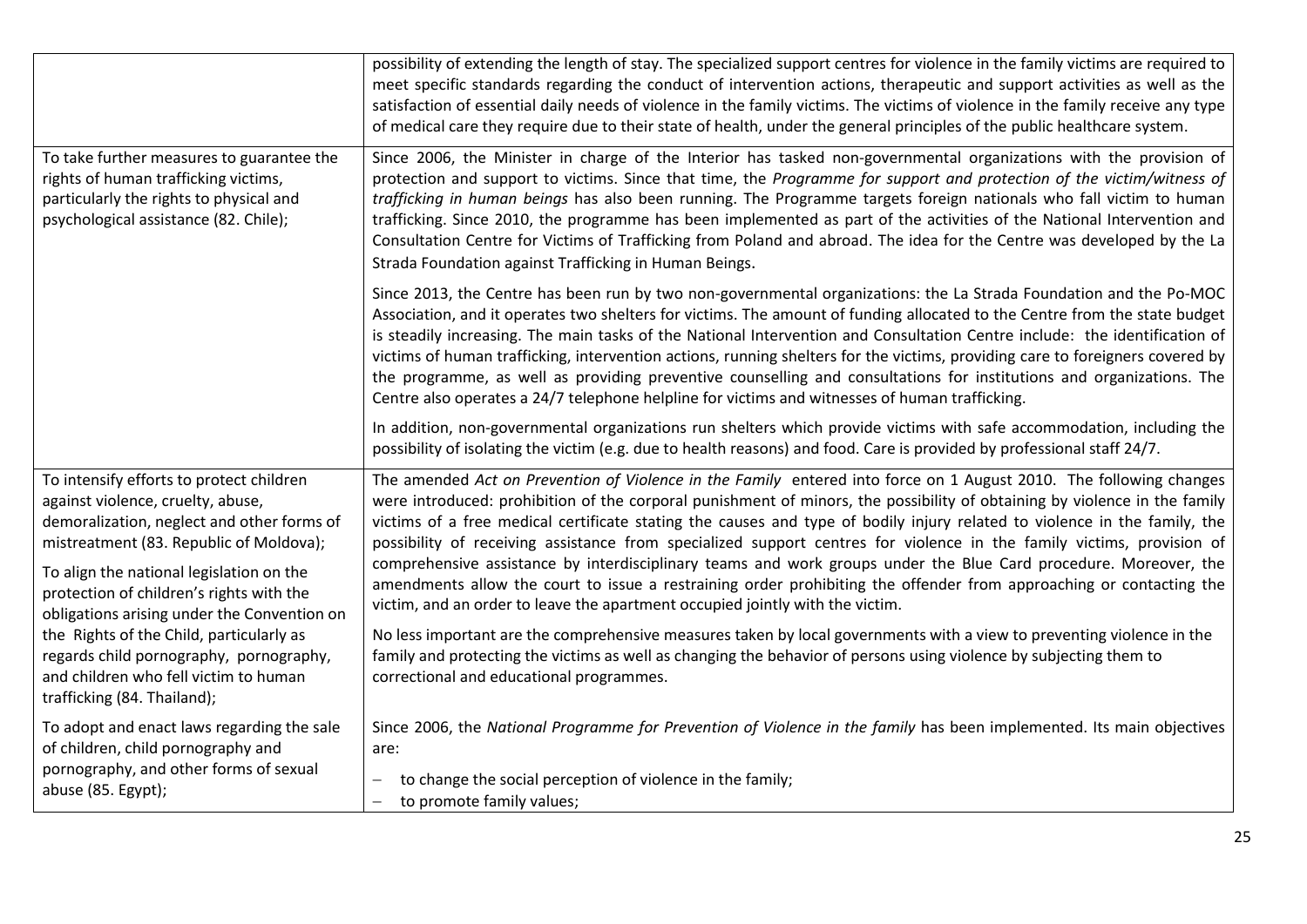## To take immediate steps, including legal measures, to eliminate the sexual abuse of children and coercing minors into prostitution. To ensure that the children who fell victim to human trafficking receive appropriate legal protection during the court proceedings (86. Belarus);

to educate children and young people about the consequences of using violence in the family;

to promote upbringing without violence.

Work on the draft *National Programme for Prevention of Violence in the family for the period 2014-2020* has entered its final stage. Action to promote the development of children and young people and to ensure their safety is also taken by the Ministry of National Education. The Ministry undertakes activities both in the field of education aimed at developing healthy relationships with others as well as activities to raise the teachers' competence necessary for granting effective support to students and preventing violence in the family against children. It is essential to detect the problem at an early stage, take intervention measures and provide effective psychological and pedagogical assistance.

The Ministry of National Education cooperates with non-governmental organizations, including the Blue Line Association and the Nobody's Children Foundation, to counteract violence and other forms of abuse directed at children and young people. The Nobody's Children Foundation, in cooperation with the Ministry of National Education, carried out a campaign entitled "*Don't lose*" addressed to potential perpetrators and victims of sexual abuse.

Additionally, the Ministry of National Education monitors the phenomenon of peer aggression and school violence and takes a number of steps to improve the safety at schools and educational facilities.

To increase the effectiveness of violence prevention at school, the Ministry of National Education disseminates the quality standards for preventive measures and examples of good practice in the form of professional preventive programmes. The Education Development Centre conducts information and educational activity, prepares and publishes numerous titles (including e-guides) which are made available, inter alia, through the [www.ore.edu.pl](http://www.ore.edu.pl/) website.

In the school year 2012/2013, which was proclaimed by the Minister of National Education as the Year of Safe School, the Coalition for Safe School was established which is composed of non-governmental organizations promoting safety for children and young people. The [www.bezpiecznaszkola.men.gov.pl](http://www.bezpiecznaszkola.men.gov.pl/) website contains materials which are continually supplemented with new information concerning the safe environment for students and safe behavior of students , i.e. the areas in which the Ministry provides support to schools.

Minors are often the victims of trafficking in human beings. To strengthen the position of human trafficking victims and minors who are victims of sexual crimes, an amendment to the provisions of the criminal procedure law has been prepared. Legislative work is well-advanced to adopt the amendments. The changes include: introduction of the principle whereby a victim of human trafficking or sexual crime who is under 15 may only be subjected to a one-time hearing and only if this is necessary for the case. The hearing takes place in a session in the presence of a psychologist, and is taperecorded. The same rules apply to the questioning of a witness of such crime who is under 15 years of age. This procedure may also be used to question a victim aged 15-18 years if this is in the victim's best interest.

Activities aimed at protecting children against violence, cruelty, abuse, demoralization and neglect are also undertaken by the Ombudsman for Children. The Ombudsman intervenes both in concrete and individual cases of violation of such rights and in situations where the inappropriate treatment of children by authorities and institutions has become daily practice.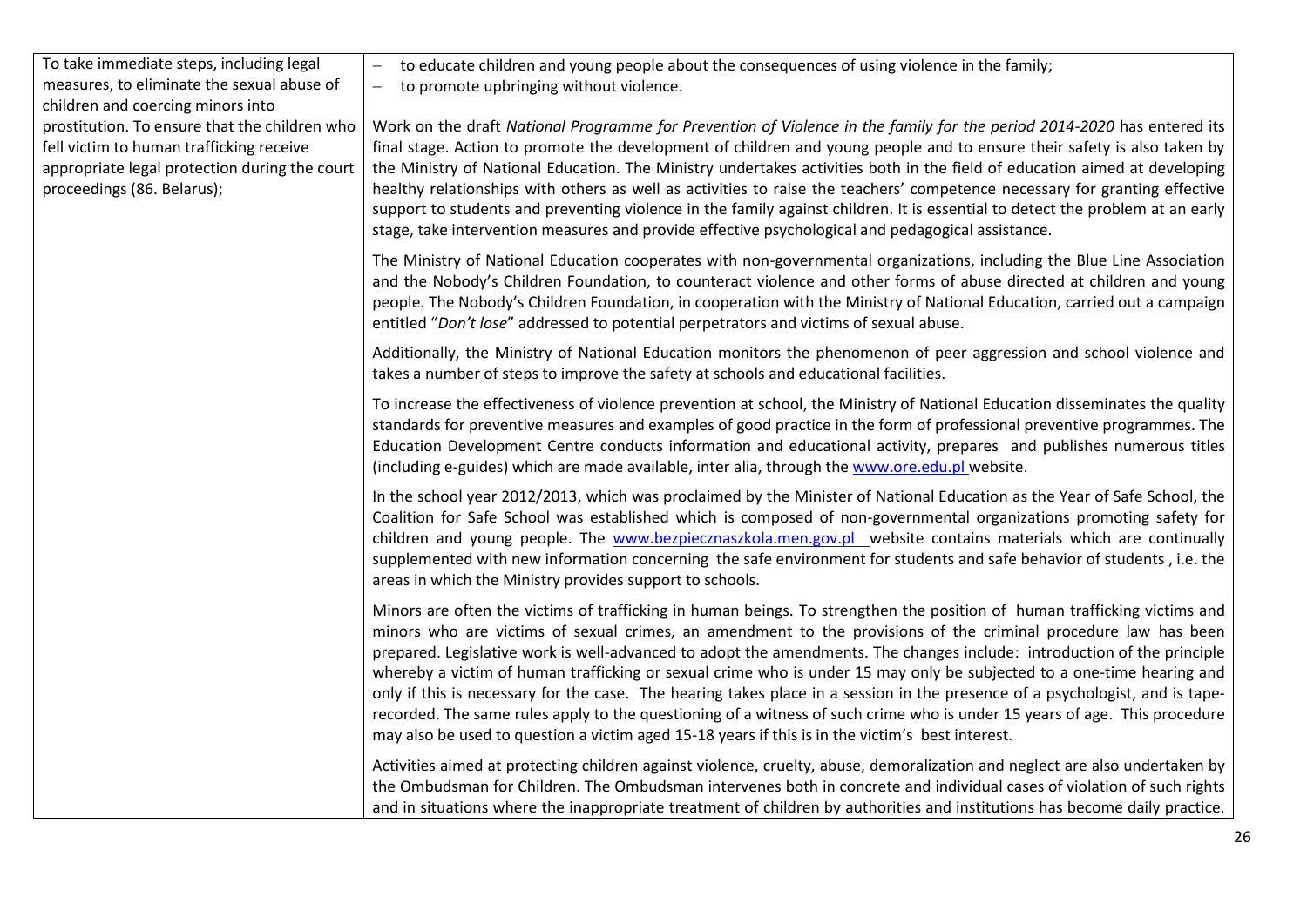|                                                                                                                                                                                                                     | In the latter case, the Ombudsman issues a general application to relevant authorities demanding that they abandon<br>practices which violate the rights of the child.                                                                                                                                                                                                                                                                                                                                                                                                                                                                                                                                                                                                                     |
|---------------------------------------------------------------------------------------------------------------------------------------------------------------------------------------------------------------------|--------------------------------------------------------------------------------------------------------------------------------------------------------------------------------------------------------------------------------------------------------------------------------------------------------------------------------------------------------------------------------------------------------------------------------------------------------------------------------------------------------------------------------------------------------------------------------------------------------------------------------------------------------------------------------------------------------------------------------------------------------------------------------------------|
| To facilitate access to lawyers' services, and<br>to ensure that lawyers have easier access to<br>documents concerning criminal cases in<br>order to guarantee the right to fair trial (93.<br>Uzbekistan);         | Changes have been made to the provisions under which the accused persons or suspects awaiting the decision on pre-trial<br>detention had restricted access to the files of preparatory proceedings. At present, it is the rule that in the case of<br>initiation by the prosecutor of proceedings concerning the use or extension of pre-trial detention, the accused concerned<br>has the right to view the files of preparatory proceedings on the basis of which the prosecutor submitted the motion for<br>pre-trial detention (Article 156 §5a of the Code of Criminal Procedure). The prosecutor may refuse to grant access to the<br>files in exceptional cases provided for by the law. Further changes of the Code of Criminal Procedure will enter into force<br>on 1 July 2015. |
| To enable Police officers and law<br>enforcement officials to reach the LGBT<br>persons and communities in order to<br>increase the number of reported hate crimes                                                  | On 13 December 2012, the General Prosecutor's Office, organized a session entitled "Victims of hate crime". The session's<br>participants included the representatives of state institutions, academia, prosecutors and non-governmental<br>organizations. The session was available to the general public through the live broadcast online. In 2013, a published<br>version of the session was released under the same title.                                                                                                                                                                                                                                                                                                                                                            |
| (94. The United States);                                                                                                                                                                                            | A representative of the General Prosecutor's Office cooperates with non-governmental organization dealing with the<br>issues of LGBT persons, including the Lambda Association and Campaign Against Homophobia.                                                                                                                                                                                                                                                                                                                                                                                                                                                                                                                                                                            |
|                                                                                                                                                                                                                     | An application has been prepared for co-financing from the European Commission for the project entitled: "Coming out of<br>the shadow - LGBT victims' rights enhancement" developed by Campaign Against Homophobia.                                                                                                                                                                                                                                                                                                                                                                                                                                                                                                                                                                        |
|                                                                                                                                                                                                                     | The Polish Police force take preventive and investigative action to fight against homophobia. There are no plans by the<br>Police to reach the LGBT communities through methods other than prevention, understood as community meetings and<br>awareness campaigns. Owing to the efforts of the Human Rights Adviser to the Chief of the Polish Police, training courses<br>were held in 2010 for the human rights advisers of local Police units. The training was organized by the Campaign Against<br>Homophobia. As part of the training course, a programme of local meetings between the police experts and the LGBT<br>community was prepared. In 2012, police officers took part in a training course organized by the Trans-fuzja Foundation.                                     |
| To take more effective steps to eliminate<br>offences committed by the police, including<br>the establishment of an independent<br>authority examining the offences committed<br>by Police officers (95. Malaysia); | The General Prosecutor's Office conducts countrywide monitoring of the criminal proceedings concerning all crimes<br>committed by Police officers. Each appellate and regional prosecutor's office has appointed a special coordinator for<br>offences committed by Police officers. The Coordinator's task is to monitor and supervise the conduct of proceedings in<br>such cases.                                                                                                                                                                                                                                                                                                                                                                                                       |
|                                                                                                                                                                                                                     | The Internal Affairs Bureau, a special organizational unit operating within the National Police Headquarters, is tasked with<br>detecting crimes committed by Police officers. The unit (alongside other local units) has the authority to conduct internal<br>investigation and operational activities. It cooperates with units of the prosecutors' offices throughout the country<br>dealing with cases concerning Police officers.                                                                                                                                                                                                                                                                                                                                                     |
|                                                                                                                                                                                                                     | Each year, prosecutors and officers from the Internal Affairs Bureau of the National Police Headquarters participate in the<br>running of special training courses devoted to the methodology of investigation of such offences. To ensure objectivity,                                                                                                                                                                                                                                                                                                                                                                                                                                                                                                                                    |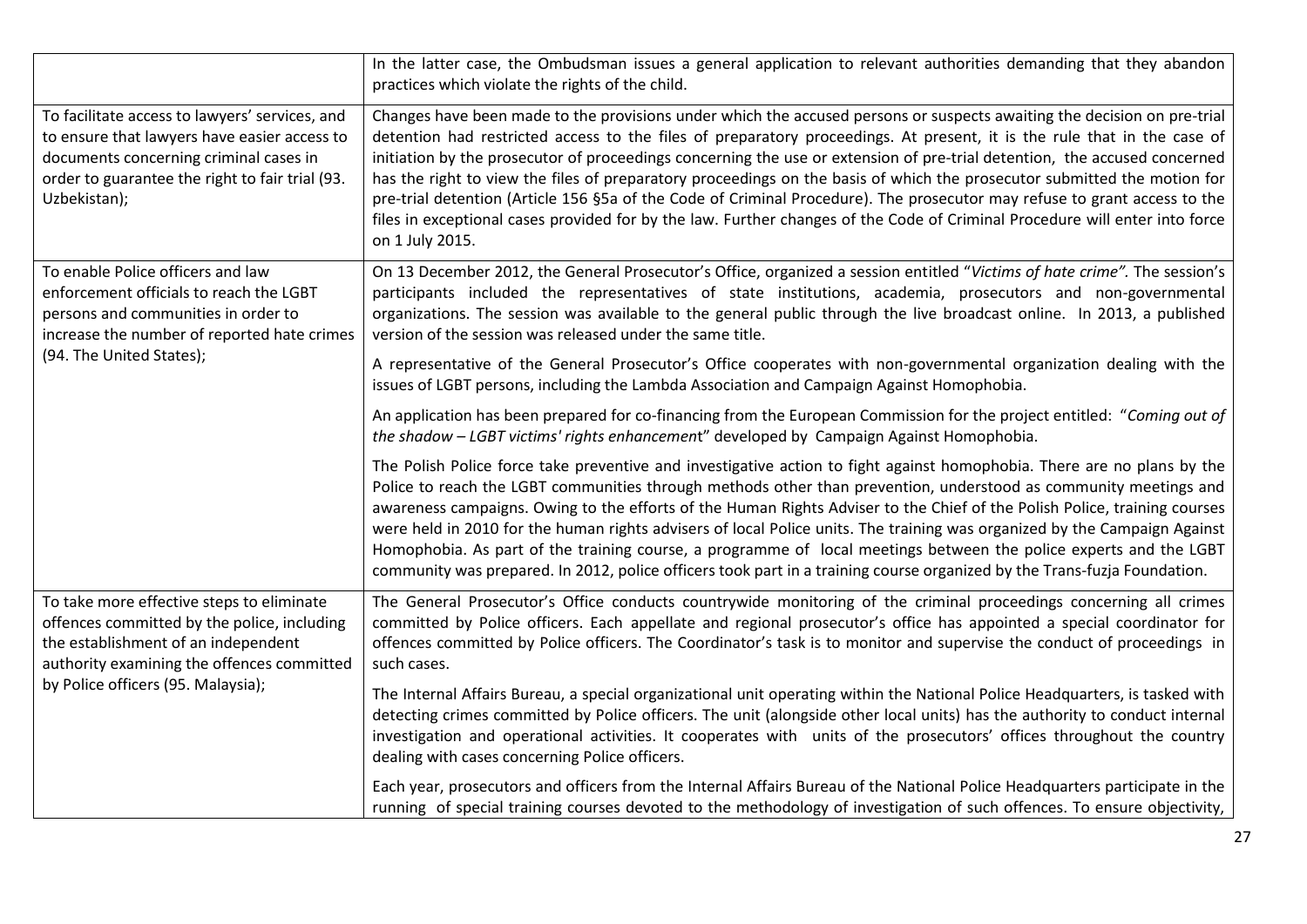|                                                                                                                                                                | the case is handed over, where necessary, to another prosecutor's office without regard to the general principles of<br>territorial jurisdiction. Crimes committed by Police officers are investigated by the prosecutor (rather than the Police)<br>which guarantees an in-depth and impartial investigation.                                                                                                                                                                                                                                                                                                                                                                                                                                                                                                                                                                                                                                                                                                |
|----------------------------------------------------------------------------------------------------------------------------------------------------------------|---------------------------------------------------------------------------------------------------------------------------------------------------------------------------------------------------------------------------------------------------------------------------------------------------------------------------------------------------------------------------------------------------------------------------------------------------------------------------------------------------------------------------------------------------------------------------------------------------------------------------------------------------------------------------------------------------------------------------------------------------------------------------------------------------------------------------------------------------------------------------------------------------------------------------------------------------------------------------------------------------------------|
|                                                                                                                                                                | Since January 2010, a mechanism has been in place in the Police force and Border Guard whereby complaints and other<br>information are transmitted to the Ombudsman who acts as an independent authority examining police and Border Guard<br>misconduct. Under the mechanism, two types of information are transmitted to the Office of the Ombudsman. The first<br>type are allegations concerning serious human rights violations contained in the re-submitted complaints about the<br>misconduct of the Police and Border Guard officers. The other type is information about events which, due to an act or<br>omission by an officer, resulted in death, infringement of sexual freedom, or unjustified use of coercive measures or<br>violence. The Office of the Ombudsman, having received the above information, may decide to carry out an independent<br>investigation into a given case, acting under the powers granted to it by the Act on Ombudsman.                                         |
|                                                                                                                                                                | The following entities are responsible for providing information to the Ombudsman under the mechanism: the Control<br>Office of the National Police Headquarters (complaints regarding the Police force), the Human Rights Advisor to the Chief<br>of the Polish Police (other information regarding the Police force) and the Human Rights Advisor to the Chief of the Polish<br>Border Guard (complaints and other information regarding the Border Guard). Information is obtained from the relevant<br>Border Guard units in which the incidents took place, or where the complaint was lodged.                                                                                                                                                                                                                                                                                                                                                                                                           |
|                                                                                                                                                                | One of the tasks of the Human Rights Protection Team operating within the Department of Control, Complaints, and<br>Petitions of the Ministry of the Interior is to monitor the situations where the Police officers may have violated the human<br>rights of persons subject to police procedures. The main source of information for the Team are press materials and<br>individual complaints submitted by citizens, as well as information from the non-governmental human rights organizations<br>cooperating with the Team. Representatives of the Ministry of the Interior take part in the work of the inter-ministerial<br>Committee for the matters of the European Court of Human Rights.                                                                                                                                                                                                                                                                                                          |
|                                                                                                                                                                | The rulings of the European Court of Human Rights concerning the activities of the Polish police are subsequently<br>compiled by the Human Rights Advisors to the heads of police academies into concise information and training material.<br>The material is used for instruction of students of police academies and is also sent to voivodeship police headquarters<br>and the Metropolitan Headquarters.                                                                                                                                                                                                                                                                                                                                                                                                                                                                                                                                                                                                 |
| To ensure the protection of the basic right of<br>all couples and individuals to decide freely<br>about the number and spacing of children<br>(96. Australia); | In Poland, the right of individuals and couples to decide freely about the number and spacing of children is ensured in a<br>comprehensive manner, through the access to methods and measures of conscious contraception and to sexual<br>education, as well as through the access to infertility treatment by means of all available methods. The Act of 7 January<br>1993 on family planning, protection of the human foetus and the conditions under which pregnancy termination is<br>permissible stipulates in its preamble that it recognizes the right of everybody to decide responsibly about having children<br>and it imposes an obligation on the state to enable making decisions in this respect. Pursuant to Article 4 of the Act, the<br>issues concerning the sexual life of an individual, principles of conscious and responsible parenthood, the value of the<br>family, life in the prenatal phase, as well as methods and measures of conscious procreation are to be introduced in the |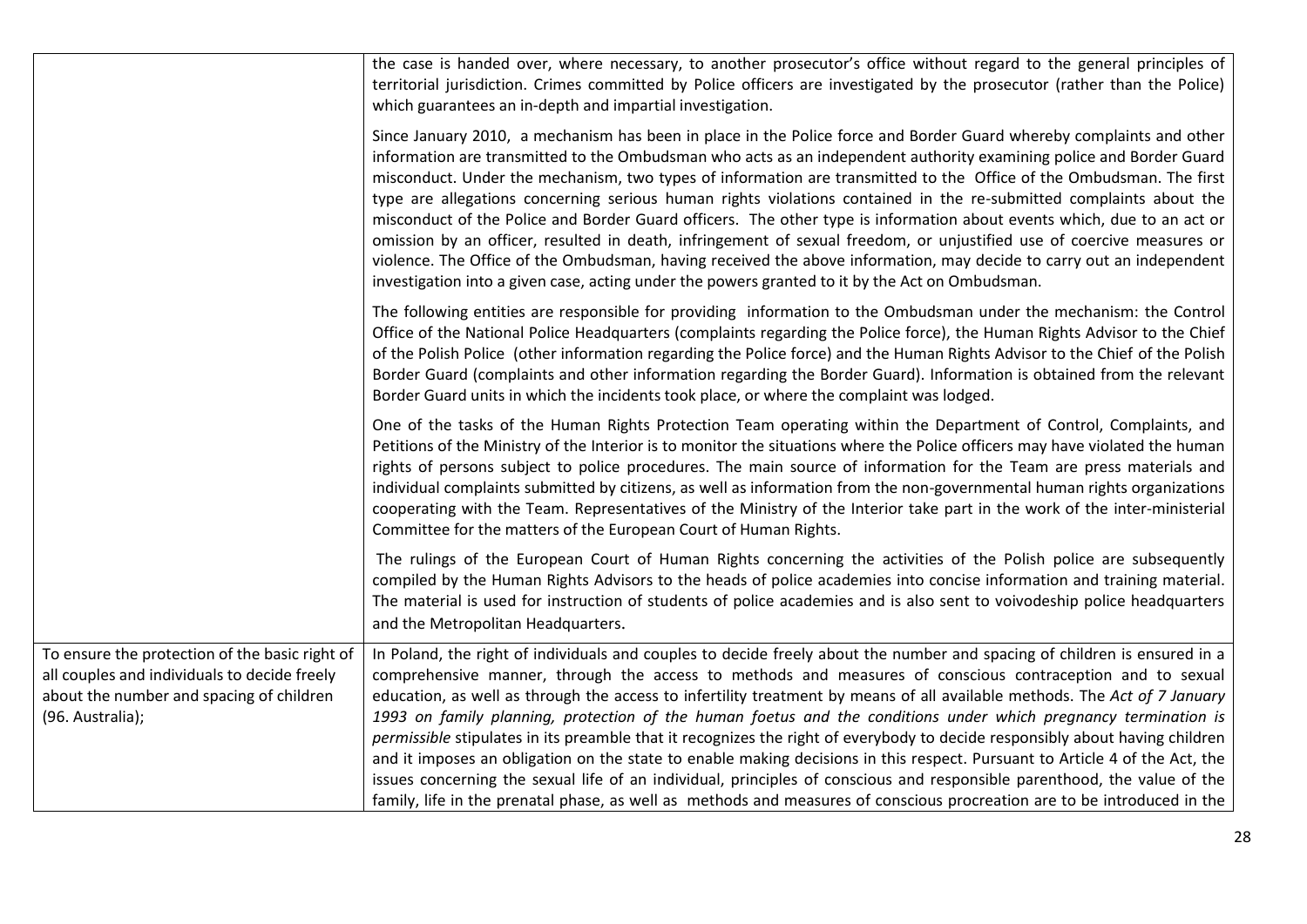|                                                                                                                                                                                      | core curriculum of schools. Article 2 (2) of the Act lays down that that central government authorities and local<br>governments within the limits of their respective competences, are obliged to provide citizens with free access to<br>methods and measures of conscious procreation.                                                                                                                                                                                                                                                                                                                                                                                                                                                                                                                                                                                                                                                                                                                                                                                                                                            |
|--------------------------------------------------------------------------------------------------------------------------------------------------------------------------------------|--------------------------------------------------------------------------------------------------------------------------------------------------------------------------------------------------------------------------------------------------------------------------------------------------------------------------------------------------------------------------------------------------------------------------------------------------------------------------------------------------------------------------------------------------------------------------------------------------------------------------------------------------------------------------------------------------------------------------------------------------------------------------------------------------------------------------------------------------------------------------------------------------------------------------------------------------------------------------------------------------------------------------------------------------------------------------------------------------------------------------------------|
|                                                                                                                                                                                      | Modern contraceptives which are medicinal products or medical devices, medication and medical devices used during<br>pregnancy and necessary for fetal care and the medical care of the pregnant woman, as well as and drugs and medical<br>devices used for conscious procreation are now registered and available in Poland. In addition, treatment of infertility by<br>means of all available methods is also covered by public funding.                                                                                                                                                                                                                                                                                                                                                                                                                                                                                                                                                                                                                                                                                         |
| To continue efforts to ensure the birth<br>registration of all children, including the<br>children of undocumented migrants (98. The<br>Holy See);                                   | Provisions of the Act of 29 September 1986 on civil status records do not differentiate between Polish and foreign<br>nationals when it comes to registrations of births. The Act requires that each birth on the territory of Poland be reported<br>and registered in the Polish civil status records. Head of the Registry Office is informed about a birth upon receiving a<br>written notification concerning the birth of a child from the healthcare facility and receiving a notification from the child's<br>parents or another person present at childbirth, e.g. a doctor or midwife. Registration of the birth of a child of illegal or<br>undocumented immigrants does not result in any action been taken by the Head of the Registry Office towards those<br>immigrants. According to the information obtained by the Ministry of the Interior from Civil Affairs Departments of<br>voivodeship offices, which directly supervise the activity of registry offices, there have been no cases of refusals by the<br>heads of registry offices to register the births of children of illegal or undocumented immigrants. |
|                                                                                                                                                                                      | In Poland, the birth of a child must be registered within 14 days of the date of birth. Registration of the child is the duty of<br>the father or mother of the child or of another person present at childbirth, e.g. a doctor or a midwife. If the birth took<br>place in a healthcare facility, it is the duty of the facility to report the birth.                                                                                                                                                                                                                                                                                                                                                                                                                                                                                                                                                                                                                                                                                                                                                                               |
| To continue to protect the natural family and<br>marriage being a union of man and wife as<br>the basic unit of the society, and to protect<br>the right to life (99. The Holy See); | Pursuant to Article 18 of the Polish Constitution, marriage, being a union of a man and a woman, is placed under the<br>protection and care of the Republic of Poland. The fundamental law does not specify the forms and types of this assistance<br>as this remains the task of the current legislation. The Constitution unambiguously regulates the issue by stating that only<br>the union of a man and a woman may be legally recognized as marriage by the state and only such union is currently<br>under the special protection and care of the Republic of Poland.                                                                                                                                                                                                                                                                                                                                                                                                                                                                                                                                                         |
| To review Article 212 of the Criminal Code<br>which criminalized defamation, in order to<br>remove it from the Criminal Code (100.<br>Norway);                                       | The Criminal Code provisions on defamation have been reviewed and the justifiability of decriminalization of this offence<br>has been assessed. Positive conclusions were reached as regards the restriction of punishability of such acts and extending<br>the catalogue of circumstances which exempt from criminal liability for such acts. Following the analyses performed in the<br>Ministry of Justice, the provisions regarding defamation in mass media were liberalized by an amendment to the Criminal<br>Code which entered into force on 8 June 2010. The amendment extended the catalogue of circumstances exempting from<br>criminal liability for the dissemination of defamatory allegations and decriminalized the defamation of public figures. The<br>analyses have shown that there are no sufficient grounds for full decriminalization of the crime of defamation.                                                                                                                                                                                                                                            |
| To ensure that all social groups have access<br>to mass media in order to ensure the full<br>enjoyment of the right of freedom of speech                                             | The freedom of speech in Poland is guaranteed to everyone by the Polish Constitution. The recommendation is<br>being implemented on an ongoing basis in line with Poland's international obligations. Still, there activities being                                                                                                                                                                                                                                                                                                                                                                                                                                                                                                                                                                                                                                                                                                                                                                                                                                                                                                  |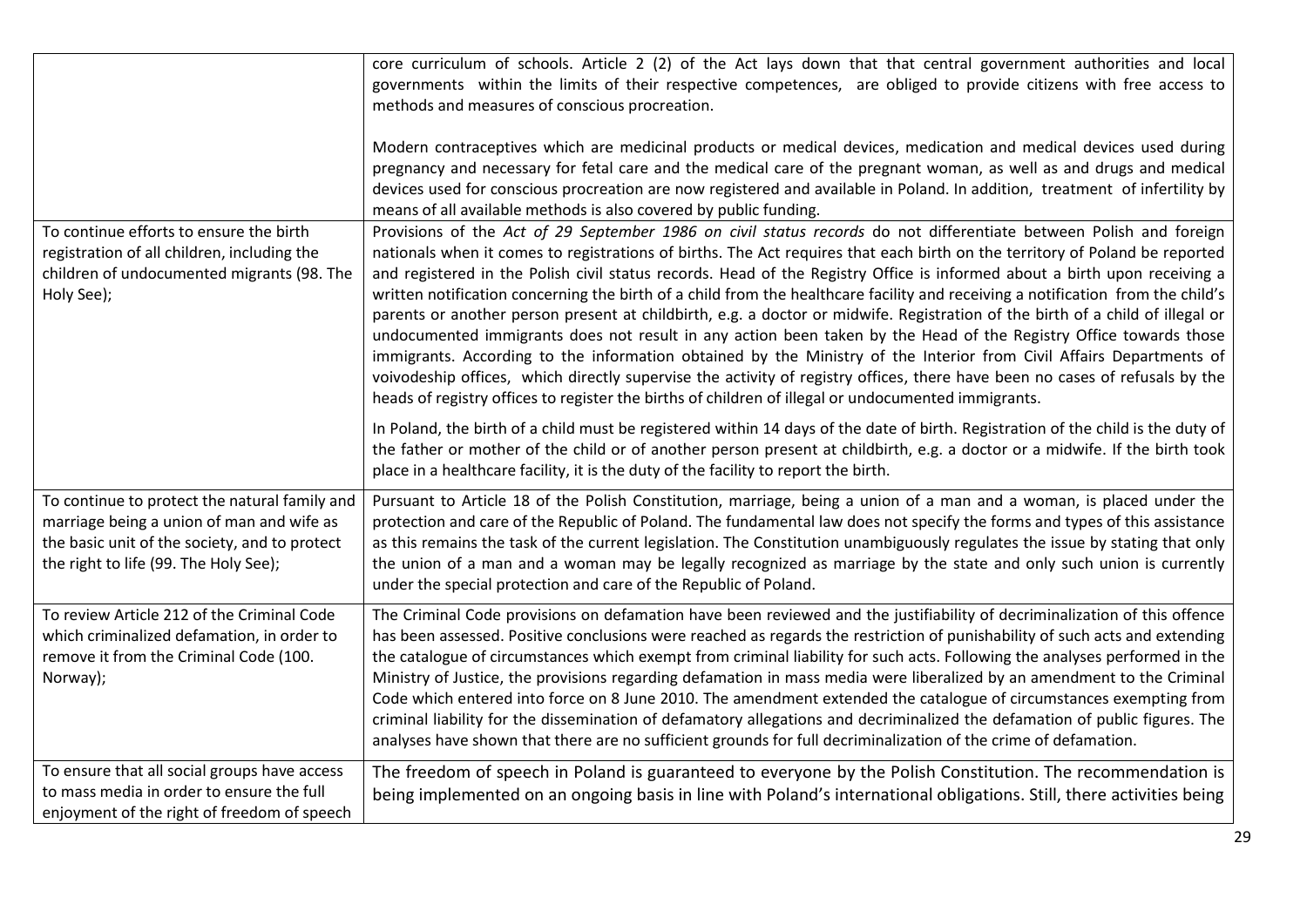| (101. The Holy See);                                                                         | conducted that aims to further facilitate the access to mass media. For example, the Ministry of Culture and<br>National Heritage conducts activities to facilitate access to literary works for disabled persons by encouraging<br>the dialogue between the community of blind and visually impaired persons and the book and press publishers.                                                                                                                                                                                                                                                                                                                                               |
|----------------------------------------------------------------------------------------------|------------------------------------------------------------------------------------------------------------------------------------------------------------------------------------------------------------------------------------------------------------------------------------------------------------------------------------------------------------------------------------------------------------------------------------------------------------------------------------------------------------------------------------------------------------------------------------------------------------------------------------------------------------------------------------------------|
|                                                                                              | On 13 December 2012, the Minister of Culture and National Heritage issued a Decree to establish the Team for<br>elaboration of principles for making printed material available to the blind and visually impaired. The Team<br>serves as a platform for discussing and suggesting the ways of facilitating, to the utmost possible level, the<br>access by blind and visually impaired persons to the published works available on the Polish book and press<br>market.                                                                                                                                                                                                                       |
|                                                                                              | During the period 2011 -2013, the Ministry of Culture and National Heritage conducted intensive work with a<br>view to adopting the World Intellectual Property Organisation (WIPO) Treaty on facilitating access to published<br>works for persons who are blind, visually impaired or otherwise print disabled. The content of the Treaty was<br>adopted on 28 June 2013 at the Diplomatic Conference in Marrakesh. Poland was among the 129 countries<br>which signed the Final Act of the Treaty, thus accepting its content. Currently, the Council of Ministers is<br>preparing to adopt a resolution enabling Poland to sign the Treaty and open the ratification procedure.            |
|                                                                                              | On 2 November 2012, the Press Law Amendment Act of 14 September 2012 entered into force (Journal of Laws<br>of 18 October 2012, item 1136). The objective of the amendment was to clarify that the only form of response<br>to a press release is a correction understood as a statement concerning the factual information provided in a<br>given press release. The purpose of the correction is to respond to information which is false or inaccurate. It is<br>however not possible to respond in this manner to evaluative statements made in the press release which, in<br>the opinion of the entity concerned, are unfair or constitute infringement of its personal rights.          |
|                                                                                              | On 19 July 2013, the Press Law Amendment Act of 10 May 2013 entered into force. Under the amended Act,<br>the sanction for failure to register a daily newspaper or a periodical was changed from a fine or deprivation of<br>liberty (in accordance with the Act of 6 June 1997 The Code of Criminal Procedure) to a fine.                                                                                                                                                                                                                                                                                                                                                                    |
|                                                                                              | The amendment to the Radio and Television Broadcasting Act of 2011 (hereinafter referred to as the "Act")<br>which transposed the provisions of the Audiovisual Media Services Directive into Polish legislation, imposed an<br>obligation on the media services providers to ensure that their services are gradually made accessible to persons<br>with visual or hearing disabilities. The media services providers are required to ensure that at least 10% of the<br>transmission time, excluding commercials and telesales, is made accessible to persons with disabilities through<br>audio description, subtitles for people with impaired hearing and translation into sign language. |
| To continue to promote the participation of<br>women in the public and political life of the | In December 2013, the Polish government adopted the National Programme of Measures for the Advancement of Equal<br>Treatment for the period 2013-2016 prepared by the Government Plenipotentiary for Equal Treatment. The document                                                                                                                                                                                                                                                                                                                                                                                                                                                             |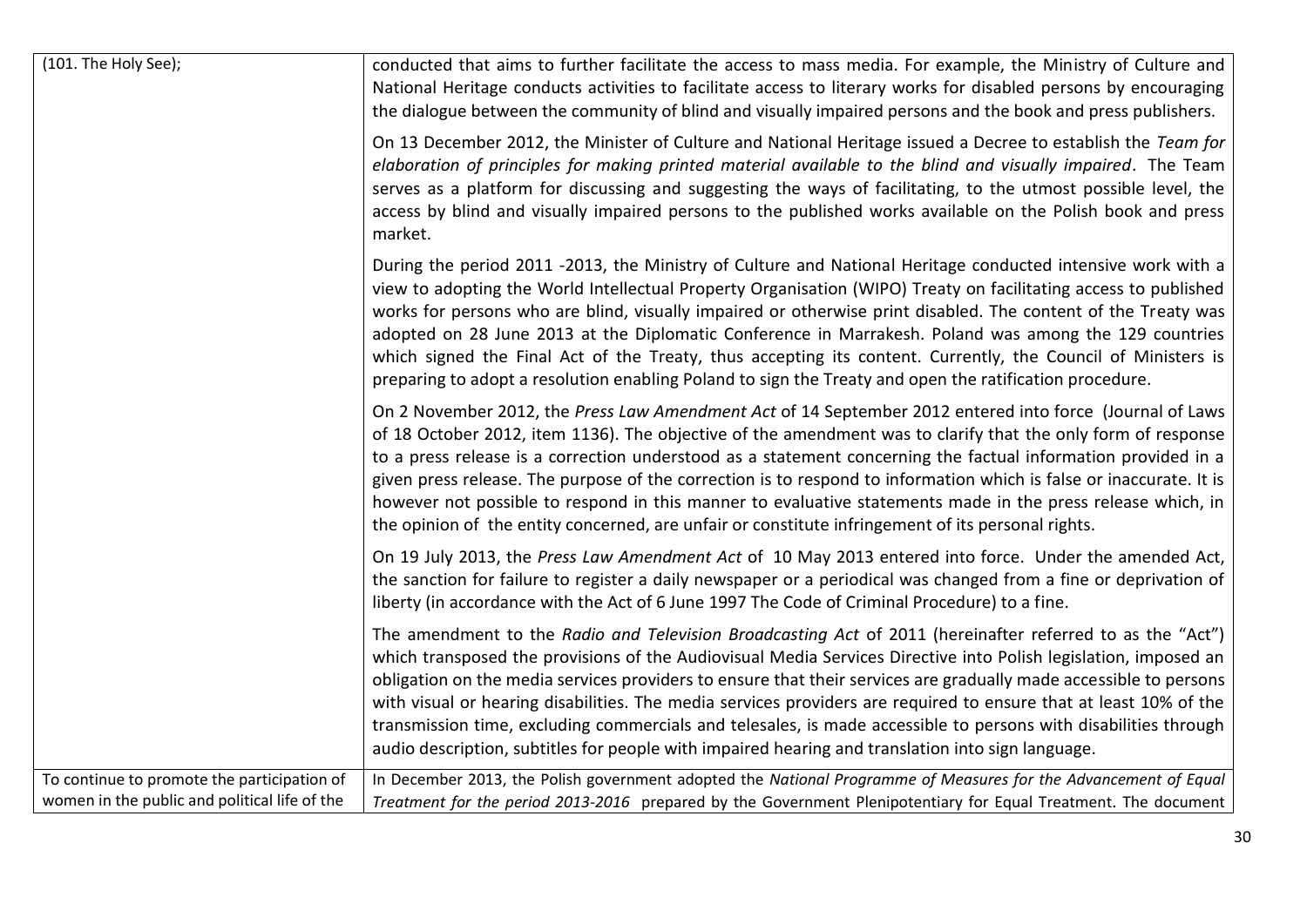| defines the objectives and priorities of activities aimed at advancement of equal treatment, especially in the following<br>areas: 1) raising the public awareness of equal treatment, including the causes and consequences of violation of the<br>principle of equal treatment; 2) preventing violation of the principle of equal treatment 3) cooperation with social<br>partners, non-governmental organizations and other entities with a view to promoting equal treatment. One of the main<br>goals in the area "Equal treatment in the access to goods and services" is to increase the participation of women in the<br>decision-making process. Poland hopes to increase the number of women in the Parliament and local governments. This is<br>to be achieved through such key actions as: actions to strengthen women's political potential (education, mentoring<br>programmes, networking), as well as initiating and conducting a public debate on the advantages of balanced participation<br>of men and women in the political life (with the participation of politicians and representatives of non-governmental<br>organizations).                                                                                                                                    |
|--------------------------------------------------------------------------------------------------------------------------------------------------------------------------------------------------------------------------------------------------------------------------------------------------------------------------------------------------------------------------------------------------------------------------------------------------------------------------------------------------------------------------------------------------------------------------------------------------------------------------------------------------------------------------------------------------------------------------------------------------------------------------------------------------------------------------------------------------------------------------------------------------------------------------------------------------------------------------------------------------------------------------------------------------------------------------------------------------------------------------------------------------------------------------------------------------------------------------------------------------------------------------------------------|
| The circumstances under which termination of pregnancy is permissible in Poland were determined by the Act of 7<br>January 1993 on family planning, protection of the human foetus and the conditions under which pregnancy termination is<br>permissible. The Act also regulates the issue of woman's consent for abortion and the time limit when the abortion<br>procedure can be performed in the two cases when it is permissible under the law. Moreover, the Act provides that<br>persons covered by social insurance and persons entitled to free health care under other provisions have the right to free<br>pregnancy termination in a public health care facility.<br>Termination of pregnancy may only be performed only by a doctor and only in the case when:<br>the pregnancy poses a threat to life or health of the pregnant woman;<br>$\qquad \qquad -$<br>prenatal examination or other medical evidence indicates that there is a high probability of a severe or irreversible<br>fetal defect or incurable illness that threatens the fetus' life;<br>there are reasons to suspect that the pregnancy is a result of an unlawful act.<br>In the first two cases, the termination of pregnancy is performed by a doctor in a hospital and a doctor other than the one |
| who performs abortion ascertains that the circumstances specified in the Act have occurred, unless the pregnancy is a<br>direct threat to the woman's life.<br>Moreover, the Act stipulates that in the event when prenatal examination or other medical evidence indicates that there is<br>a high probability of a severe or irreversible fetal defect or incurable illness that threatens the fetus' life, it is permissible<br>to terminate the pregnancy until the fetus is capable of living independently outside the body of the pregnant woman.<br>Central government authorities and local governments, within the limits of their respective competences, as specified in<br>particular regulations, are obliged to provide free access to information and prenatal examination, especially when there is<br>an increased risk or suspicion of the occurrence of a genetic or developmental fetal defect or an incurable illness that is a<br>threat to fetus' life.<br>Under the Act of 6 November 2008 on Patients' Rights and the Patients' Ombudsman, the patient has the right to object to<br>a doctor's opinion or decision. The above right may be exercised e.g. by a woman who was denied abortion to which she                                                       |
|                                                                                                                                                                                                                                                                                                                                                                                                                                                                                                                                                                                                                                                                                                                                                                                                                                                                                                                                                                                                                                                                                                                                                                                                                                                                                            |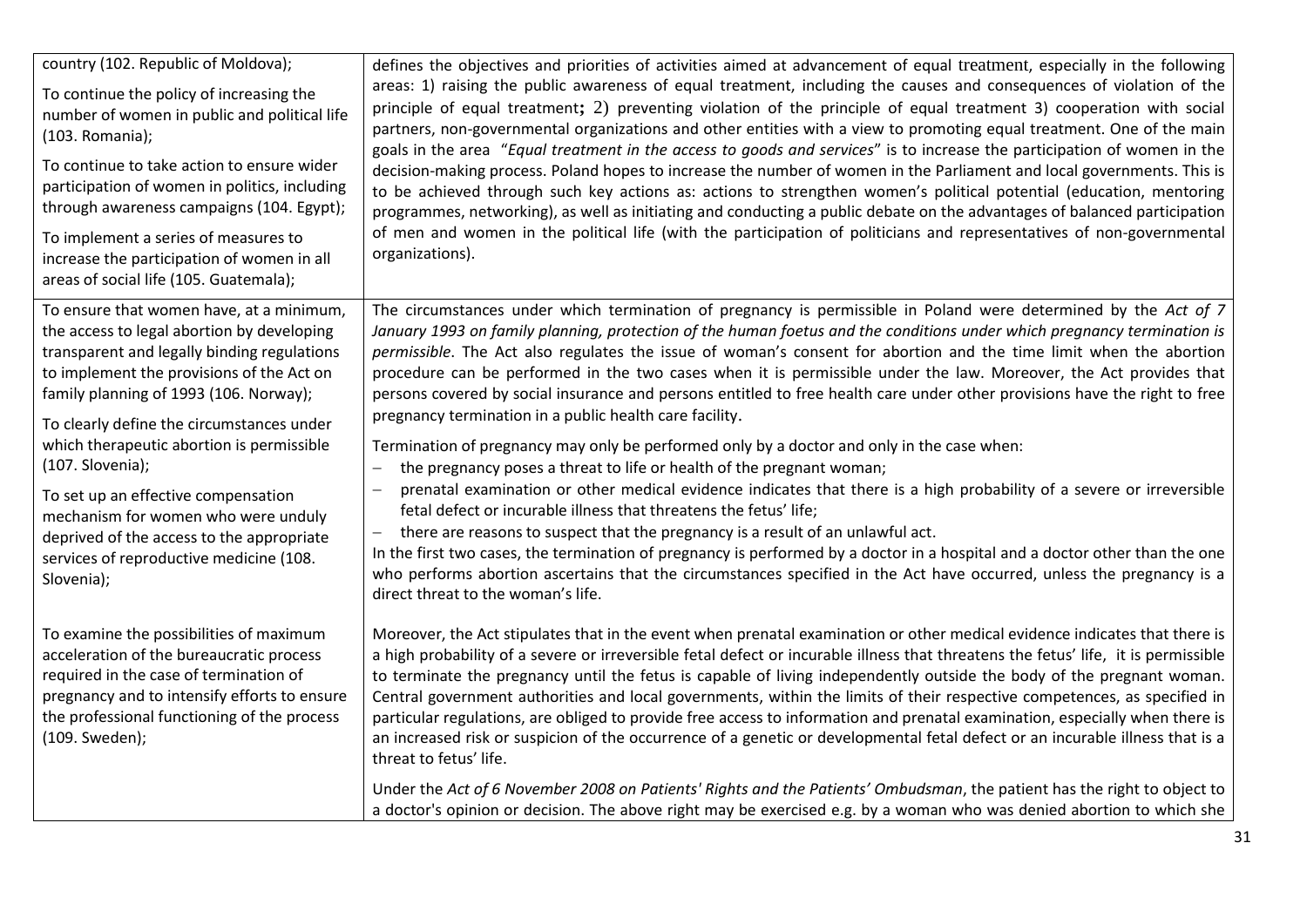|                                                                                                                                                              | was legally entitled. An objection to a doctor's opinion or decision may be submitted to the Medical Committee of the<br>Patients' Ombudsman if the opinion or decision affects the patient's rights and/or obligations arising from the law. The<br>Medical Committee to which the objection was submitted must issue its decision without delay, not later that within 30<br>days of submission of the objection.                                                                                                                                                                                                                                                                                                                                                                                                                                                                                                                                                                                                                                                                                                                                                                                                                          |
|--------------------------------------------------------------------------------------------------------------------------------------------------------------|----------------------------------------------------------------------------------------------------------------------------------------------------------------------------------------------------------------------------------------------------------------------------------------------------------------------------------------------------------------------------------------------------------------------------------------------------------------------------------------------------------------------------------------------------------------------------------------------------------------------------------------------------------------------------------------------------------------------------------------------------------------------------------------------------------------------------------------------------------------------------------------------------------------------------------------------------------------------------------------------------------------------------------------------------------------------------------------------------------------------------------------------------------------------------------------------------------------------------------------------|
|                                                                                                                                                              | In the case when the pregnancy poses a threat to life or health of the pregnant woman or when prenatal examination or<br>other medical evidence indicates that there is a high probability of a severe or irreversible fetal defect or incurable illness<br>that threatens the fetus' life, the termination of pregnancy is performed by a doctor in a hospital and a doctor other than<br>the one who performs abortion ascertains that the circumstances specified in the two points have occurred, unless the<br>pregnancy is a direct threat to the woman's life. In the event when there are reasons to suspect that the pregnancy is a<br>result of an unlawful act, the circumstances are ascertained by a public prosecutor, and the pregnancy termination may<br>also only be performed by a doctor. Due to the fact that a time limit for performing an abortion was set in two of those<br>cases, every effort is made to ensure that the doctors and the prosecutor carry out their procedures as quickly as possible<br>to enable the woman to make a decision concerning the exercise of her right to pregnancy termination.                                                                                                   |
|                                                                                                                                                              | Parents to whom a disabled child was born as a result of doctors' culpable infringement of the parents' rights to family<br>planning and pregnancy termination under the Act of 7 January 1993 on family planning have the right to seek<br>compensation for material damage caused by an increase in the cost of supporting a disabled child.                                                                                                                                                                                                                                                                                                                                                                                                                                                                                                                                                                                                                                                                                                                                                                                                                                                                                               |
| To implement reforms giving every citizen<br>the right to the highest attainable standards<br>of health care on the territory of Poland<br>(110. Australia); | The access to high quality health care services is properly regulated by Polish law. Qualitative standards and guidelines are<br>scattered over different pieces of legislation of different categories, mainly acts, ordinances and decrees. The mandatory<br>requirements are enforced in the process of registration of entities seeking to engage in health care activity. The<br>conditions of health care provision were comprehensively regulated by the implementing provisions of the Act of 27<br>August 2004 on health care services financed from public funds. The provisions regulate such areas as: basic health care<br>services, specialized out-patient care, in-patient treatment, psychiatric care and treatment of addictions, therapeutic<br>rehabilitation, nursing and long-term care services, dental treatment, treatment in health resorts, supply of medical<br>devices being orthopaedic items and supply of aids, emergency medical service, palliative and hospice care, highly<br>specialized health care services, health programmes. Each regulation specifies for each type of services the requirements<br>relating to the qualifications of the medical staff and to the medical equipment and devices. |
|                                                                                                                                                              | The entities wishing to improve the standards of their services and the patient's safety beyond the statutory minimum<br>level may seek certification under the accreditation system whose goal is to confirm that the health care facility complies<br>with the accreditation standards.                                                                                                                                                                                                                                                                                                                                                                                                                                                                                                                                                                                                                                                                                                                                                                                                                                                                                                                                                    |
| To continue efforts to ensure the equal<br>educational opportunities for children and<br>young people with special educational needs<br>$(112.$ Indonesia);  | During the Polish Presidency of the EU Council in the second half of 2011, under the priority "Reducing differences in the<br>health of different European societies", Poland highlighted the problem of communication disorders in children and the<br>need for early detection and treatment of such disorders with a view to enhancing the educational, social and economic<br>chances for the affected children. Poland's efforts resulted in the preparation and unanimous adoption of the project<br>entitled: "Council Conclusions on early detection and treatment of communication disorders in children, including the use                                                                                                                                                                                                                                                                                                                                                                                                                                                                                                                                                                                                         |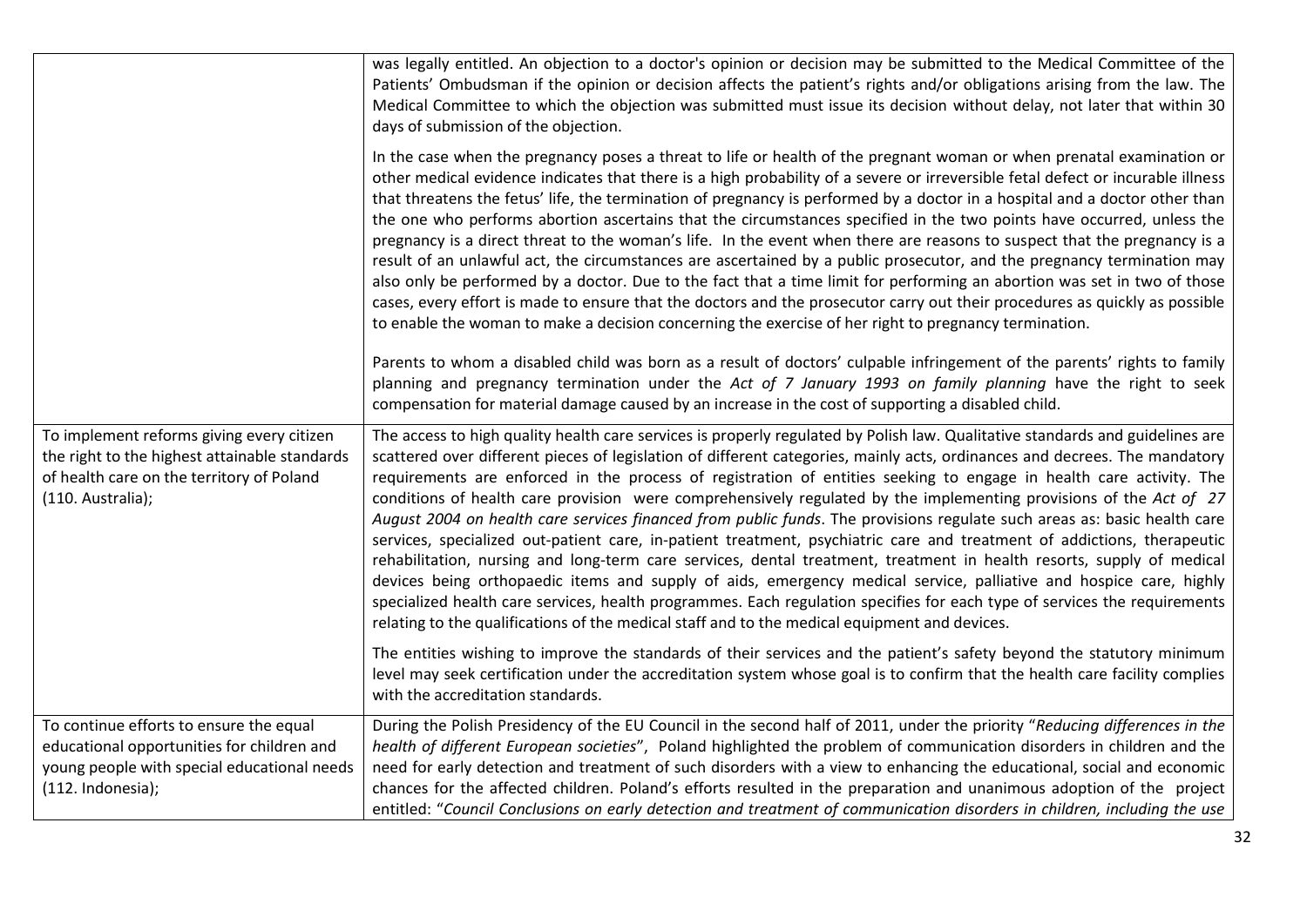| of e-Health tools and innovative solutions"                                                                                                                                                                                                                                                                                                                                                                                                                                                                                                                                                                                                                                                                                                                                                                                                                                                                                                                                                                             |
|-------------------------------------------------------------------------------------------------------------------------------------------------------------------------------------------------------------------------------------------------------------------------------------------------------------------------------------------------------------------------------------------------------------------------------------------------------------------------------------------------------------------------------------------------------------------------------------------------------------------------------------------------------------------------------------------------------------------------------------------------------------------------------------------------------------------------------------------------------------------------------------------------------------------------------------------------------------------------------------------------------------------------|
| The Ministry of National Education creates the necessary organizational and legal framework for the education,<br>upbringing and mentoring support of all children and young people, including those with special educational needs, such<br>as children and youth disabilities, chronic illness, learning difficulties, emotional, behavioral or mental disorders, in<br>kindergartens, all types of mainstream, integration and special schools and in other educational facilities. The decision<br>about the choice of school is made by the child's parents/legal guardians.                                                                                                                                                                                                                                                                                                                                                                                                                                       |
| Since 2008, consistent changes have been introduced regarding the provision of education for students with special<br>educational needs and the provision of psychological and educational assistance to such students. The changes highlighted<br>the individual approach to every child who needs support in order to develop its abilities and interests or overcome<br>difficulties.                                                                                                                                                                                                                                                                                                                                                                                                                                                                                                                                                                                                                                |
| In 2012, legislative work was initiated with a view to creating a comprehensive support system for kindergartens, schools<br>and educational facilities which would be based on close cooperation of in-service teacher training institutions,<br>psychological and educational counselling centres, and pedagogical libraries in the implementation of activities aimed at<br>providing assistance to schools. The legislative work resulted in the issue by the Minister of National Education of the<br>regulation of 26 October 2012 amending the regulation on in-service teacher training institutions, the regulation of 1<br>February 2013 on psychological and educational counselling centres and the regulation of 28 February 2013 on<br>pedagogical libraries. Creation of a joint and coordinated structure of services addressed to schools and educational<br>facilities will improve the quality of the tasks carried out in the field of education, upbringing and care.                              |
| The Ministry of National Education undertakes activities aimed at increasing the educational chances of students with<br>special educational needs. In 2012, as part of the "Safe and Friendly School" governmental programme, the Ministry of<br>National Education held an open competition for the execution of a public interest task entitled: "Inclusive education for<br>students with special educational needs in mainstream schools, schools with integration classes and integration schools".<br>The competition was addressed to local governments which run kindergartens, schools and educational facilities and non-<br>governmental organizations as well as entities referred to in Article 3(3) of the Act on Public Benefit Activity and<br>Volunteerism. Its goal was to select the most advantageous tenders submitted by entities which will implement in<br>mainstream schools, schools with integration classes and integration schools projects promoting the idea of inclusive<br>education. |
| The Ministry of National Education takes action to ensure wider participation of parents, including the parents of children<br>and youth with disabilities, in the decision-making process concerning the functioning of a school. In 2012, the Parents'<br>Forum was established under the Minister of National Education- a platform enabling parents' organizations to influence<br>the educational policy.                                                                                                                                                                                                                                                                                                                                                                                                                                                                                                                                                                                                          |
| The Polish education system also includes such facilities as youth resocialization centres and youth socio-therapy centres<br>whose activity is entirely dedicated to helping children and young people who are socially maladjusted or are at risk of<br>social maladjustment. To improve the quality of educational work of those centres, in 2012 the Ministry of National                                                                                                                                                                                                                                                                                                                                                                                                                                                                                                                                                                                                                                           |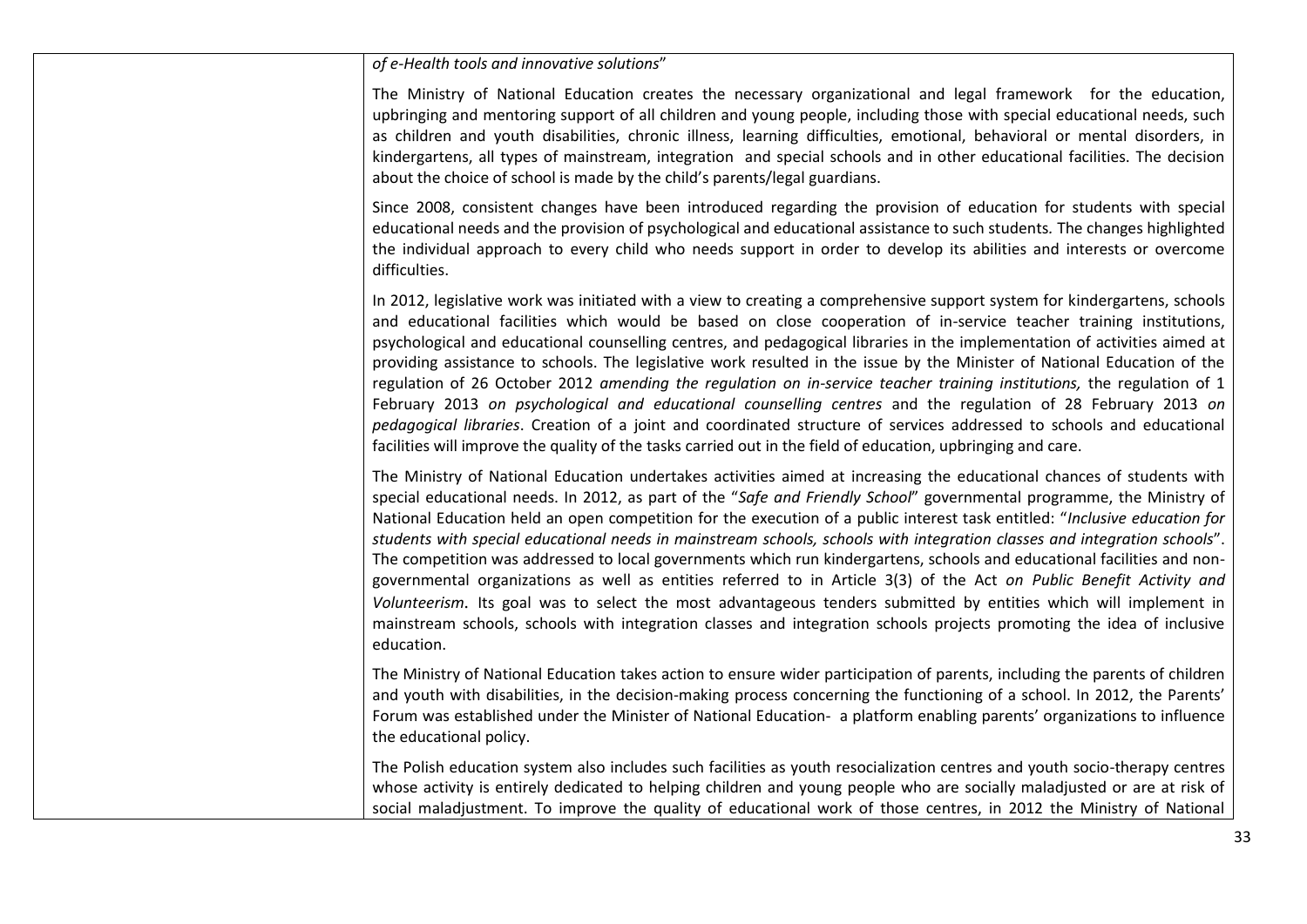|                                                                                                                                                                                                                                                                                                                                                                                                                                                                                                                                                                         | Education in cooperation with the Education Development Centre organized working meetings for the staff of the youth<br>educational and socio-therapy centres. The purpose of the meetings was to discuss the place and role of youth<br>resocialization centres and socio-therapy centres in the Polish system of social prevention and juvenile rehabilitation, with<br>a view to improving the inter-ministerial cooperation in this area and learning from the experience of non-governmental<br>organizations.                                                                                                                                                                                                                                                                                                                       |
|-------------------------------------------------------------------------------------------------------------------------------------------------------------------------------------------------------------------------------------------------------------------------------------------------------------------------------------------------------------------------------------------------------------------------------------------------------------------------------------------------------------------------------------------------------------------------|-------------------------------------------------------------------------------------------------------------------------------------------------------------------------------------------------------------------------------------------------------------------------------------------------------------------------------------------------------------------------------------------------------------------------------------------------------------------------------------------------------------------------------------------------------------------------------------------------------------------------------------------------------------------------------------------------------------------------------------------------------------------------------------------------------------------------------------------|
|                                                                                                                                                                                                                                                                                                                                                                                                                                                                                                                                                                         | An important component of the activities aimed at improving the quality of juvenile rehabilitation was the participation of<br>the Minister of National Education in the work of the Inter-ministerial Team for Improving the Efficiency of the<br>Enforcement of Judgments. Other members of the Team include: the Minister of the Interior, the Minister of<br>Administration and Digitization, the Minister of Labour and Social Policy and the Minister of Health. As part of the Team, a<br>Working Group was established to improve the efficiency of the enforcement of judgments concerning the placement of<br>juveniles in facilities subordinated to the Minister of National Education and the Minister of Labour and Social Policy. The<br>Group works to develop solutions to optimize the functioning of those facilities. |
|                                                                                                                                                                                                                                                                                                                                                                                                                                                                                                                                                                         | The Ministry of National Education continues the activities initiated in 2010 under the systemic project "Development and<br>implementation of a comprehensive system for working with gifted pupils". An increased amount of time is devoted to<br>working with gifted pupils both within the school system, during classes, and outside the normal school hours. During the<br>period 2010-2013, projects were carried out to implement solutions aimed at individualization of school work.                                                                                                                                                                                                                                                                                                                                            |
| To intensify the efforts to promote the full<br>integration of the Roma minority into the<br>society in order to improve the general living<br>conditions of the Roma (113. Malaysia);                                                                                                                                                                                                                                                                                                                                                                                  | Poland has implemented a local pilot programme (Programme for the Roma community in the Małopolskie voivodeship<br>for the years 2001-2004) and a national programme (the governmental Programme for the Roma community in Poland for<br>the years 2004-2013). The programmes covered 8 intervention areas: education, the Roma and the civil society,<br>employment, health, housing, safety and anti-discrimination, culture, knowledge about the Roma community.                                                                                                                                                                                                                                                                                                                                                                       |
| To take further steps to promote and protect<br>the human rights of minorities, in particular<br>in the area of health care, employment and<br>housing (114. Mexico);<br>To intensify efforts to promote the full<br>integration of the Roma minority into the<br>society and to combat discrimination against<br>the Roma community in order to ensure the<br>enjoyment of economic, social, and cultural<br>rights for its members, in particular in the<br>area of education, employment and housing<br>(115. Chile);<br>To continue to support the education of the | Article 68 of the Polish Constitution ensures equal access to health care for all social groups. The public health care system<br>in Poland is based on the principles of solidarity and equal treatment of all insured persons. There is no room for any form<br>of discrimination or favourable treatment of persons belonging to various minority groups.                                                                                                                                                                                                                                                                                                                                                                                                                                                                              |
|                                                                                                                                                                                                                                                                                                                                                                                                                                                                                                                                                                         | As regards health care, thirty-five health projects worth PLN 582, 405 were implemented during the period 2012-2013<br>under the Programme for the Roma community in Poland for the years 2004-2013.                                                                                                                                                                                                                                                                                                                                                                                                                                                                                                                                                                                                                                      |
|                                                                                                                                                                                                                                                                                                                                                                                                                                                                                                                                                                         | Housing, i.e. the improvement of the dwellings occupied by the Roma is one of the key tasks of the Programme for the<br>Roma community in Poland for the years 2004-2013. During the period 2012-2013, a total of 102 projects worth PLN<br>5, 277, 629 were carried out in this area.                                                                                                                                                                                                                                                                                                                                                                                                                                                                                                                                                    |
|                                                                                                                                                                                                                                                                                                                                                                                                                                                                                                                                                                         | Moreover, in the years 2012-2013, twenty-six projects to counteract unemployment worth a total of PLN 432, 869 were<br>implemented under the governmental Programme for the Roma community.                                                                                                                                                                                                                                                                                                                                                                                                                                                                                                                                                                                                                                               |
|                                                                                                                                                                                                                                                                                                                                                                                                                                                                                                                                                                         | With regard to education, 806 educational projects worth PLN 10, 989, 512 were implemented during the period 2012-<br>2013 under the Programme for the Roma community in Poland for the years 2004-2013. The tasks were carried out by<br>local governments and non-governmental organizations, including Roma organizations. It needs to be highlighted that the                                                                                                                                                                                                                                                                                                                                                                                                                                                                         |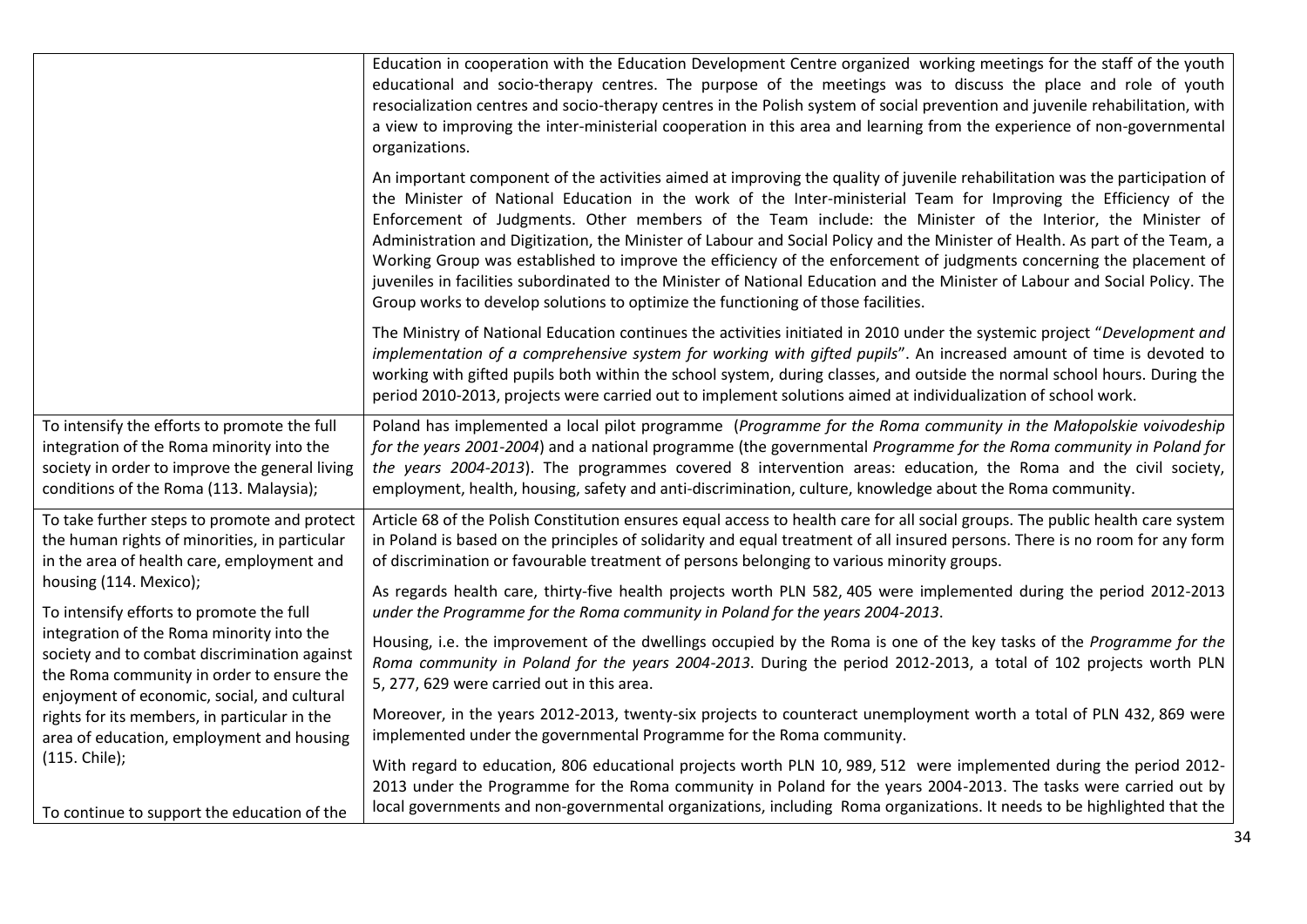| Roma children, including through increasing<br>the availability of bilingual instruction (116.                                                                                                                                                                                                                                  | projects in the field of non-formal education received support from the European Social Fund under which Poland created<br>a special sub-measure for the Roma community.                                                                                                                                                                                                                                                                                                                                                                                                                                                                                                                                                                                                                                                                                  |
|---------------------------------------------------------------------------------------------------------------------------------------------------------------------------------------------------------------------------------------------------------------------------------------------------------------------------------|-----------------------------------------------------------------------------------------------------------------------------------------------------------------------------------------------------------------------------------------------------------------------------------------------------------------------------------------------------------------------------------------------------------------------------------------------------------------------------------------------------------------------------------------------------------------------------------------------------------------------------------------------------------------------------------------------------------------------------------------------------------------------------------------------------------------------------------------------------------|
| Liechtenstein);                                                                                                                                                                                                                                                                                                                 | Under the applicable law, schools and kindergartens may, if necessary, organize compensatory classes for the Roma pupils<br>and employ Roma education assistants and support teachers. The authorities responsible for running schools which<br>undertake such activities for the Roma pupils are entitled to receive additional funds as part of the general educational<br>subsidy.                                                                                                                                                                                                                                                                                                                                                                                                                                                                     |
|                                                                                                                                                                                                                                                                                                                                 | It needs to be stressed though that despite the existing legal opportunities, the Roma community is not interested in<br>organizing the courses of the Romani language in public schools.                                                                                                                                                                                                                                                                                                                                                                                                                                                                                                                                                                                                                                                                 |
|                                                                                                                                                                                                                                                                                                                                 | Since 2001, the Polish government has implemented programmes to promote the social integration of the Roma. The<br>programmes carried out so far were comprehensive and covered the following areas: education, improvement of the<br>living conditions, health protection, employment and combatting unemployment, safety, Roma and the civil society,<br>culture and preservation of identity and knowledge about the Roma community. The following numbers illustrate the<br>scope of action taken to promote equal opportunities for the Roma:                                                                                                                                                                                                                                                                                                        |
|                                                                                                                                                                                                                                                                                                                                 | annual allocation of funds under the governmental Programme for the Roma community for the years 2004-2013<br>amounted to PLN 10.7 million (EUR 2.5 million);<br>annual allocation to the Roma component under the ESF amounted to PLN 12 million (EUR 3 million);<br>annual amount of the increased educational subsidy exceeded 18 million (EUR 4.3 million).                                                                                                                                                                                                                                                                                                                                                                                                                                                                                           |
|                                                                                                                                                                                                                                                                                                                                 | Currently, another governmental document is being prepared - the Programme for the integration of the Roma<br>community in Poland for the years 2014-2020. Additionally, the National Programme of Measures for the Advancement of<br>Equal Treatment also foresees activities to support the Roma as a group at risk of discrimination in the job market and to<br>reduce the barriers in education and facilitate educational advancement of the Roma children.                                                                                                                                                                                                                                                                                                                                                                                         |
|                                                                                                                                                                                                                                                                                                                                 | The decrease in funding allocated under the governmental Programme for the Roma community in Poland for the years<br>2004-2013 to such areas as health and counteracting unemployment is a result of shifting the burden of financing such<br>tasks onto the European Social Fund under which Poland created a separate sub-measure for the Roma community.<br>During the period 2012-2013 ,an amount of more than PLN 27 million (EUR 6.75 million) was spent on 27 projects whose<br>components include: education, economic activation and health care.                                                                                                                                                                                                                                                                                                |
| To ensure the full enjoyment of the right to<br>education for representatives of national<br>minorities, in particular to refrain from<br>closing schools which provide instruction in a<br>minority language, to provide adequate<br>funding for such schools and to finance the<br>entire cost of publication of textbooks in | Decisions about the setting up, reorganization and closure of schools rest with the authorities responsible for running<br>schools. Government authorities take action to preserve the existing situation of schools which provide minority language<br>instruction. This is done through the transfer of additional funds to the authorities responsible for running such schools<br>(local governments). The amount of funds is determined using the so-called weights of the educational subsidy allocation<br>algorithm. In 2012, the total amount of subsidy paid to local governments to fund minority schools was more than PLN<br>270,557,000. Moreover, in 2013, additional funding in an amount of PLN 280,376,886 was paid out from the state budget<br>to the authorities responsible for running schools with minority language instruction. |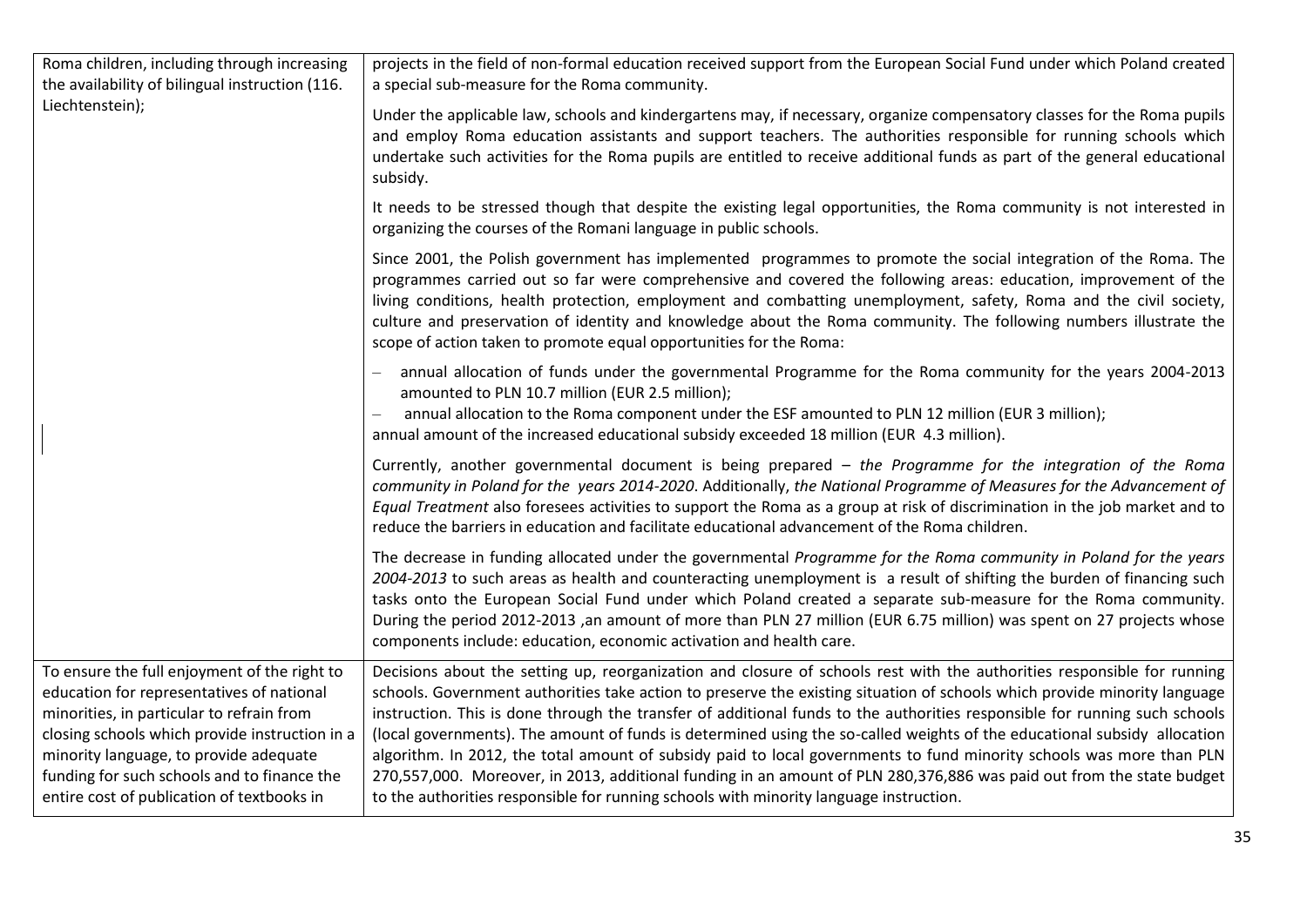| languages of ethnic minorities (117.<br>Lithuania);                                                                                                                                                                                                                                                                                                                | The Ministry of National Education provides annual funding for school textbooks and auxiliary books to an extent<br>necessary for the preservation of national, ethnic and language identity. The Ministry of National Education finances all<br>the costs related to the preparation, elaboration and publication of textbooks and auxiliary books intended for students<br>who declare themselves to be members of national and ethnic minorities and of communities using a regional language.<br>Under the Digital School programme, electronic textbooks are being prepared covering the areas of early school<br>education, Polish language, history, history and society, civic education, natural sciences, biology, geography, physics,<br>chemistry, mathematics, computer courses, IT, civil defense training. In addition, 2, 500 complementary educational<br>resources are being developed. E-textbooks produced under the project are intended for instruction in primary schools,<br>lower and upper secondary schools. In terms of educational content, the electronic textbooks meet the same<br>requirements as those applying to traditional textbooks and they cover all the objectives and topics of the core curriculum.<br>All e-textbooks should be ready and made available by September 2015. The textbooks will be available in an open access<br>format which will allow anyone to freely modify the content, including translation into minority languages.                                                                                                                                                                                                                                                                                                                                                                                                                                                                                                                                                                                                                                                                                                                                                                                                                                                                                                                                                                                                                     |
|--------------------------------------------------------------------------------------------------------------------------------------------------------------------------------------------------------------------------------------------------------------------------------------------------------------------------------------------------------------------|---------------------------------------------------------------------------------------------------------------------------------------------------------------------------------------------------------------------------------------------------------------------------------------------------------------------------------------------------------------------------------------------------------------------------------------------------------------------------------------------------------------------------------------------------------------------------------------------------------------------------------------------------------------------------------------------------------------------------------------------------------------------------------------------------------------------------------------------------------------------------------------------------------------------------------------------------------------------------------------------------------------------------------------------------------------------------------------------------------------------------------------------------------------------------------------------------------------------------------------------------------------------------------------------------------------------------------------------------------------------------------------------------------------------------------------------------------------------------------------------------------------------------------------------------------------------------------------------------------------------------------------------------------------------------------------------------------------------------------------------------------------------------------------------------------------------------------------------------------------------------------------------------------------------------------------------------------------------------------------------------------------------------------------------------------------------------------------------------------------------------------------------------------------------------------------------------------------------------------------------------------------------------------------------------------------------------------------------------------------------------------------------------------------------------------------------------------------------------------------------------------------|
| To improve the conditions of detention of<br>children of foreign nationals who seek<br>refugee status and stay in guarded centres<br>on the territory of Poland (118. Russian<br>Federation);<br>To take steps to improve the conditions of<br>detention of migrants' children and<br>introduce legal prohibition of detention of<br>such children (121. Belarus); | Third country citizens seeking refugee status are subject to the provisions of the Act of 13 June 2003 on granting<br>protection to foreigners within the territory of the Republic of Poland.<br>Pursuant to the Act on Foreigners of 13 June 2003 and Act of 13 June 2003 on granting protection to foreigners within the<br>territory of the Republic of Poland, families with children may be placed in a guarded centre for foreigners. Under Article<br>101a of the Act on Foreigners, an unaccompanied minor may be placed in a care and educational centre.<br>Simultaneously, Article 88 (2) of the Act of 13 June 2003 on granting protection to foreigners within the territory of the<br>Republic of Poland provides that an unaccompanied minor seeking refugee status may not be placed in a guarded centre<br>for foreigners.<br>This means that in the event of circumstances referred to in both of Acts, in guarded centres may be placed families with<br>children (seeking refugee status or not) and in exceptional cases unaccompanied minors not seeking refugee status.<br>The conditions in the guarded centres for foreigners are fully compliant with the relevant requirements specified in the<br>Ordinance of the Minister of the Interior and Administration of 26 August 2004 on conditions to be met by guarded centres<br>for foreigners and detention centre for the purpose of deportation as well as on the rules of stay in a guarded centre or a<br>detention centre for the purpose of deportation.<br>In the fourth quarter of 2012, an inspection of guarded centres for foreigners was carried out on the initiative of the<br>Minister of the Interior, with NGO participation. As a result of the inspection, the rules of the functioning of guarded<br>centres were assessed in order to work out an optimum model for the operations of such centres. Consequently, a<br>decision was made to segregate guarded centres according to the categories of foreigners placed there based on the<br>infrastructure and staff available in those centres. Since 2013, the children subject to compulsory education have been<br>exclusively placed in the Guarded Centre for Foreigners in Ketrzyn (which is also the only centre equipped to receive<br>unaccompanied minors) and in the Guarded Centre for Foreigners in Biała Podlaska.<br>The Border Guard which runs guarded centres for foreigners makes every effort to ensure the continuous improvement of |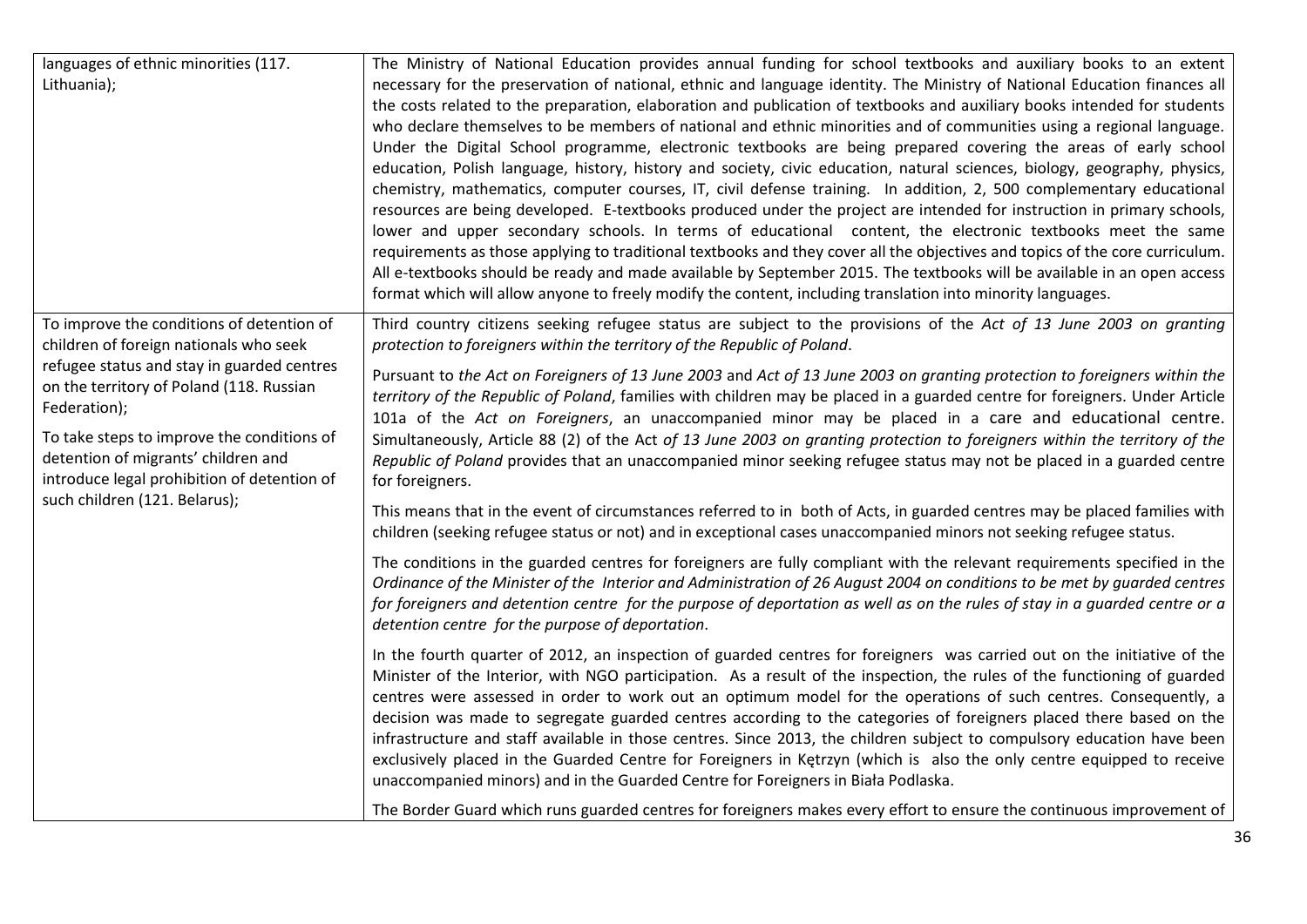|                                                                                                                                                                   |                    | indispensable equipment, as well as to organize many cultural events, especially for children.                                                                                                                                                            |                                                      | the conditions in those centres. This is achieved through financing provided under the European Refugee Fund and the<br>European Return Fund. Thanks to those two mechanisms, it is possible to conduct regular modernization work and buy                                                                                                                                                                                                                                                                 |  |
|-------------------------------------------------------------------------------------------------------------------------------------------------------------------|--------------------|-----------------------------------------------------------------------------------------------------------------------------------------------------------------------------------------------------------------------------------------------------------|------------------------------------------------------|------------------------------------------------------------------------------------------------------------------------------------------------------------------------------------------------------------------------------------------------------------------------------------------------------------------------------------------------------------------------------------------------------------------------------------------------------------------------------------------------------------|--|
|                                                                                                                                                                   |                    | and simplified version of this document has been translated in 15 languages.                                                                                                                                                                              |                                                      | To standardize the rules of stay in all centres, uniform Internal rules and regulations have been developed. The abridged                                                                                                                                                                                                                                                                                                                                                                                  |  |
|                                                                                                                                                                   | mostly for minors. |                                                                                                                                                                                                                                                           |                                                      | In January and February 2014 a subsequent inspection ordered by the Minister of the Interior was carried out. The NGOs<br>have participated in this inspection as well. The results of inspections carried out by Minister of Interior have<br>shown many confirmative changes being introduced last year directed also in smoothing detention condition                                                                                                                                                   |  |
|                                                                                                                                                                   |                    | foreigners who migrate through Poland illegally to other member states.                                                                                                                                                                                   |                                                      | As regards absolute prohibition of the placement of minors, including minors accompanied by their legal guardian, in<br>guarded centres, it must be firmly stated that this is not possible. Such prohibition might lead to an instrumental use of<br>children for the purpose of illegal migration. State authorities have no legal means to properly respond to cases of using<br>children for migration purposes. Introduction of such a solution may only raise concerns regarding a growing number of |  |
|                                                                                                                                                                   |                    | catalogue of alternative measures to detention which can be employed until the return decision is enforced:                                                                                                                                               |                                                      | It is to underline that the Act of 12 December 2013 on Foreigners which will enter into force on 1 May 2014 introduces a                                                                                                                                                                                                                                                                                                                                                                                   |  |
|                                                                                                                                                                   | remuneration,      | the obligation to report to the relevant authority at specified time intervals,<br>the obligation to hand the travel document over to the designated authority,<br>the obligation to stay at a designated place.<br>detentions is continually decreasing. |                                                      | the obligation to deposit a financial guarantee in an amount not lower than twice the amount of the minimum<br>An analysis of the statistical data concerning detention of unaccompanied minors and families with children shows that<br>this is measure is used as the last resort and is not a common practice. It should also be emphasized that the number of                                                                                                                                          |  |
|                                                                                                                                                                   | Years              | Minors accompanied<br>by<br>parents or legal guardians<br>placed in guarded centres                                                                                                                                                                       | Unaccompanied<br>minors<br>placed in guarded centres | Unaccompanied<br>minors<br>placed<br>$\overline{\mathsf{in}}$<br>care<br>and<br>educational<br>pre-<br>trialfacilities                                                                                                                                                                                                                                                                                                                                                                                     |  |
|                                                                                                                                                                   | 2010               | 269                                                                                                                                                                                                                                                       | $\mathbf{1}$                                         | 15                                                                                                                                                                                                                                                                                                                                                                                                                                                                                                         |  |
|                                                                                                                                                                   | 2011               | 187                                                                                                                                                                                                                                                       | 14                                                   | 13                                                                                                                                                                                                                                                                                                                                                                                                                                                                                                         |  |
|                                                                                                                                                                   | 2012               | 111                                                                                                                                                                                                                                                       | 16                                                   | 50                                                                                                                                                                                                                                                                                                                                                                                                                                                                                                         |  |
|                                                                                                                                                                   | 2013               | 387                                                                                                                                                                                                                                                       | $\overline{4}$                                       | 21                                                                                                                                                                                                                                                                                                                                                                                                                                                                                                         |  |
| To make every effort to solve the problem of   Provisions of the Act of 29 September 1986 on civil status records do not differentiate between Polish and foreign |                    |                                                                                                                                                                                                                                                           |                                                      |                                                                                                                                                                                                                                                                                                                                                                                                                                                                                                            |  |